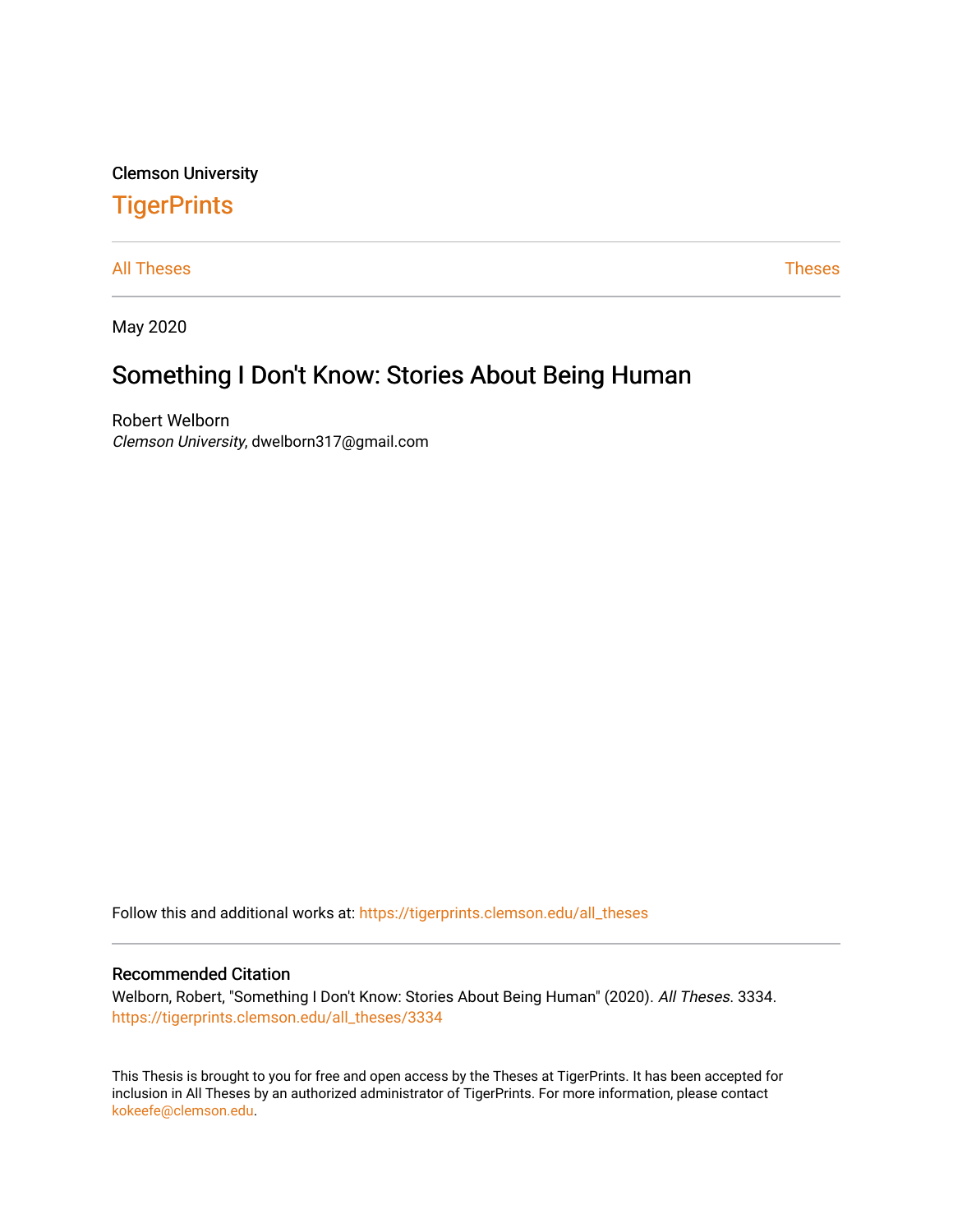#### *SOMETHING I DON'T KNOW*: STORIES ABOUT BEING HUMAN

A Thesis Presented to the Graduate School of Clemson University

In Partial Fulfillment of the Requirements for the Degree Master of Arts English

> by Robert Andrew Welborn May 2019

Accepted by: Keith Lee Morris, Committee Chair Nic Brown Dr. Maya Hislop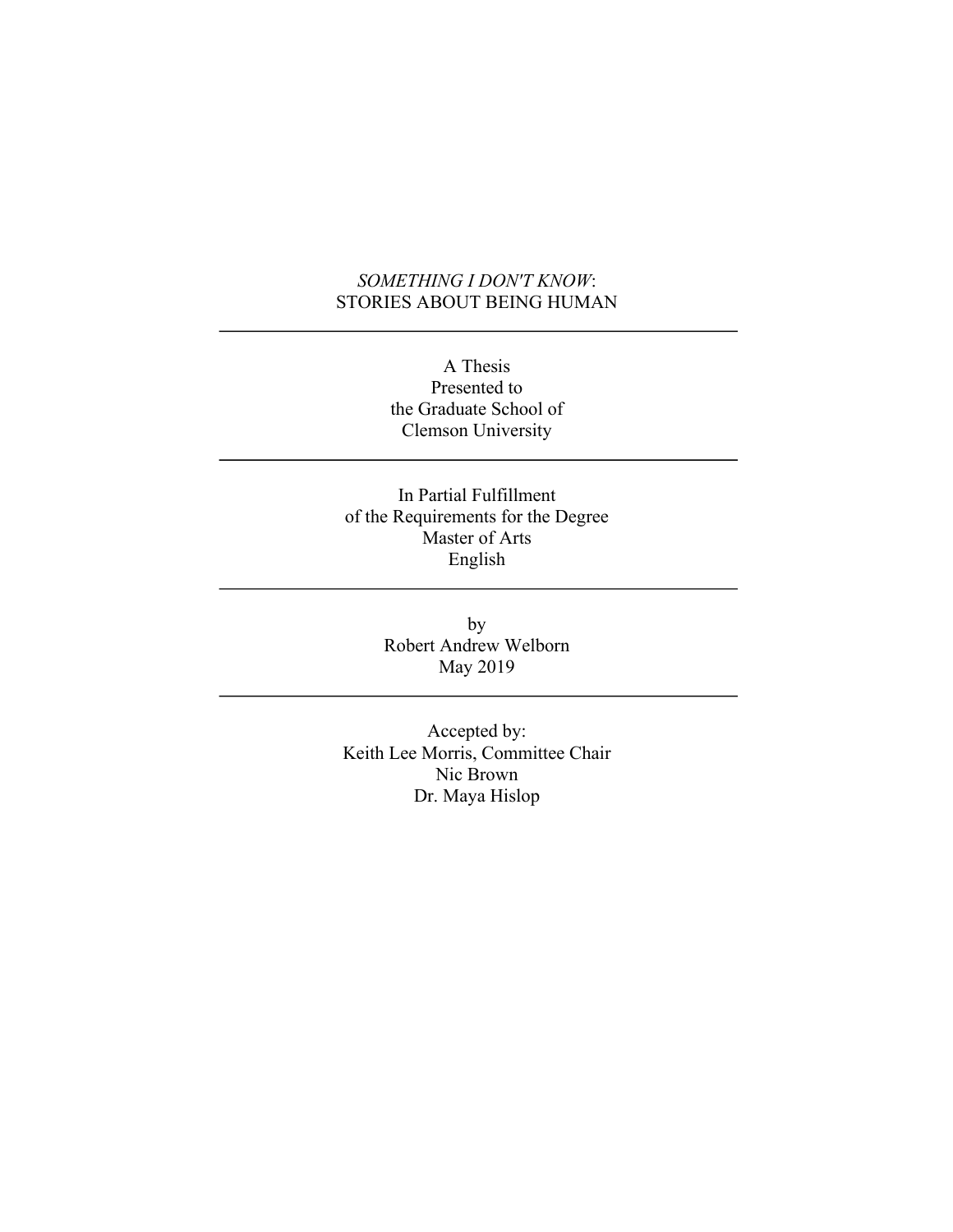## Abstract

This thesis consists of two components: one critical and one creative. The critical component traces the differing approaches in which contemporary fiction successfully reflects the human experience, particularly concerning the breakdown of relationships. By focusing on the realism of Amy Hempel and speculative fiction of Kristen Roupenian and Karen Russell, I examine the multiple ways in which short fiction can achieve that goal. The creative—and primary—component consists of a collection of short stories, entitled *Something I Don't Know*. These stories are my effort to explore the same truths as the aforementioned authors, while employing the various methods discussed.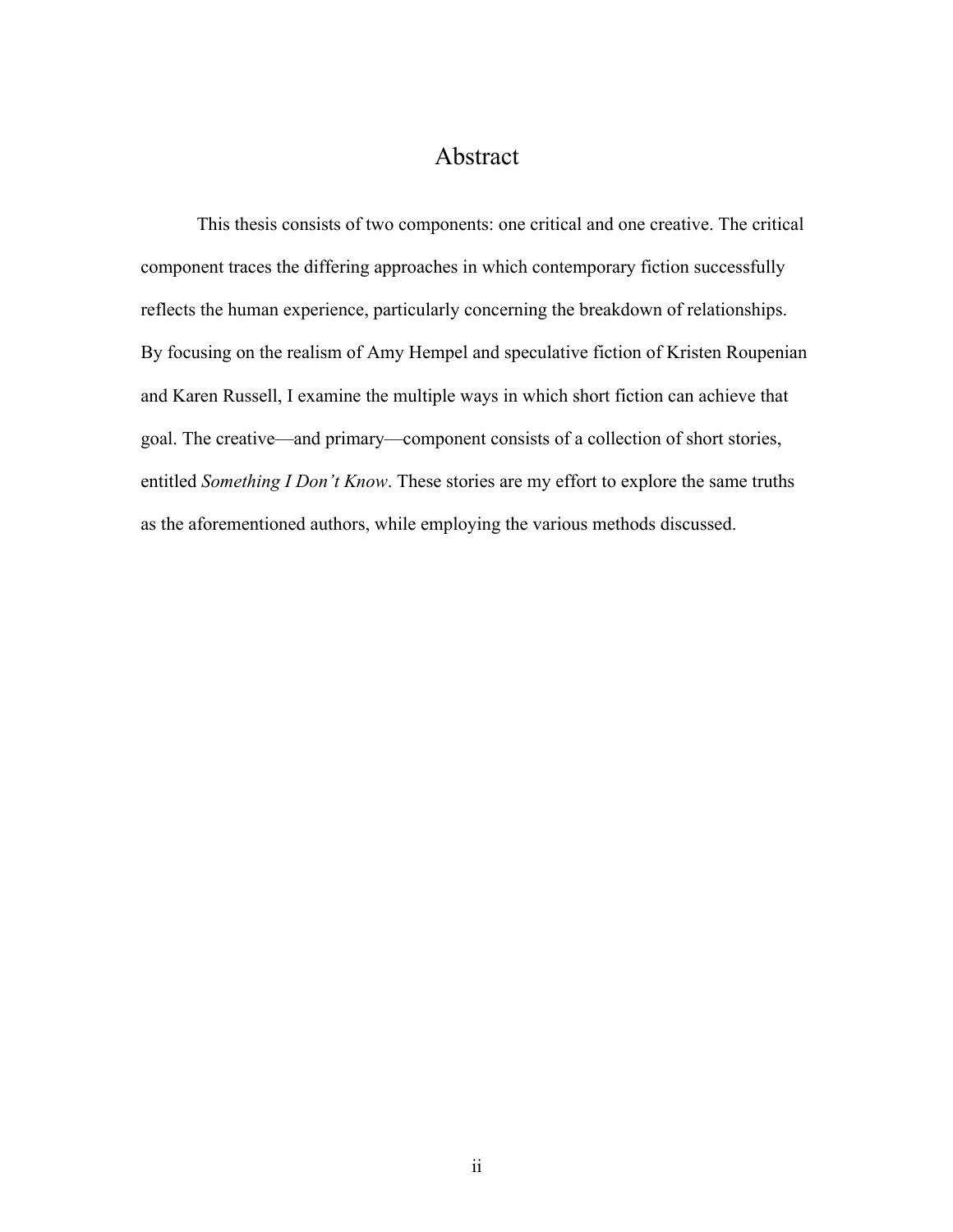# Table of Contents

|                           | Page                                       |
|---------------------------|--------------------------------------------|
|                           |                                            |
| <b>Critical Component</b> |                                            |
| I.                        |                                            |
| II.                       |                                            |
| Ш.                        |                                            |
| IV.                       |                                            |
| V.                        |                                            |
|                           | Creative Component: Something I Don't Know |
| I.                        |                                            |
| II.                       |                                            |
| III.                      |                                            |
| IV.                       |                                            |
| V.                        |                                            |
|                           |                                            |
|                           |                                            |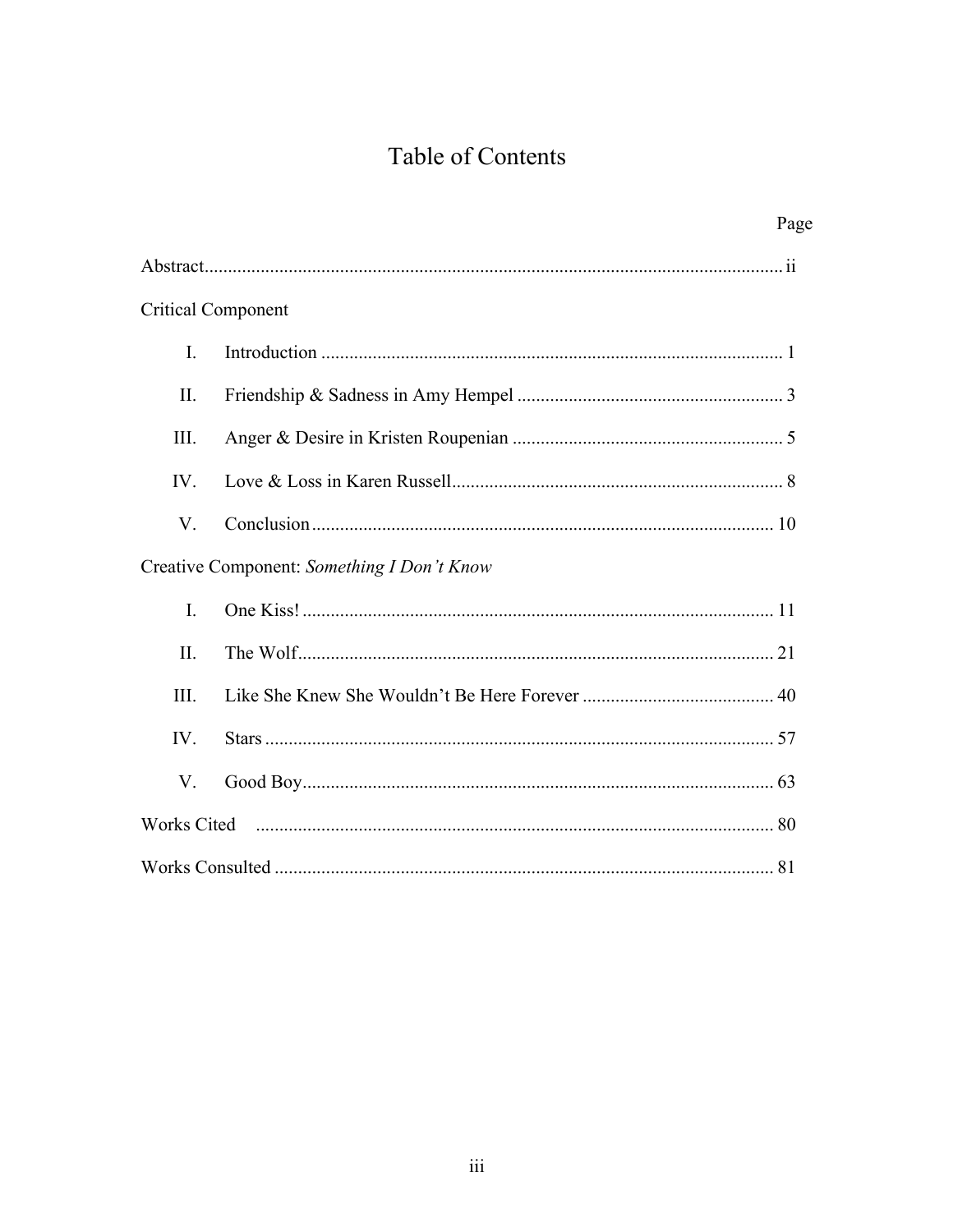#### Introduction

In an interview with *Missouri Review*, Amy Hempel discusses her first collection of short stories, *Reasons to Live*—a collection born from life experiences in her twenties, most of which she documented in journals that she kept. Moving from "accident to accident" as she so honestly admits, formed the foundation of her debut collection; about the stories, she declares they "came from all of that turmoil. It's no secret that pain teaches. It makes you think, 'How can I get myself through this? And this. And this.'" (Sapp). But perhaps more accurately, it's how her short stories—any short stories, for that matter—reflect what it means to feel, to be human, to be real. Some might argue that any piece of fiction should accomplish this feat. Isn't that why we even bother reading short stories? Of course, we read for pleasure and entertainment, an escape from the humdrum repetitiveness of everyday life. But short stories, the most poignant short stories, put everyday life under a magnifying lens. They show us who we are, especially when our relationships with those closest to us begin to break down. Hempel, for one, goes about this task with brutal honesty, taking a minimal and realistic approach. Every line, every phrase, and even every single word reflect real life and those hardships. And yet, Hempel's approach is just one of several ways in which this can be achieved in contemporary fiction.

Moving beyond—perhaps even well beyond, in a sense—the realism of Hempel, speculative fiction seeks the same outcome, albeit in a different manner. A broad category, it encompasses elements from genres such as science fiction, fantasy, and even horror; and while rooted in the unreal, it maintains the same end goal: to show real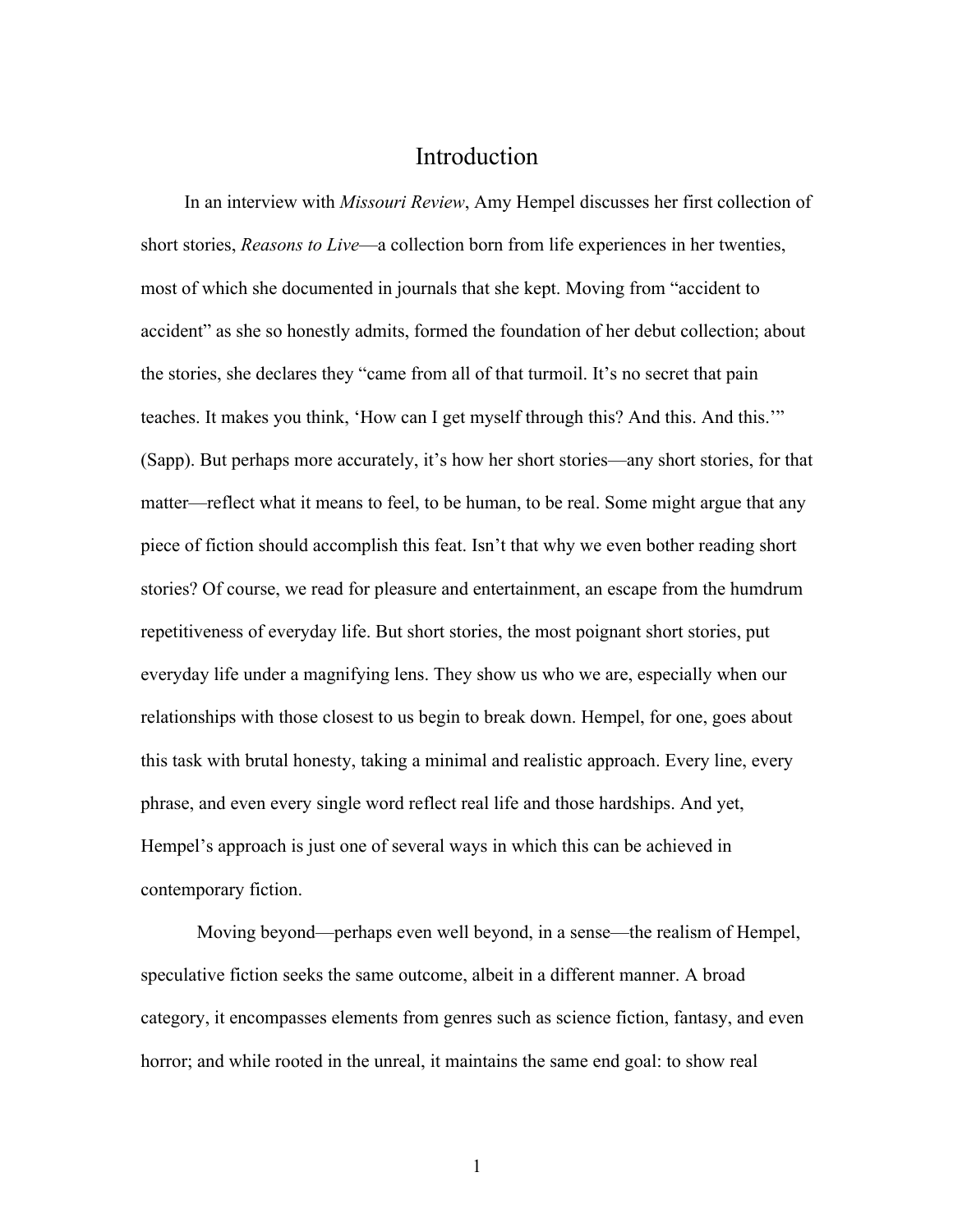emotion and feeling in our most trying moments. Whether it's dark spells, reanimated bodies, or malicious birthday wishes come true, each move attempts to ruminate on these instances. Recent trends have seen an emergence of women writers in the realm of speculative fiction. Much like Hempel before them, they try to illuminate an honest and real experience. In this essay, I examine both approaches, tracing the differences between Hempel's minimalist realism and the speculative worlds of Kristen Roupenian and Karen Russell in an effort to achieve the same result: to speculate on what it means to be unequivocally human in our darkest times.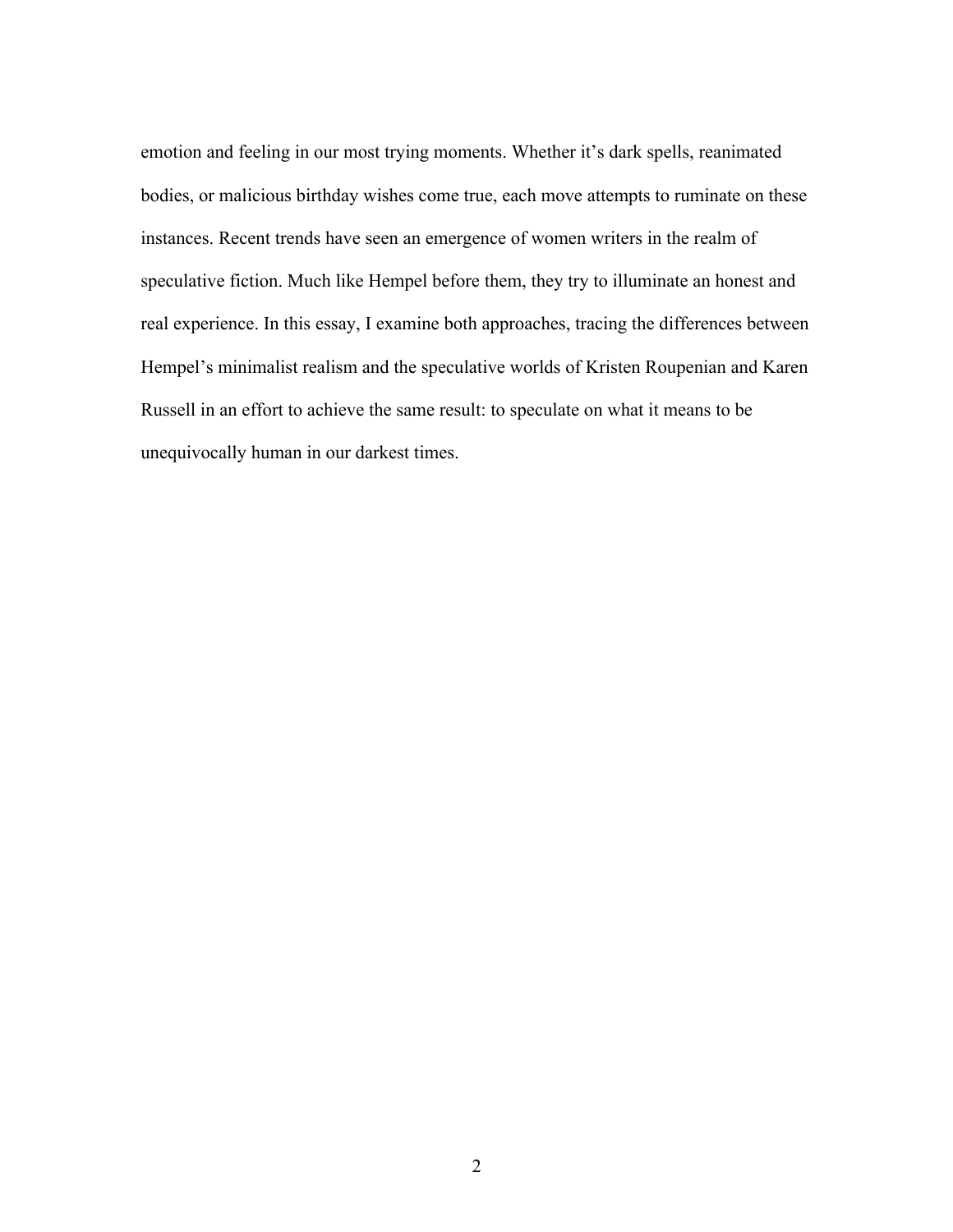### Friendship & Sadness In Amy Hempel

I left out some of her anger at me. I was convicting myself. I wanted to be the one who had failed, who had done things wrong, not my dying friend. I didn't want her to appear to be the bitch that she sometimes was, because I wanted to really convict the narrator, myself; it made a better story.

#### -Amy Hempel, *Missouri Review*

When the narrator (who Hempel says is herself) in "In the Cemetery Where Al Jolson is Buried" first attempts to explore how she handled the relationship with her terminally ill best friend, she recalls a story about a man who was literally scared to death: he injured his arm in a car accident and the sight of his own bone took the ultimate toll. She equates that moment with her own fear, having not "dared to look any closer. But now [she's] doing it—and hoping that [she] will live through it" (Hempel 41). It's a difficult situation, but one that the narrator, and perhaps Hempel herself, must feel she should confront. This is, after all, her dying best friend, so shouldn't she visit more often? The answer is more complex than we may think. Who's to say there is even a right—or wrong, for that matter—answer? Hempel uses these numerous, brief details to explore that complexity and the many ways any one of us might react to such difficult circumstances.

Let's consider a moment towards the end. Again, the narrator acknowledges her fear: she enrolls in a "fear of flying" class, declaring that her biggest fear is that she'll finish the course and still be afraid. But she must do it. She must come to terms with the friendship. She must convict herself. As she's leaving the hospital, she says she feels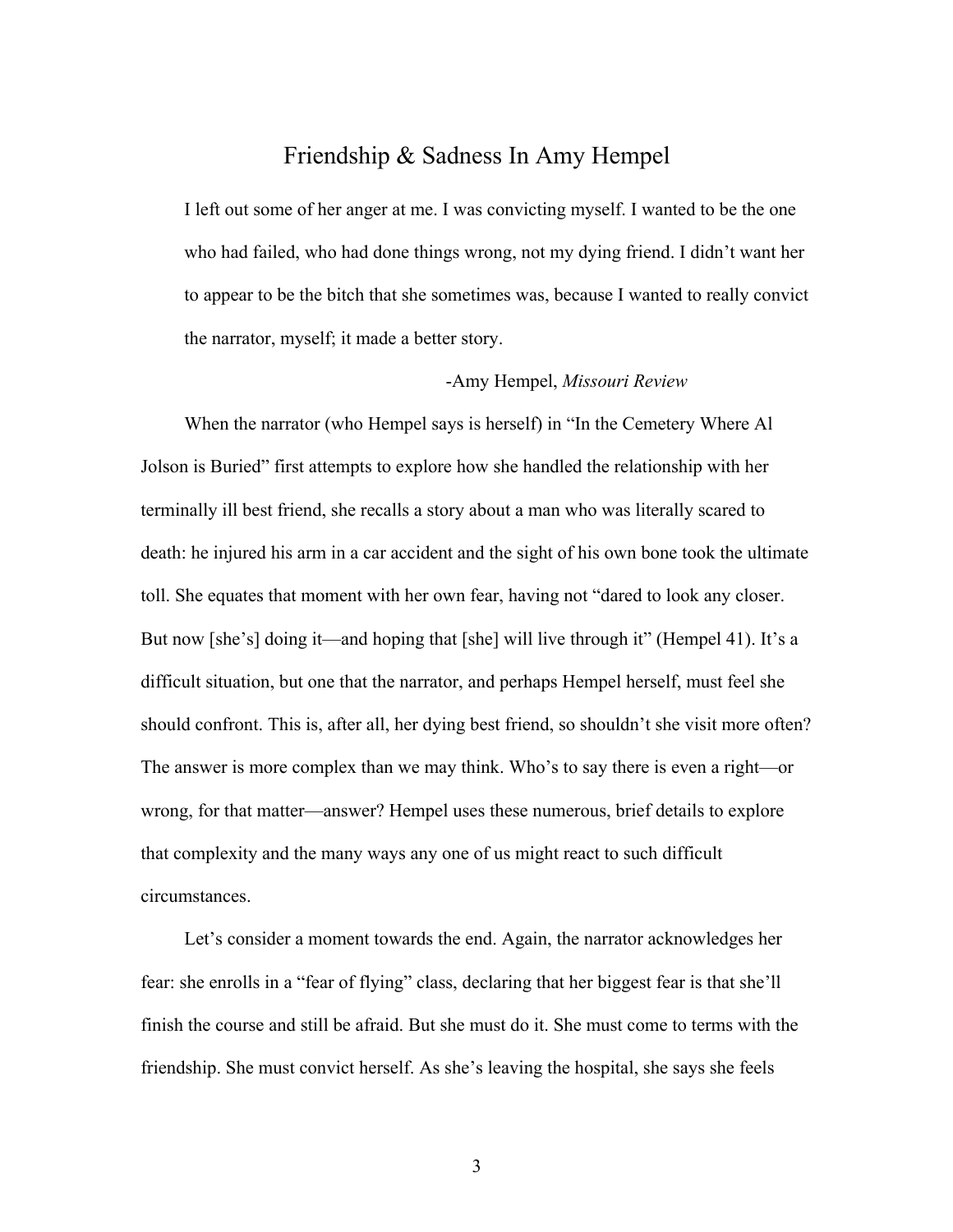"weak and small and afraid" (Hempel 48). But Hempel adds in one final declaration: "Also exhilarated" (48). This small detail adds another layer to the moment. It's an unexpected admission, yet totally honest. Yes, she is sad and heartbroken, but she is also relieved. She is the one who will live, the one who will "stop in Malibu for sangria...shimmer with lust, buzz with heat, vibrate with life, and stay up all night" (Hempel 49).

However, it is Hempel's use of a story involving a chimp using sign language that proves most revealing. The extended metaphor begins in the first section: a chimp learns sign language and subsequently lies about making a mess on a desk. The narrator's friend immediately describes the tale as a parable; the narrator says there is more heartbreak to the story, but the section ends with her friend scratching at her mask, invoking the image of the chimp. Immediately, the two are linked. Throughout the story, Hempel returns to this anecdote, as well as other seemingly random and possibly made-up details, to highlight the relationship between the two women. The narrator is full of mixed emotions, going from sadness to guilt, from fearful to regretful. She experiences the full range on her journey, examining her own failures when her friend needed her most. And yet at the end, she is still human, someone who is "fluent now in the language of grief" (Hempel 51).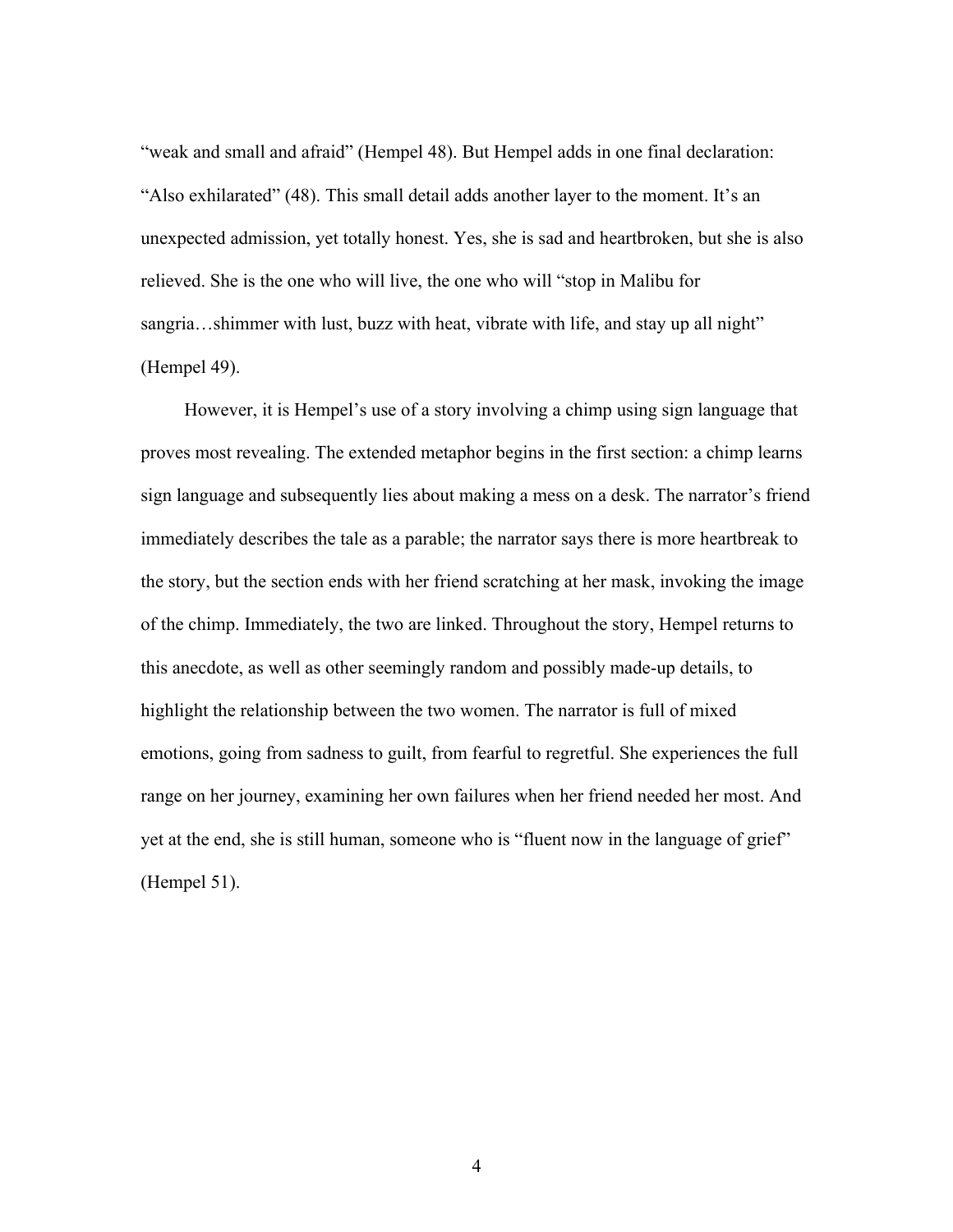#### Anger & Desire in Kristen Roupenian

Roupenian represents a transition between Hempel and other authors in this discussion, going back and forth between traditional storytelling and speculative fiction. Her debut collection is aptly titled *You Know You Want This*. But you might not want it for obvious reasons. Roupenian delivers stories that pinpoint our deepest, darkest secrets, desires, fears, and failures. She knows you want it because you want to know who you really are. Take "Sardines" for example, in which a recently separated Marla hosts a birthday party for her daughter, Tilly, at her adulterous ex-husband's house—without a doubt, a complicated situation. Then there's "The Incident": another mother has slapped Tilly and "Marla, who has never struck her daughter, nor even considered such a thing, had clapped a hand across her mouth to suppress a snicker" ("Sardines" 28). Like Hempel's narrator, this is an unexpected reaction, but all too real. Marla's recent struggles reveal themselves in this simple gesture. She has caught her husband sleeping with a younger woman and another mother has assaulted her daughter—perhaps laughter is the only reaction in such a situation. As Marla notes: "something *unnatural* is going on" ("Sardines" 31). But it's actually far from that. In fact, it's only *natural*.

Both Marla and Tilly have been wronged, and both want revenge. While Marla's plan involves a prank against her ex-husband and his new lover, Tilly's plan takes a more sinister turn. After blowing out her birthday candles, she giddily describes the moment to Marla:

"I think you'll like what I wished for, Mama." Tilly sucks the frosting off her fingers, wriggles happily and adds, "I wished for something *mean*." ("Sardines" 36)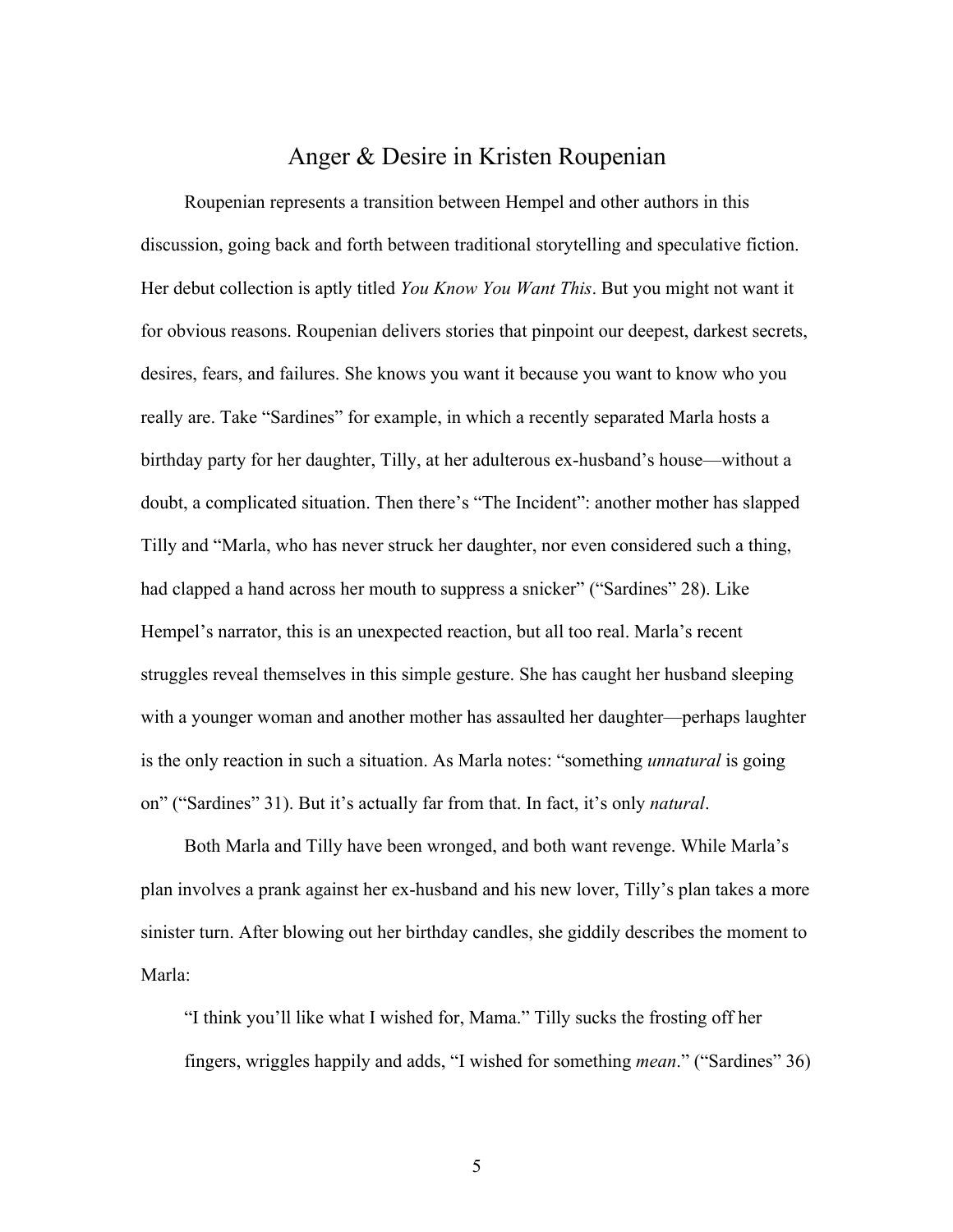And why shouldn't she have? Any anger she and Marla must feel can only be deemed a natural response, as is the desire for retaliation. But the full extent of Tilly's wish isn't revealed until the closing moments: all the guests at her birthday party are huddled together playing a game when the unthinkable begins to happen. Tilly and Marla watch as the women and children begin to morph into one, giant, monstrous blob. The hideous creation "writhes and shrieks and flails in agony instead of leaving the people it's supposed to love and care for all alone" ("Sardines" 43). Tilly beholds the scene with a glow in her eyes, enthralled with what she's done. Through this supernatural scene, Roupenian captures the brutal anger of a scorned friend. Rather than have her characters scream in anger, for example, Roupenian takes the opportunity to imagine what the physical manifestation of that desire for revenge might look like. It's monstrous and glorious all at once.

But what are the ramifications of fulfilling your desires? Marla and Tilly exact their revenge, but the story promptly ends. Roupenian delves into this question in another entry, "Scarred." Here, the narrator, a single woman, finds in her library a spell book and uses it to conjure whatever her heart desires. In her case: an attractive, naked man who may or may not be Scottish. Initially shocked, she quickly grows to care for the man, although he remains trapped in her basement—a detail that takes on more meaning as the story goes on. However, the allure of the spell book proves more powerful than the man. The narrator tries more and more spells, in the process achieving wealth, strength, and intelligence. But each comes with a heavy price: each spell requires she take something from the man. Sometimes it's only his tears; other times it's his blood. She must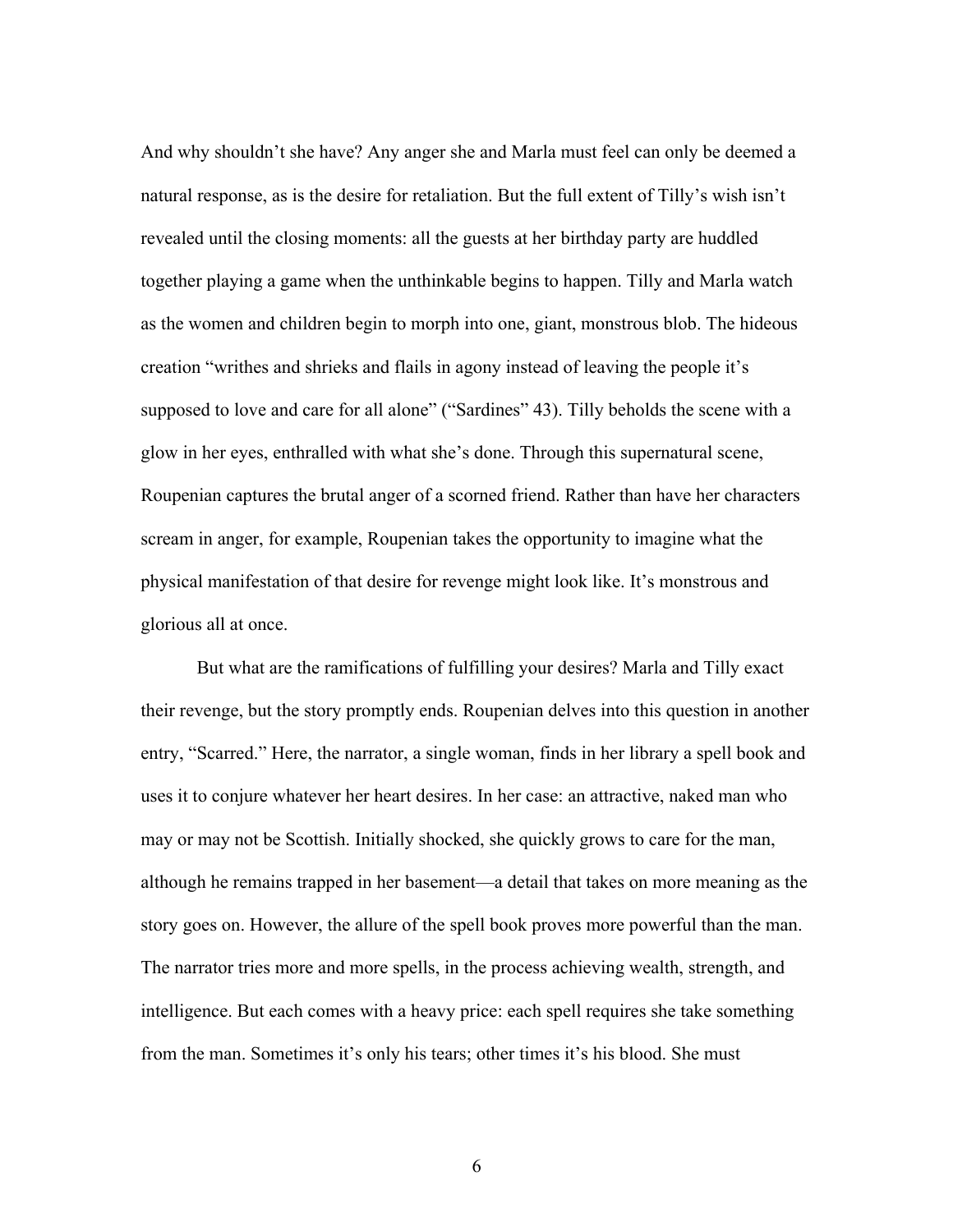physically harm him to get what she wants. By the end, their relationship is a shell of what it was; she has grown powerful and independent while the man has withered away. Nonetheless, the narrator still admits caring for the man, but she is unable to reconcile the relationship with all of her desires. Is the breakdown of the (admittedly odd) relationship and physical harm worth the toll it takes on both? The ultimate price is revealed at the end; just as the narrator declares she will care and nurture the man once all the spells are complete, she realizes she must kill him in order to finish. Again, Roupenian elects to have her character laugh: "I could have cried, but instead, I laughed. I laughed and laughed and laughed" (179). She realizes the absurdity of the situation and what she has ultimately done. There is nothing she can do but laugh because she has put herself in this position. Going after everything she wants has cost her everything. As Roupenian notes at this most telling moment, the narrator learns "you can't have everything your heart desires, because what would be the moral in that?" (179).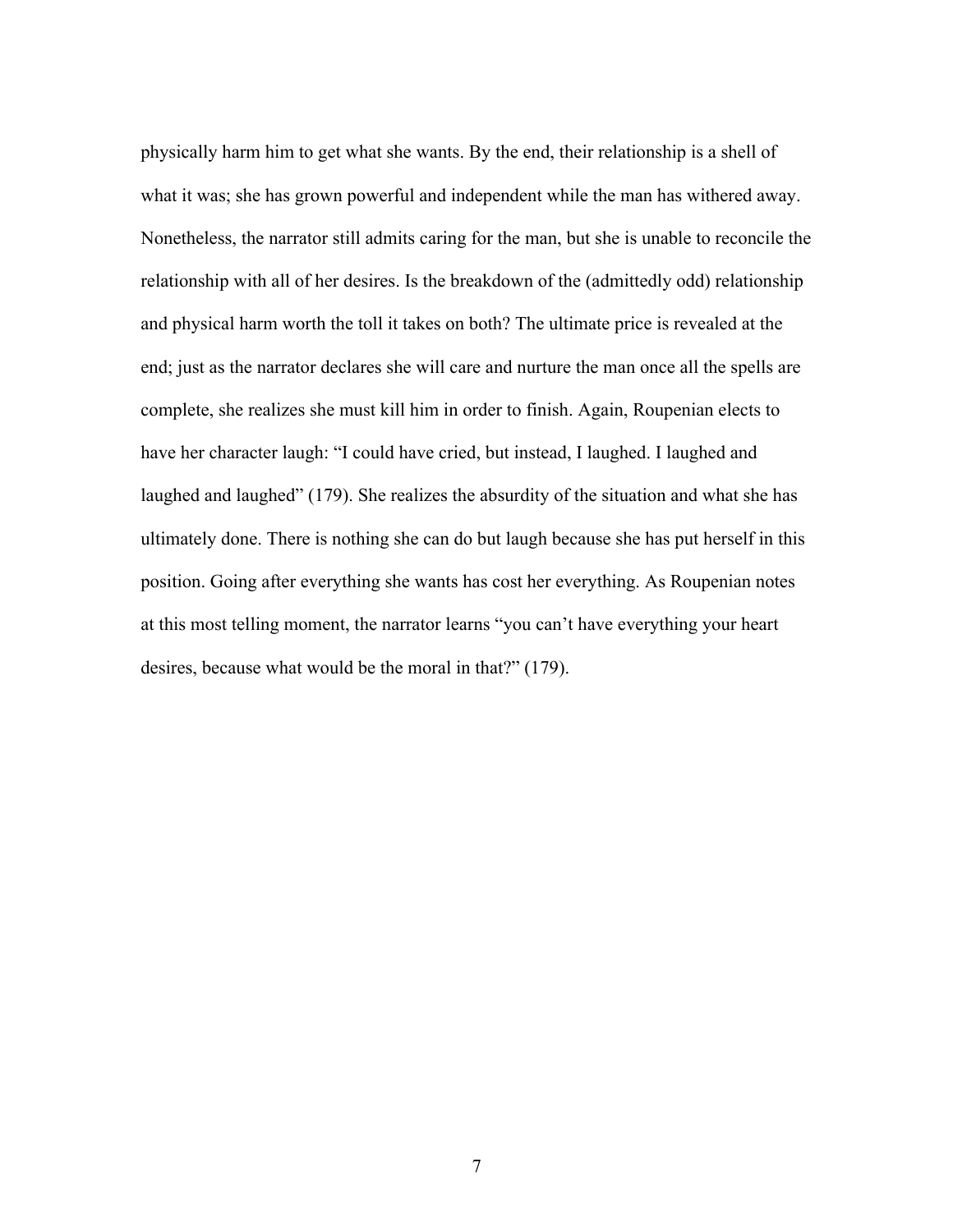#### Love & Loss in Karen Russell

A secret the world had kept for two thousand years and been unable to keep for two seconds longer. The bog had confessed her.

-Karen Russell, "Bog Girl: A Romance"

Fifteen-year-old Cillian Eddowis is having a rough time: his parents have divorced, he's having to do manual labor to help earn money, and he's a loner at school. But then he meets the Bog Girl. When he first sees her preserved body, black noose still intact around her neck, the reaction is instantaneous: he falls in love. As he takes her to prom later, he tries to explain to a fellow student that "'you will want to give the person every molecule of your life'" (Russell 86). In fact, he becomes hopelessly devoted to the Bog Girl; the young man is no match for the onslaught of first love, the rush of intense feeling that many know so well. In some strange way, the Bog Girl completes Cillian. He is more assured, confident, and even no longer stutters. He becomes popular at school, the teenage girls "starving to be loved like this" (Russell 81). Discovering the Bog Girl—and his newfound love for her—has turned Cillian into a new person. He embraces life like never before. Through their bizarre relationship, Russell has crafted a strange, bewildering illustration of the wonders of finding love and what that can do for a person. Cillian can finally know true happiness. Or can he? Let's remember this is an unreal story written for the real world.

Just as all is going well for Cillian, Russell makes an unexpected move: the Bog Girl finally awakens. In a scene that seamlessly blends humor and horror, the Bog Girl claws for Cillian in his bed. He screams for his mother; the Bog Girl screams—in a Patti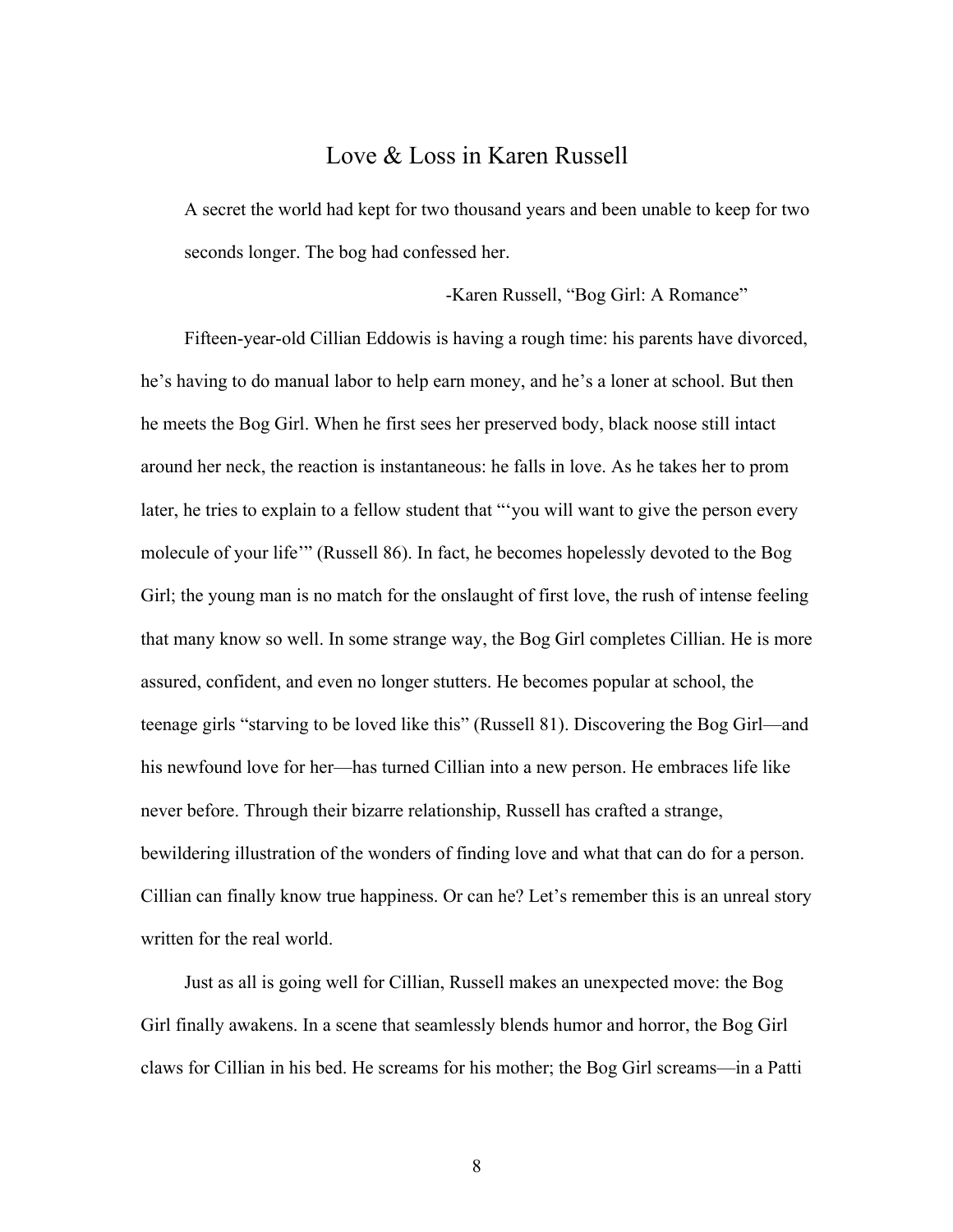Labelle-like voice, mind you—because he is screaming. Russell describes the agonizing moment:

*Heartbreak* is the universal diagnosis for the pain that accompanies the end of love.

But this was an unusual breakup, in that Cillian's mind shattered first. The fantasy that had protected him began to fall away. (91)

In an instant, Cillian's world is overturned as the joy shifts to fear and heartbreak. The reanimated corpse shatters Cillian's newly formed persona; gone is the confidence and in its place, longing and uncertainty. He has projected all his desires—the perfect, ideal companion—onto the Bog Girl only to find out she is not who he thought she was. In an interview with *The New Yorker*, Russell explains this unexpected (or perhaps, expected in some sense) move:

I'll bet we've all had some version of this experience—a familiar person becomes a stranger, in real time. What's scariest to me about this story is also maybe what's most exhilarating—that moment when our theories about another person (or another epoch, another culture) collapse and we are suddenly at sea again. Then we have to redraw our maps of what is possible…(Davidson)

Bog Girl or not, the moment Russell references reveals that sudden shock, the sudden loss—an all-too real moment experienced by so many. Cillian will have to regroup and recover. He will have to suffer, but as Russell says, he can show us "what is possible" (Davidson).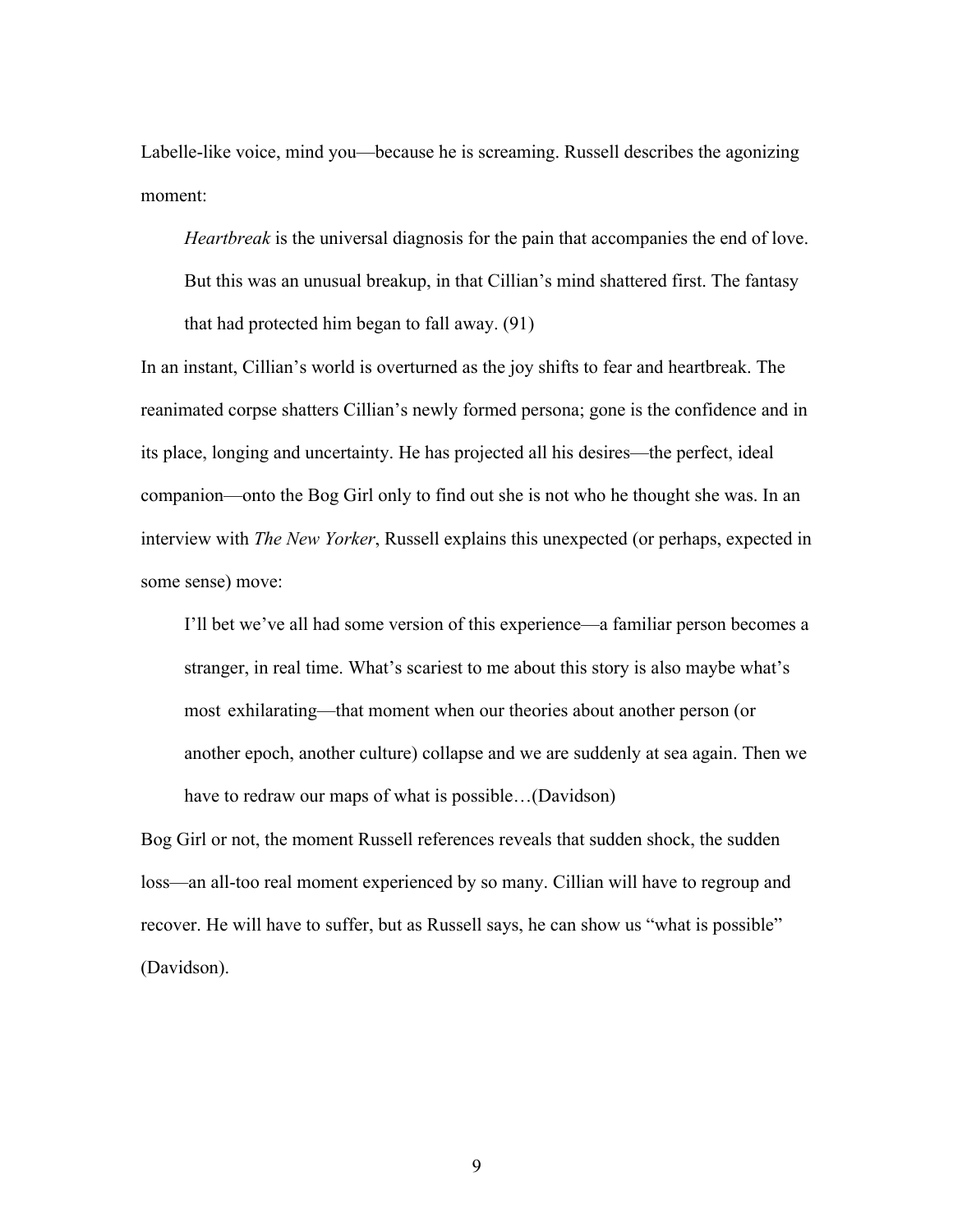## Conclusion

Hempel, Roupenian, and Russell are just a few women amongst the many writers trying to make sense of the world we live in. With the tools at their disposal and their varied approaches, they show us a harsh truth about ourselves—maybe not who we strive to be, but who we are in reality. We're not perfect, no matter how hard we may try. And according to these women, that's just fine; it is that recognition of that fact that sets these works apart. How easy is it to lose sight of oneself in the battleground that comprises the current political and socio-economical landscape? Too easily, perhaps. But these battles—how we navigate through our toughest, darkest moments—are what ultimately define us. Without them, who would we be? These women—whether they're reliving a friend's final days in the hospital, conjuring mysterious monsters out of thin air, or dancing with two thousand-year-old corpses at a high school dance—know what it means to be human in our current world. But they show us we don't necessarily have to inhabit that world to know that meaning. Rooted in realism or speculation, Hempel, Roupenian, and Russell show us the different ways we can not only see what is possible, but what is undeniably true.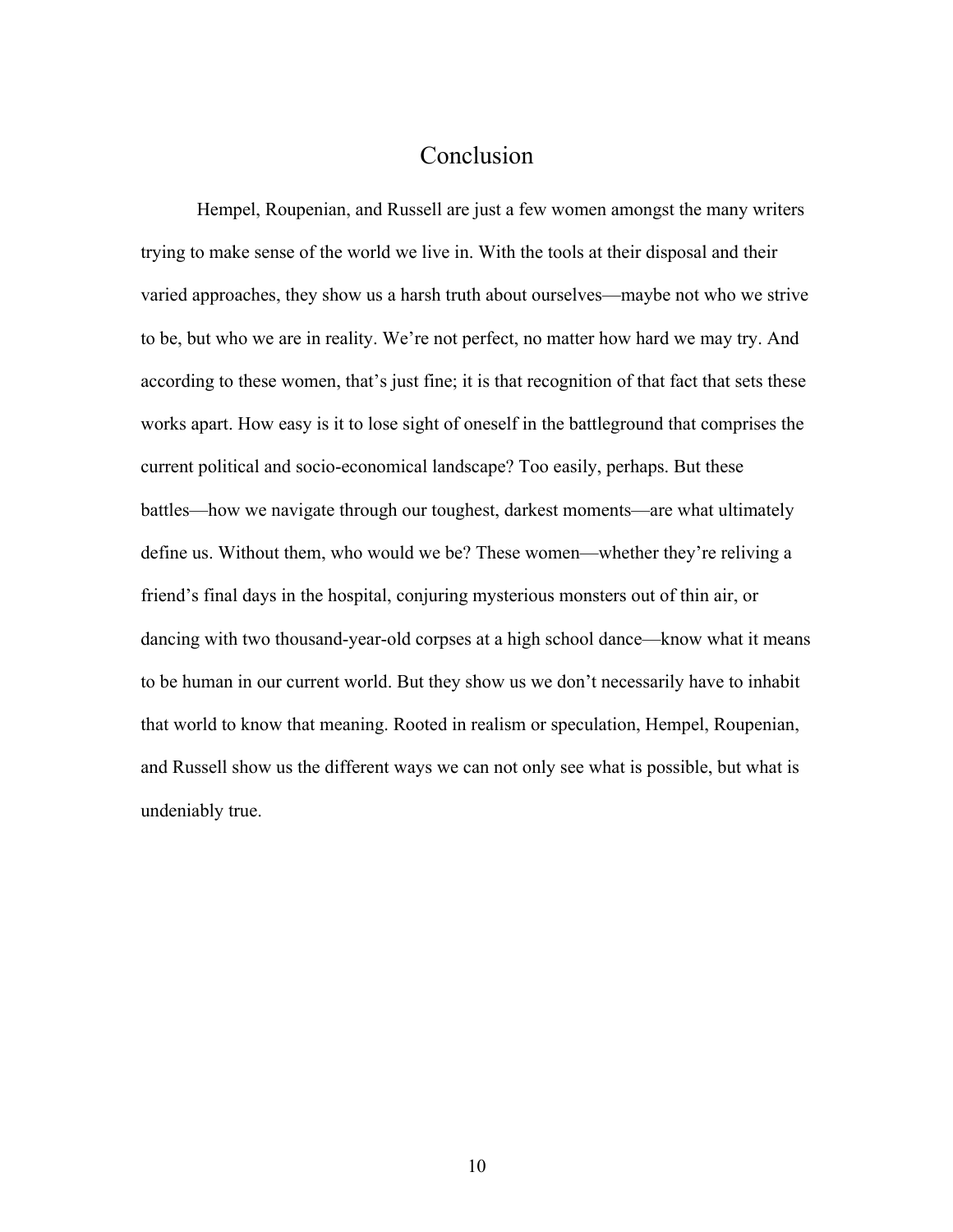### One Kiss!

When I walked out on stage, I went straight up to Ellen Degeneres and planted the biggest, sloppiest kiss on her lips that her studio audience had ever seen. Everyone watched in shock, a collective gasp eventually escaping their mouths.

I pulled away and a wide-eyed Ellen turned to the crowd. She looked down at her body, and after taking a few seconds to register the transaction that just occurred, she said: "Well, looks like nothing happened."

"That's because you didn't want it to," I said.

"Right. I always forget that!"

We sat down and I grabbed the coffee she had waiting for me. Or not her, I guess— I mean, it's Ellen after all—but rather her assistants. God knows she has enough. And they get the coffee right every time. My fourth time on her show and the coffee is right every damn time. "I have to tell you, Ellen," I said. "I'm always impressed with your coffee."

"I think you've been here enough that we should know what you like by now," Ellen said, before pointing to someone off stage. "Although I have to give credit to Sammy over there. I swear I don't even know what I order from Starbucks, but he takes care of it every time."

I saw the camera pointed at me turn to where Ellen was pointing. A freckle-faced kid in a headset gave a thumbs up. The crowd laughed.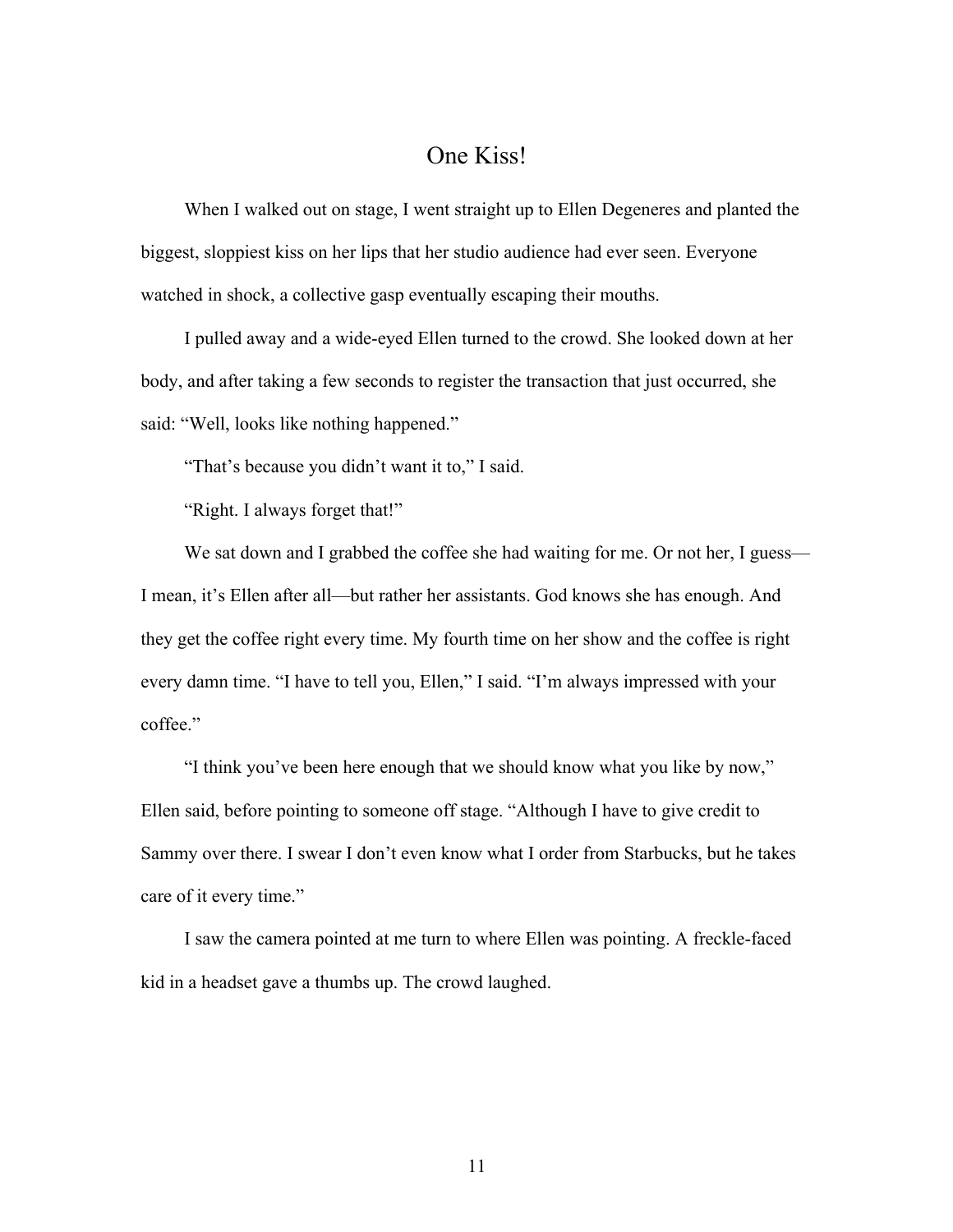"I mean, mine never gets my order right," I said, bringing them back to me. "Just this morning, it happened again." I turned around and glanced towards Christine. Her arms were crossed. "Never fails, Ellen, never fails."

"At least the coffee is good now. Anyway, let's get to it. How long has it been since we've seen you? A few months?"

I nodded. "Yeah, things have been getting crazier and crazier. Visiting a lot of different cities. Even Paris just last week."

On the screen behind us, a picture appeared. Me and Christine, playing tug-of-war with a baguette.

"Now it must be nice for Christine to know she can eat all the bread she wants and then just give you a kiss," Ellen said. "Mwah! Poof! Don't even need to exercise."

"Yeah," I said. "Really works wonders for us." Of course, I wanted to add that Christine would actually have to kiss me first. But this is *The Ellen Show*. Can't talk like that. Lots of people watching. Might be bad for business.

And business was great, at least from a money standpoint. KissMiss was definitely paying the bills and then some. Different venues in different cities every other week. Conferences, meet and greets, TV appearances. I was booked for months. The people lined up just to get one moment with me. One kiss and you'll miss the pounds.

Christine had been the first. At Starbucks no less. We were going over wedding plans. She was stressed about money, so I leaned and kissed her. When I opened my eyes, she had transformed. Don't get me wrong—I didn't think Christine was overweight, but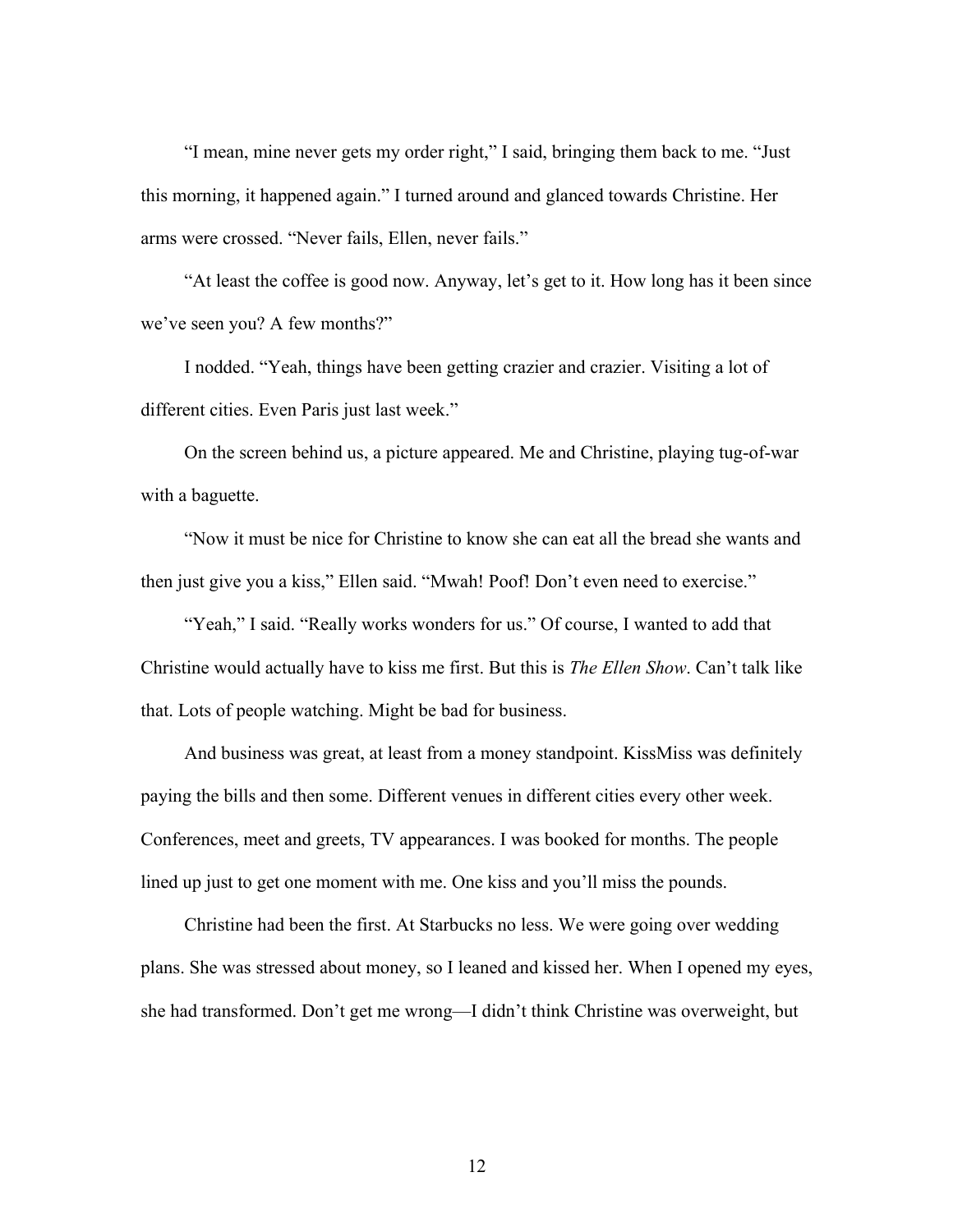we weren't in college anymore. She'd been trying, but nothing worked. Until that instant. We didn't know what had happened.

The barista had noticed. She dropped the blender of crushed ice and espresso. "What. The. Fuck?" She pulled her phone out and started recording. "Did anybody else see that? Did you? Did you?"

Just like that I was an internet sensation. I was the woman who kissed her fiancée and she suddenly lost forty-two pounds. It took awhile to figure out—honestly, we still didn't really understand—lots of trial and error. But we finally realized it only worked if the person really was serious about the change. Once we knew that, I never looked back. One person after another. I loved it. I was changing lives. Literally changing them. It didn't matter what toll it took on me. To everybody, I was the answer. Or almost everybody.

But now I was sitting with Ellen for the fourth time. "Ok, now," she said. "I'm sure you're tired with all the travel and work."

I knew she was right. "Oh, I'm fine. Just part of the job," I said, clasping my hands together. "Now, tell me you've got more willing participants."

The audience clapped and Ellen smiled. "I knew you'd want some. Let's get everyone out here. One kiss, right?"

"You know it, Ellen!" I stood up as a line of people were brought in.

The crowd started cheering when I took what they had to give me. One after another, they changed. Men. Women. Everyone that wanted to change, I helped them. Right before our eyes. Fifty-three pounds. Thirty-one pounds. Seventy-seven pounds.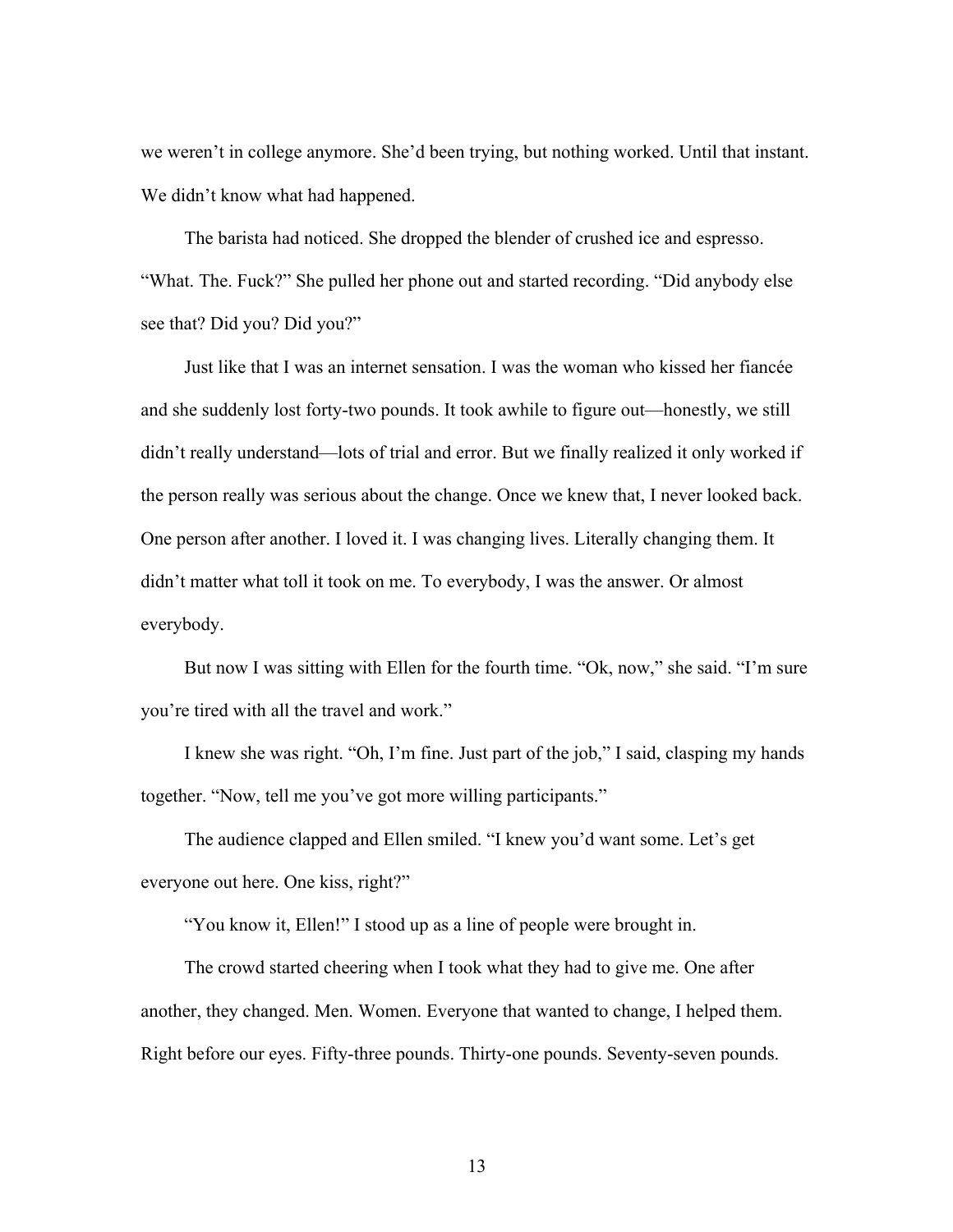One kiss! One kiss! One kiss!

After the last transformation, I turned to look for Christine. She had already walked away.

\*

In my dressing room, I collapsed in my chair, staring at myself in the mirror. I could see the sweat glistening on my forehead. I touched my cheek. They didn't feel as full anymore. My eyes too. Not even Ellen's best make-up artist could completely hide the dark circles. She had been right: I was exhausted.

I couldn't really remember when I first noticed either. Maybe about six months ago. Right before Christine moved into one of the guest rooms. Felt like I'd lived a hundred lifetimes since.

I rubbed my temple. How many people was that just now? Fifteen? Twenty? I stood up and looked for some Advil on the counter. I knew there was some, but where was it? When I couldn't find any, I knocked everything onto the floor. Water bottles. Coffee mugs. Flowers in a vase.

"Seriously, Mika?" Christine asked.

I turned to see her at the dressing room door. Her arms were still crossed.

"Where's the fucking Advil?" I asked. "I need it."

"I don't know." Christine threw her arms up. "I'll get you some."

"Like you get me coffee? How hard is to have Advil in the room?"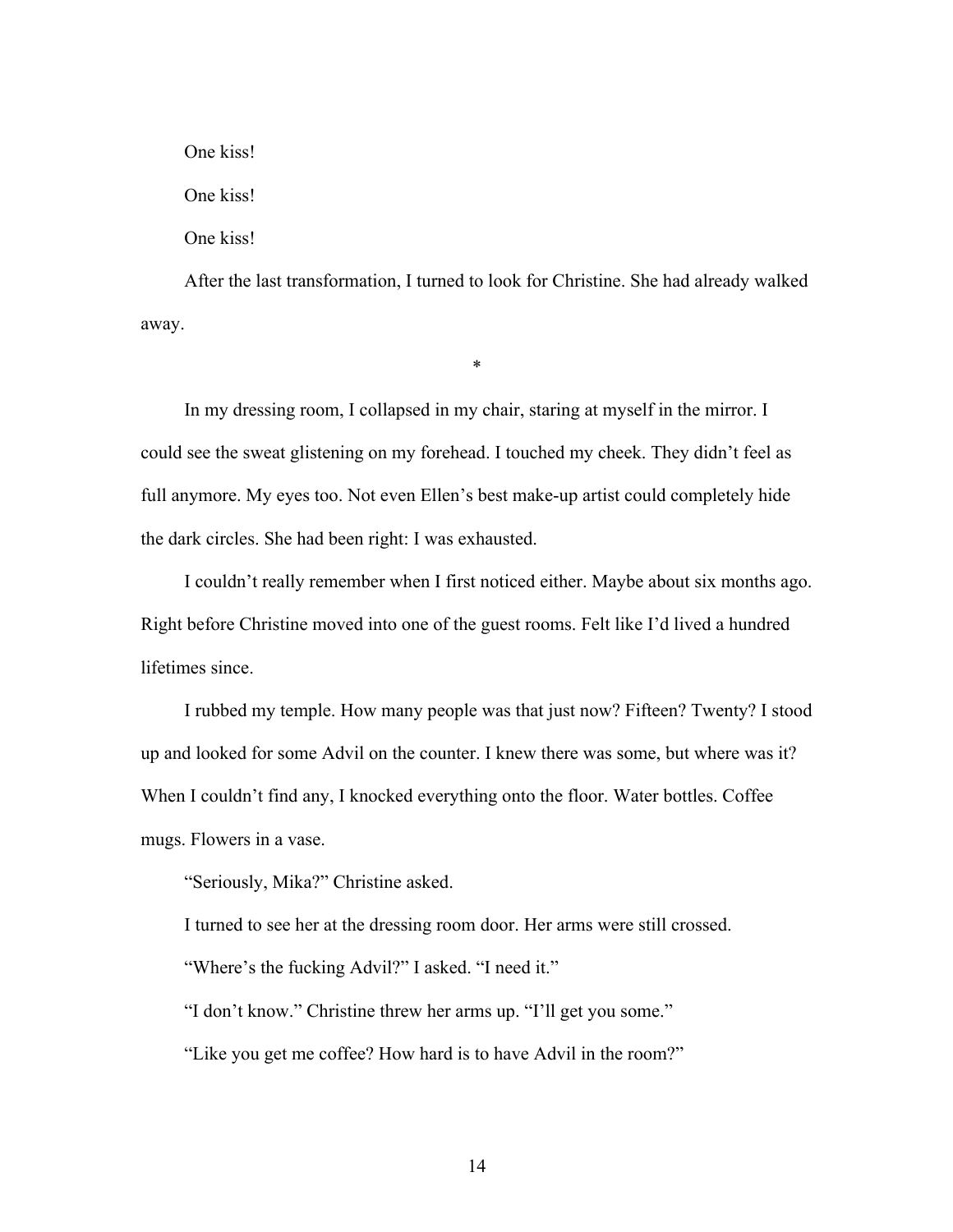Christine ran her hands though her hair. "You're right, Mika. I guess I'm a pretty bad assistant."

I laughed. I wasn't sure why. My head throbbed. "Assistant. Agent. Manager." Whatever she wanted to call it.

"Any other things I'm not good at it? Pretty sure I wear many hats."

I started to feel nauseous. "It's simple shit, Christine." I clutched at my stomach. Not now. I didn't want this to happen now.

"Mika?"

"It's happening," I said. When I first started, I took everything. Nothing ever happened after I kissed someone. But recently, I'd feel sick soon after.

Christine came over and put her hands on my shoulders. She helped me to the bathroom. I knelt in front of the toilet and started vomiting. It had gotten worse and worse. This red mass would produce itself out of my mouth. More and more each time. I didn't know what it was. Bile. Blood. Some awful liquid that my body couldn't contain. But this time was different.

"Oh my God," Christine said. She had been rubbing my back.

Strands of hair hung from my mouth. I coughed and coughed, until I forced it out of me. A tangled wad of black hair. And then we saw the rest—mixed in were fingernails.

I pushed myself away from the toilet, knocking Christine backwards. After a few seconds, we turned to each other. We were wide-eyed, trying to understand. But you can never truly understand what you're capable of producing.

"Christine?" I was still trying to catch my breath.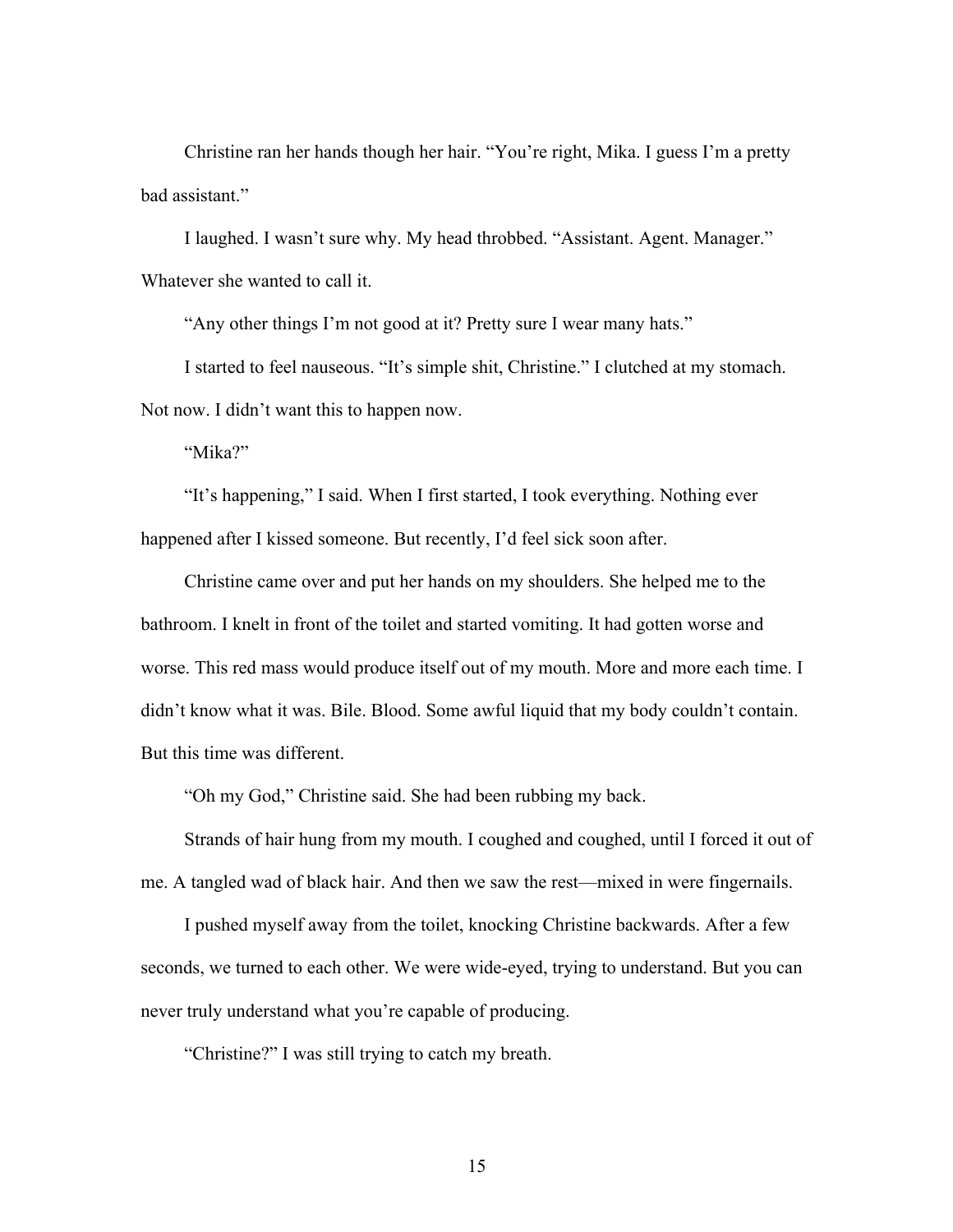"What?" she asked.

"Can you get me some water, please?" I wiped my mouth. "And that fucking Advil."

After I showered and changed clothes, Christine and I made our way to our car. Neither one of us had said anything about what had happened in the dressing room.

\*

Outside, a crowd had gathered. One woman even held a sign: "Give Me One Kiss!"

I started to walk over to her. "Hold on a minute, Christine." Had to keep up the customer satisfaction.

But Christine had other ideas. She grabbed my hand. "Are you sure that's a good idea?"

I pulled away. "Of course I'm sure." I walked over to the woman. "Just one, right?" The crowd cheered.

In the car, Christine kept her hands glued to the steering wheel. Finally, she broke the silence. "What are you doing, Mika?" she asked.

"What do you mean?" I was leaning back in my seat.

"You know what I mean." Her grip tightened. "Kissing that last woman after…"

Her voice trailed off.

"What did you want me to do? Ignore her?"

"Yes. Or just wave or something. Say you can't."

"Why would I do that?" We stopped at a red light. Outside, people walked up and down the Los Angeles streets. They carried designer purses and shopping bags, expensive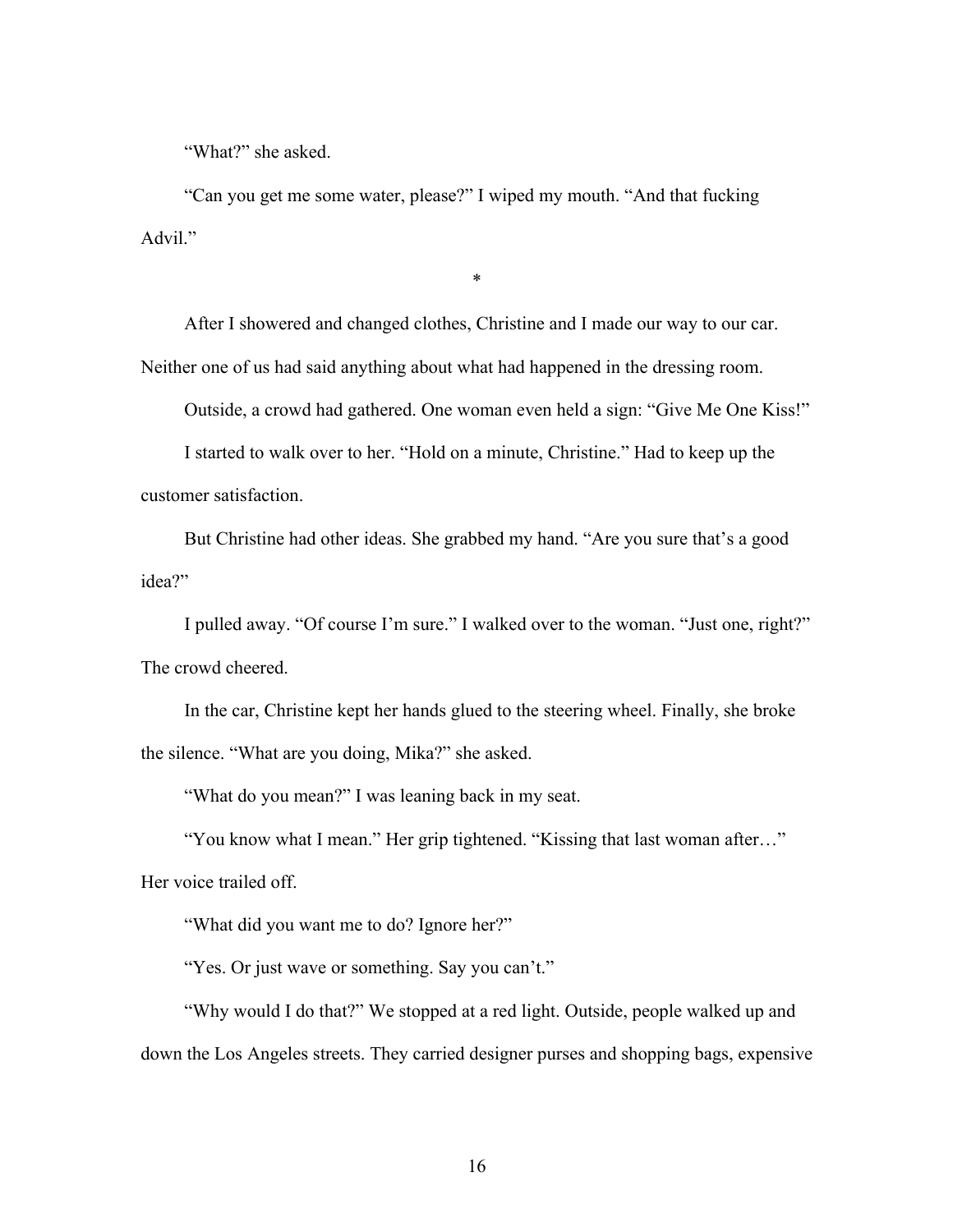sunglasses perched firmly on their faces. "It was just one more," I said to the crowd. "No harm in that."

The light changed. A woman with long blonde hair and white heels tried to cross in front of us. Christine honked the horn at her. The woman didn't even notice. "Bitch. Everyone out here is exactly the same." She accelerated. "And no harm? I'm sorry, but did you see what I saw in the dressing room back there?"

"I'm fine," I said. "Really, I am."

"You're not, Mika. Even Ellen noticed something."

"We've been traveling. Jet-lagged, that's all."

Christine laughed. "Right. That's what made you throw up. It's getting worse. There were—there were things in it this time."

We passed by this new bar. Sip! Exclamation point and everything because you were supposed to sip enthusiastically I guessed. On the outside terrace, I could see a group of people seated at a table. They were laughing, carrying on, not a care. Their glasses glistened in the sunlight, shimmering with excitement. A young woman brought her drink to her lips. She swallowed the amber liquid in one gulp.

"You don't know where those things came from," I said.

"I think I can guess," Christine said.

"So what?" I asked as we started to make our way out of the city. There was a billboard overlooking the road, and it had my picture on it. My lips were puckered. KissMiss. #onekiss. "Do you think people will think I look tired like Ellen did?"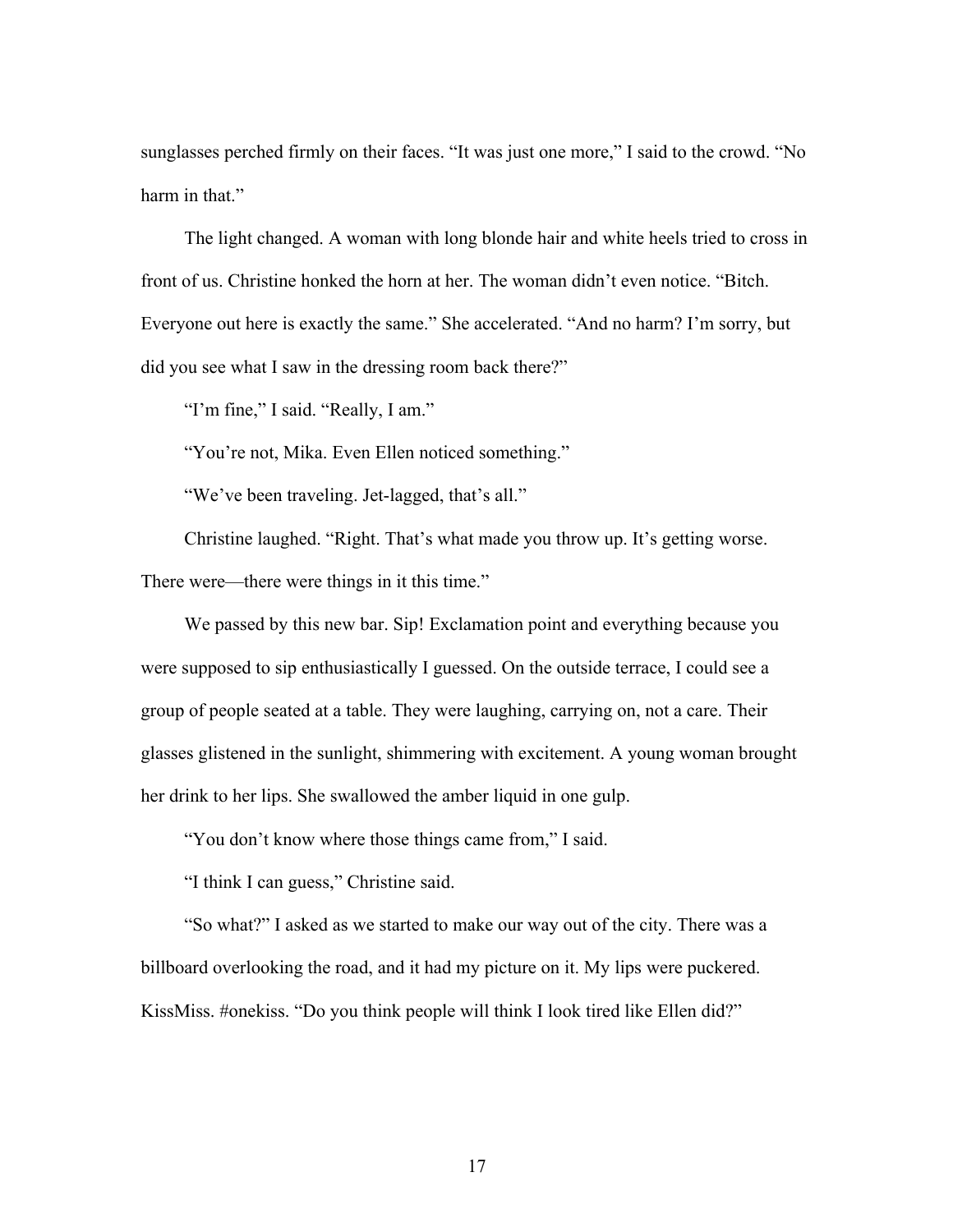Christine sighed. Didn't she understand what I was doing? My face was right there, watching everyone. Everyone was looking at me. So didn't she appreciate what I was taking from everyone? What I was giving to everyone? To her? We were here because I brought us here. And I had to keep going.

In our driveway, Christine turned the car off. "I've been thinking," she said. "This place—this thing—it's becoming too much."

I unbuckled my seatbelt. "How can you say that?"

"It's true. I want you to stop."

I started to get out of the car. "No way." Outside, I stumbled and had to lean against the car.

Christine rushed to help me. "See," she said. "This is what I'm talking about. You can't even walk inside you're so tired."

We walked into the living room, her arms around me. She told me to rest. Lay on the couch for a bit. She went to the kitchen and returned with a glass of wine. One side of our living room was all glass so we could look out and see the houses and city below us. Christine stood there, silently slipping from her glass.

The sun was setting. In the light, I could see her perfectly. She looked older, tired. But still beautiful. No matter how she changed, she was still beautiful.

"Christine?" I asked.

"Do you remember what we'd do when we first met? Back in South Carolina?" She sipped.

"I mean," I said. "We did lots of stuff."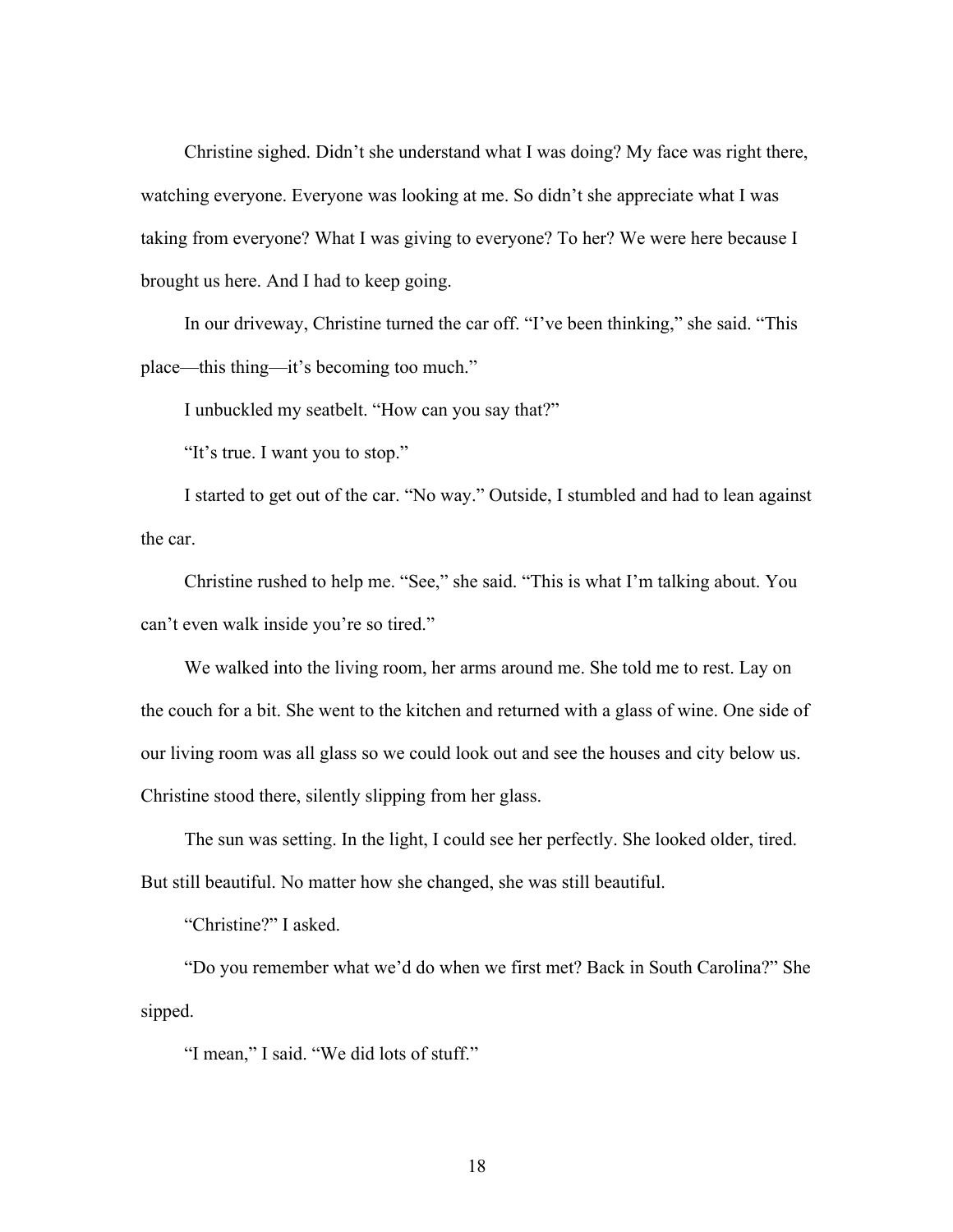She placed a hand on the window. "Don't you remember how we'd just ride around in my Jeep with the top off? It was so warm and we'd just whip down all the back roads."

"Not exactly a whole lot to do back there except drink and smoke and drive."

"But we had each other." She looked down. "You remember that deer we saw that night? I think it was in April. When it had finally gotten warm enough to leave the top down at night. I remember it being so clear."

I knew the night she was talking about. We hadn't known each other for more than a month, but by then we already knew we'd end up together. We were driving along this old country highway about eleven o'clock. Britney Spears was blaring from the speakers. God, we were young and dumb.

Our brights were on as we rounded a corner and that's when we saw it—a deer laying in the middle of the road. Only it wasn't dead. It's head was up, looking right at us. I can remember the glint in its eyes. Christine—or maybe it was me, I can't remember who was driving that night—slammed on the brakes.

"We sat there, staring at each other," Christine said. She didn't take her eyes off the L.A. sunset.

We got out of the Jeep to check on the deer. Neither one of us really knew what to do. We assumed it had been hit by another car. Waiting there to die.

"There's a knife in the glove compartment," Christine said. Her father had given it to her when she was a small girl. For some reason, he thought she'd become a hunter. But Christine wasn't like that.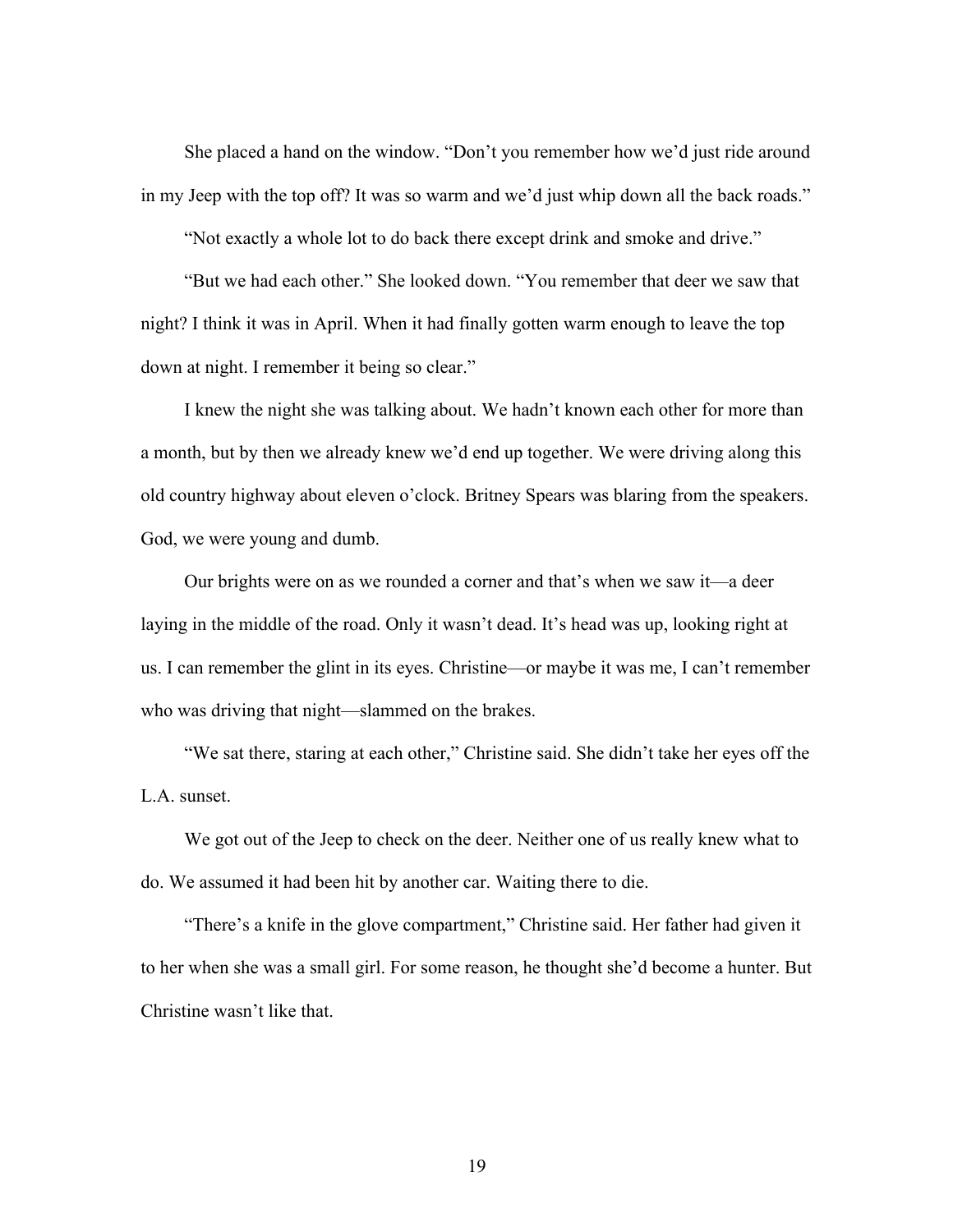I went and retrieved the knife. The throat, she told me. Make it quick. Just one quick motion. The blade kisses the neck and then it's over.

I remember telling her I'd never done that before. Killed something.

"Not yet," she said.

I knelt by the deer. It took a deep breath. I looked at the knife. I told Christine I didn't think I could do it.

Try. It's dying anyway. Just try. One move.

And suddenly the deer jumped up and ran away. We didn't know if it had actually been hurt or not.

"Do you remember?" she asked again.

"Of course," I said. I watched her silhouette move against the sunlight in the window.

She finished her glass of wine. "Will you kiss me?"

"Yes." I'll take it. But only if you want it. Only if you want to give it all to me.

Our lips touched and in that moment, I knew she did.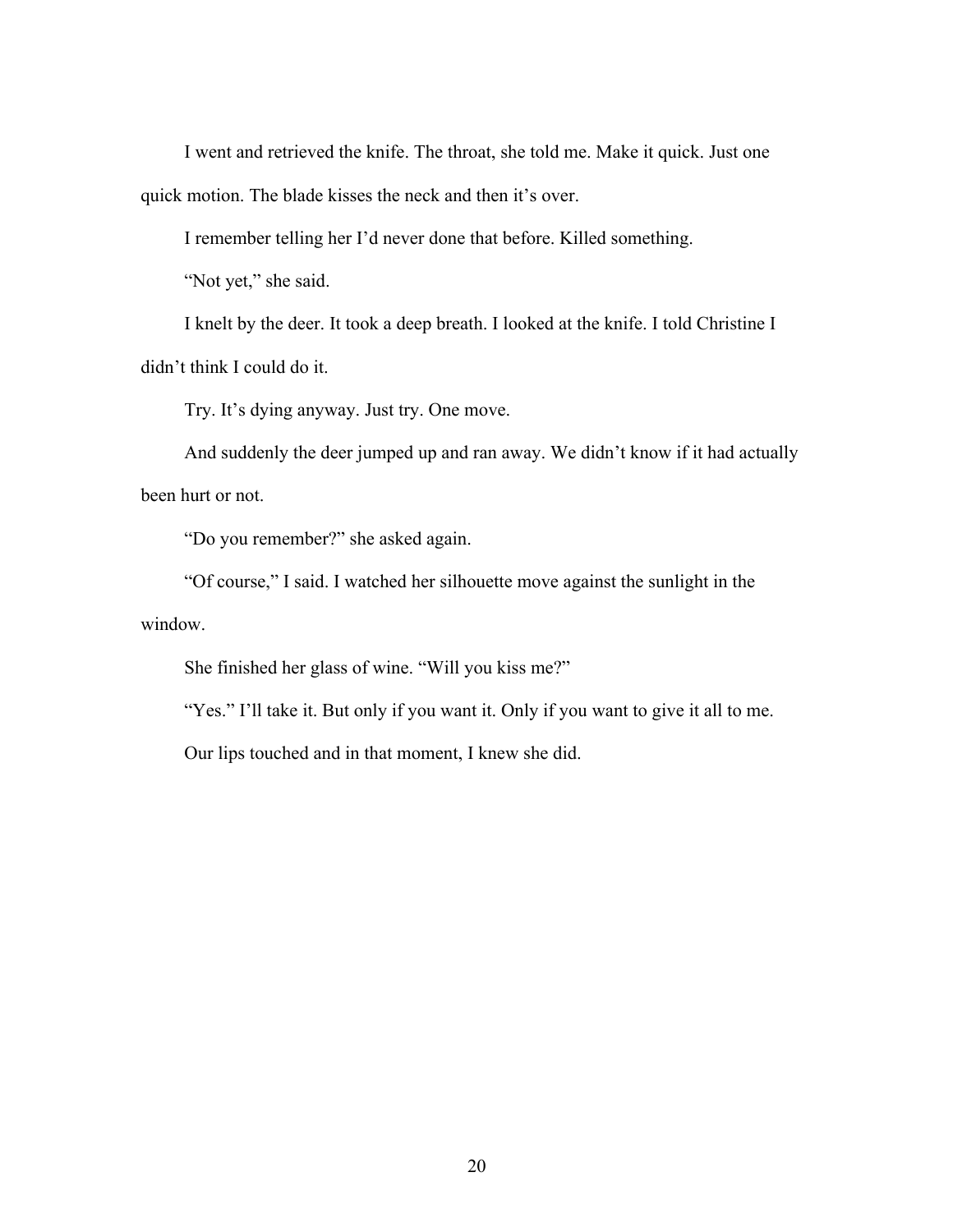## The Wolf

Margot was a wolf. Not just *a* wolf, but *the* wolf. At Howling Hills Haunted House and Woods, she was the only one allowed to dress up as a werewolf. It wasn't a rule from management. It was Margot's rule and everyone knew it. If someone didn't, they found out quickly.

Like that bitch, Angelina. Margot couldn't believe management had hired that notalent hack. These hills were *her* territory. So Margot knew what she had to do when Angelina walked into the trailer they used as a dressing room for the first time a few weeks ago. Margot had been sitting next to Jason Voorhees, who just so happened to actually be named Jason under his white hockey mask. He was twirling a plastic machete in one hand, a cherry slushee in the other. Margot saw a furry, prosthetic snout sticking out of Angelina's duffel bag.

See, Margot had earned this werewolf gig—at least, that's what Margot called it, just for a little while longer—when she was just a freshman in high school. Now, as a senior looking at acting schools, she was the alpha wolf in charge at Howling Hills. Angelina was just a junior, and Margot had seen her work in their school's production of *Little Shop of Horrors*. Margot had been the evil plant, belting out show stopping tunes as she wreaked havoc. Mrs. Wilson—God bless her, she tried to be a good director, but Margot didn't know how she kept her fucking job—had cast Angelina and this new kid, Spencer, as the main couple trying to save the world. The crowd had cheered when they killed Margot's plant, but she knew they were cheering because of her. Even as she lay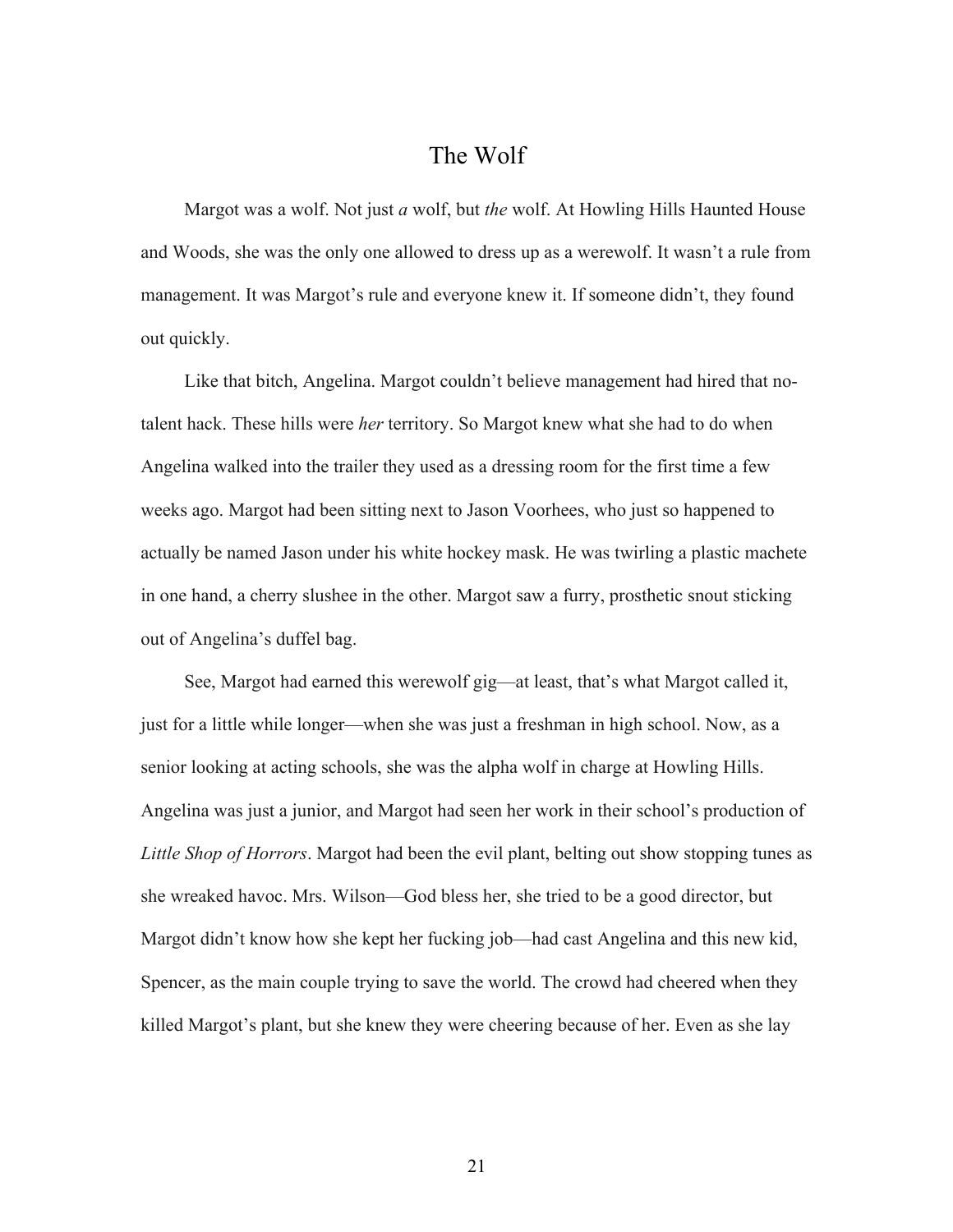there covered in oversized leaves, Margot knew she was the star. Angelina and Spencer's performance hinged on her. And she had nailed it. Like she always did.

No, Angelina could never be a wolf like Margot. So now, Margot told her so.

"I'm the only wolf around here," Margot said, grabbing a pair of scissors. She pulled out Angelina's mask and cut it to shreds.

Angelina's jaw dropped. "What's the matter with you?" she asked.

"You heard me," Margot said.

Angelina looked to Jason, but he continued to drink his slushee, the straw jutting through one of the holes in his hockey mask.

Margot smiled and dropped the pieces of the ruined mask on the ground.

Angelina stormed out of the trailer, and Margot sat next to Jason and pulled out her phone. She had a text from her older sister. *Can't wait for you to meet Greg! You'll love him!* She took a deep breath and looked in the mirror, tongue pressed firmly against the inside of her cheek. "Sister is bringing the fiancée home in a few weeks. Isn't that just great?" She put in a yellow contact. When Jason didn't say anything, she turned to him.

"You're missing one." He was still slurping his slushee.

Margot rolled her eyes—one dull blue, the other bright yellow—before looking back at the mirror. "I hooked up with Spencer again last night," Margot said. "Probably going to do the same after we finish tonight."

Jason kept slurping.

"You know, one of the ghosts." Margot pointed out the window towards the haunted house. She could see broken windows in the moonlight. "On the second floor."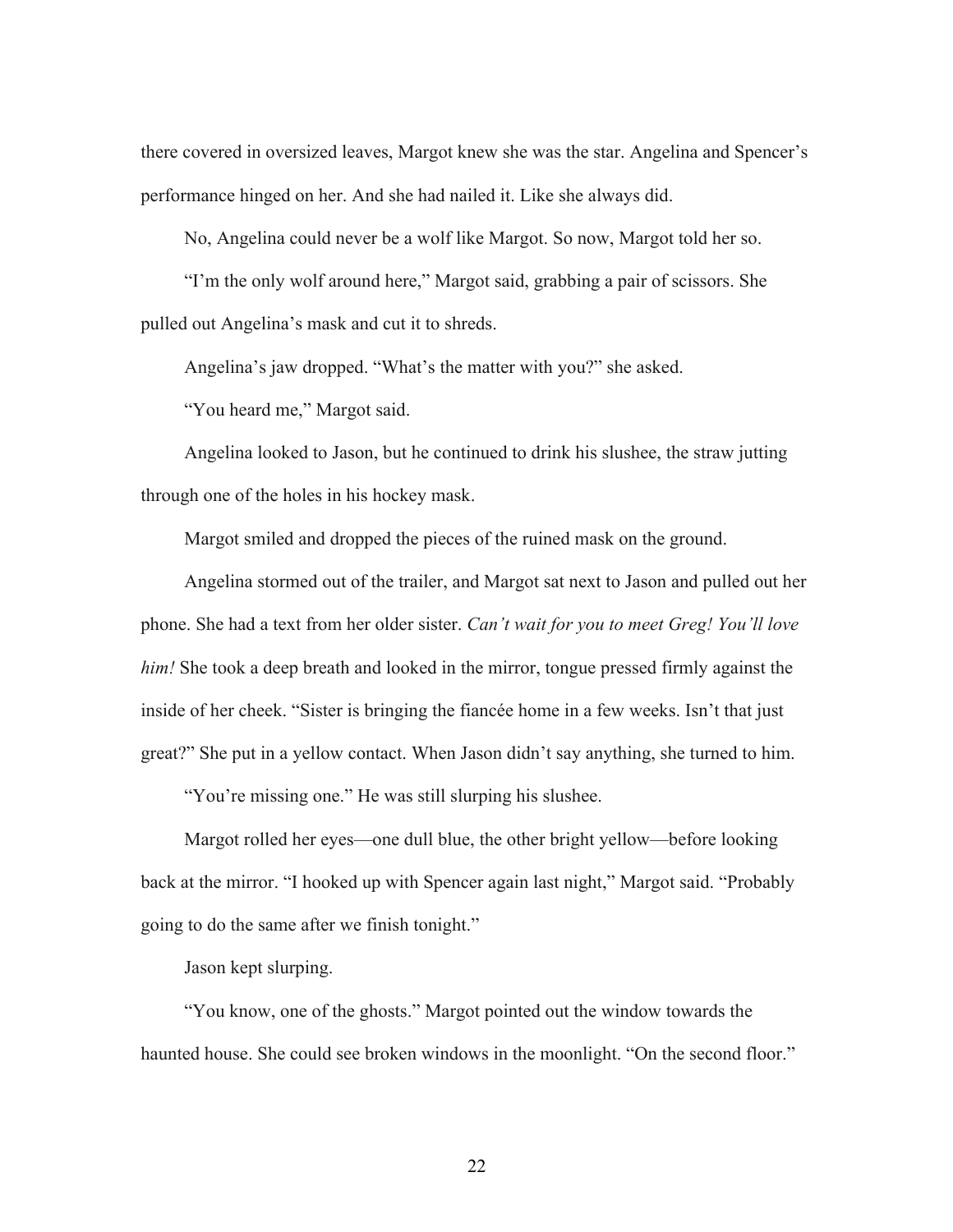"Oh, right. Spencer. Spencer the ghost." Jason nodded. "Any good?" he asked. "I'm always good," Margot said.

\*

Later that night, Margot walked across the field to the haunted house. The entrance always excited her. It was a giant wolf's head, the snout extending out to act as a tunnel that led to the front door. The mouth opened wide, giant teeth hanging down, blood dripping down from a few. But Margot liked the front teeth the best. They were the sharpest and always had blood glistening in the moonlight. You couldn't enter without getting drops on your face.

Margot wore a black dress that dropped down to her feet. A white fur coat covered her shoulders, the train so long it drug along the ground behind her. She had ripped holes in it and splashed red paint all over—the blood of her many victims. But her nails were the best part, long and sharp and painted bright yellow, claws ready to rip the throat out of her next victim.

A little girl ran up to Margot. She growled and flashed her nails.

The little girl gasped. "Can I take a picture with you?"

"Make it quick," Margot said. She knelt down and grabbed the girl's cheeks. Her nails started to dig into the girl's skin.

"Hey," the little girl said as her mom's camera flashed. "That hurts."

"Good," Margot said.

She entered the haunted house and walked up the creaking stairs. A flashing red light greeted her as she turned down the hallway. Cobwebs and bones littered the floor.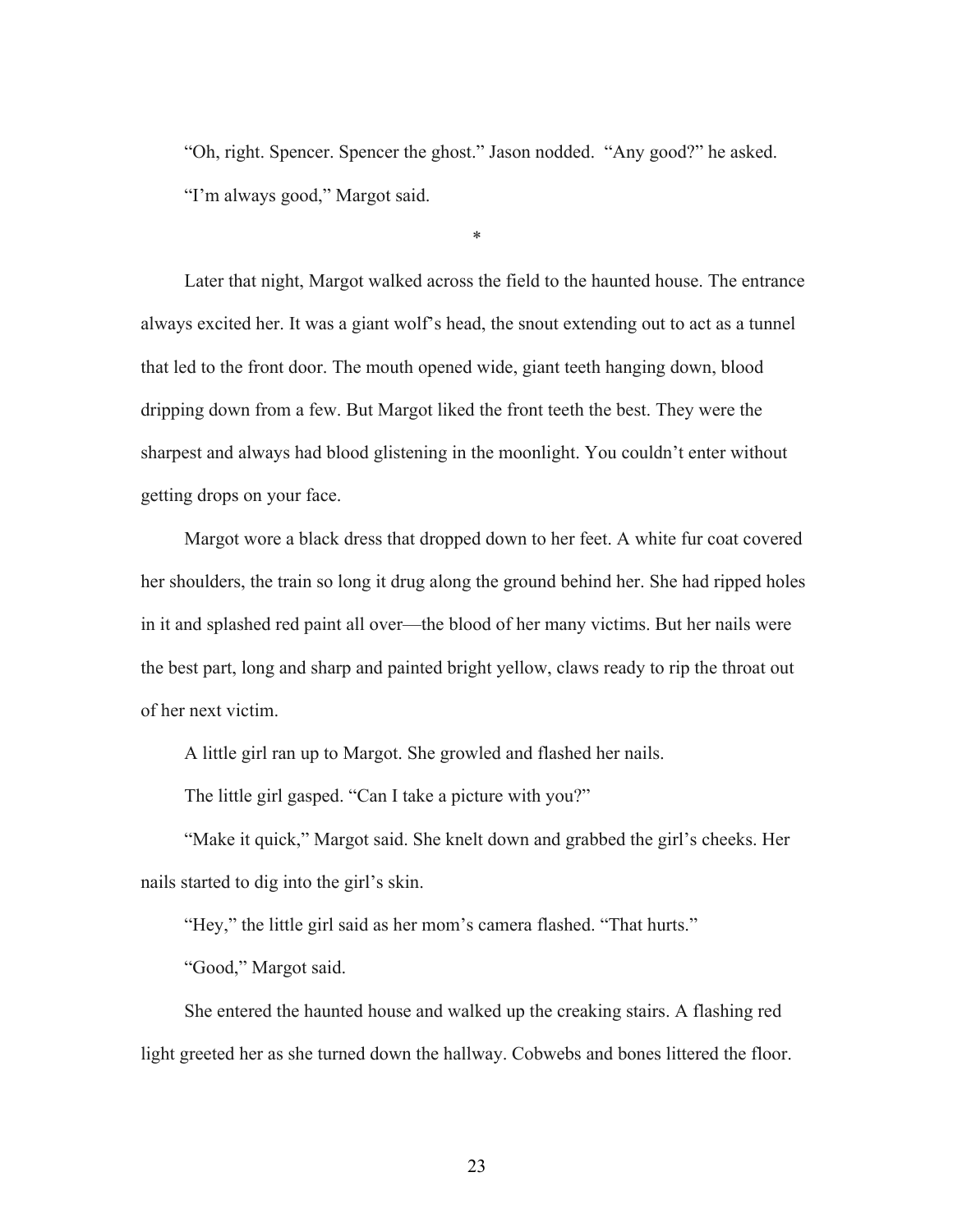She could hear screams from the far room and a group of kids ran out of the door. Margot howled in their faces. One of them started to cry. When Margot entered the room, a bloody white sheet sat on a bed. It slowly turned towards her. "Boo," it said.

"Take that off," Margot said.

"I can't," it said. "I don't have a shirt on."

"That's your problem."

The sheet lifted up to reveal Spencer. Splatters of red paint covered his face and chest. Margot could see his cross necklace. He always wore that thing and she didn't fucking know why. Every time the red lights flashed, she caught a glimpse of it—like a heartbeat. She reached out to it, rubbing it between her fingers.

"Your parents aren't home tonight, right?" she asked.

He nodded.

"Good. We're going back to your place after."

"Okay. Why was Angelina upset earlier?"

Margot let go of the cross necklace and turned to leave. "Why the fuck should I care?"

When they got off work, Margot drove them to Spencer's house. He was younger than her and didn't have his own car yet. But that didn't bother Margot. In fact, it turned her on even more. She was the one in control.

In his bedroom, she climbed on top of him and saw his green eyes widen. He still wore his necklace. That didn't bother her either. For that moment, he worshipped her. When he shuddered and finished, she leaned forward and grabbed the cross again.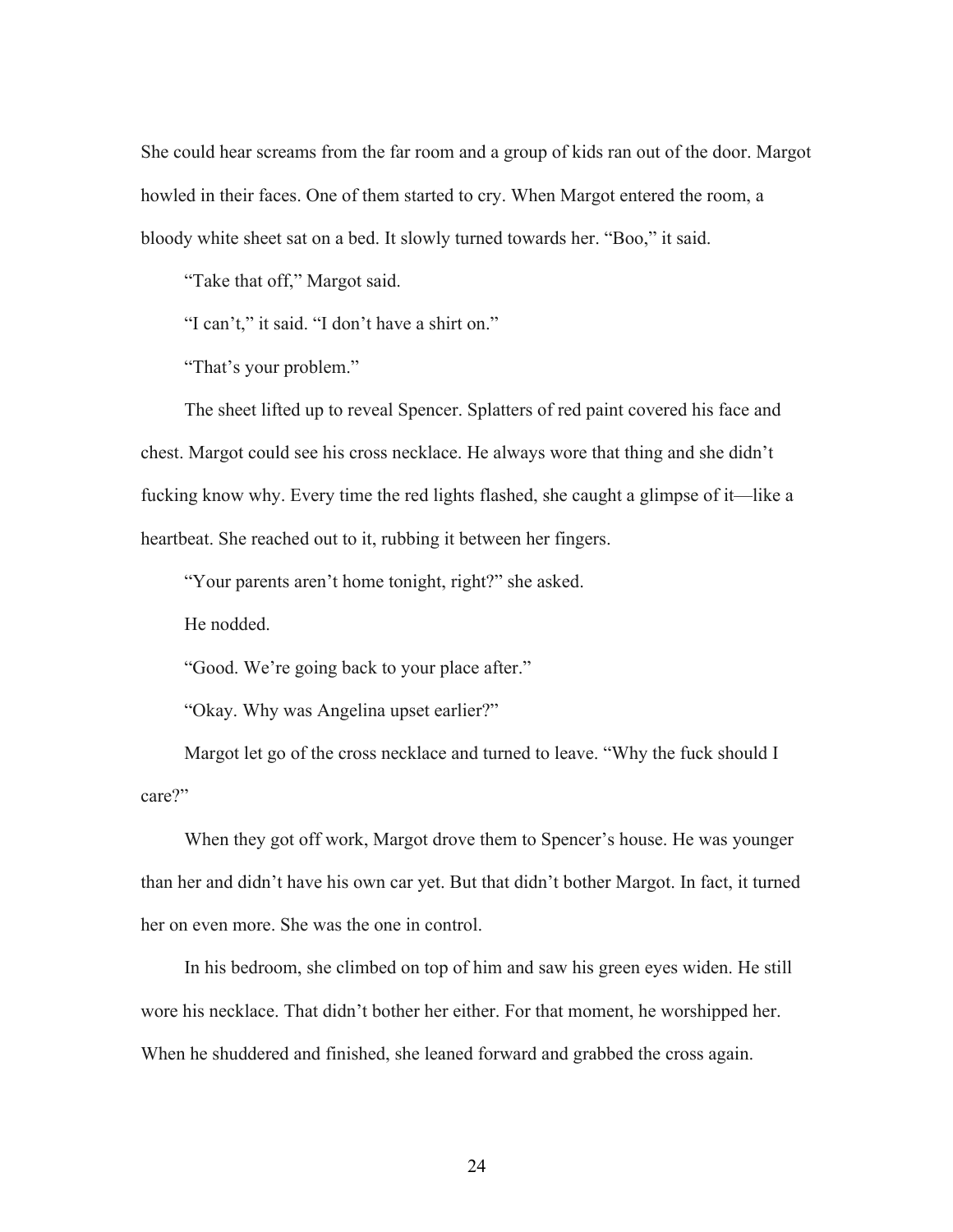"Wow," he said. "You're the best."

"I know," Margot said. She lay down next to him, the cross still in her hand.

"I feel bad now," he said.

Margot sat up. "Excuse me?"

"About Angelina."

"Are you kidding me?"

"Why not? We're all friends."

Margot laughed and placed her nails against Spencer's chest. She scratched him and stood up.

"Ouch," he said.

"I'm leaving." When Margot got home, the living room light was still on. Her mother was asleep on the couch. A half-empty bottle of Riesling and wineglass sat on the side table. *Carrie* played on the television. Margot loved that movie—the original, not that God awful remake. It was near the end. Sissy Spacek, drenched in blood, had already returned home. She was arguing with her mother. Margot knew what was next. That house was about to burn to the ground.

Margot covered her mother with a blanket and turned the television off.

"What are you wearing?" Her mother had woken up.

Margot rolled her eyes. "My costume."

Her mother laughed. "Sorry. I don't mean to laugh." She grabbed the wine bottle and took a swig.

"I'm going to bed," Margot said. She headed for the stairs.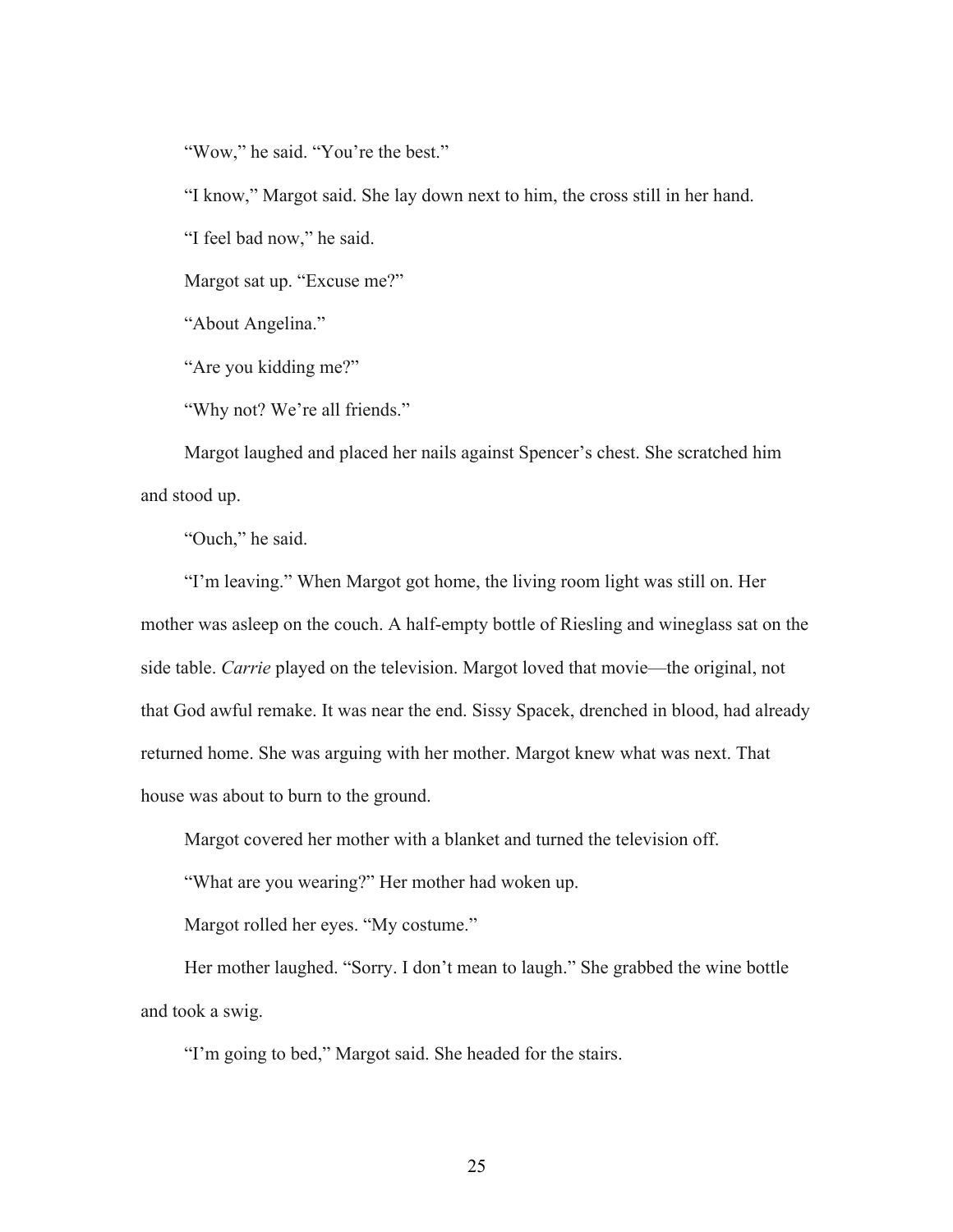"Your sister called," her mother said. "Don't forget she's coming for a visit when she finishes her residency. Bringing Greg with her too!" She laughed some more.

"I heard," Margot said.

"It's not too late for you to think about doing something like that, you know."

"Like what? Sleeping with your advisor?"

"I meant with your time."

Margot growled as she slammed her bedroom door shut.

The day before Halloween, Margot worked one of the ticket booths when Howling Hills Haunted House and Woods opened for the evening. This time, she wore a lab coat—straight from her sister's closet—stained with dirt and red. A terrible experiment gone wrong. That was her story tonight. Her hair was teased as high as it could go, filling the booth and surrounding her mask. Her nails were as sharp as ever, looking for victims.

\*

A victim like Angelina. She was across the way, working the other ticket booth. She was wearing some ridiculous wig and her face was painted white. In her mouth was a set of sharp fangs. Margot assumed she was supposed to be a vampire, but who could tell in that awful costume? Margot wouldn't be caught dead in that fucking costume.

The sun was still out when the first customer approached Margot. Howling Hills Haunted House and Woods never saw customers this early in the evening, but here was some woman dressed in a red sweatsuit that had obviously been sitting in the back of a closet for a decade. What's the point of going to a haunted house while it's still light out? Margot squinted her eyes at the woman.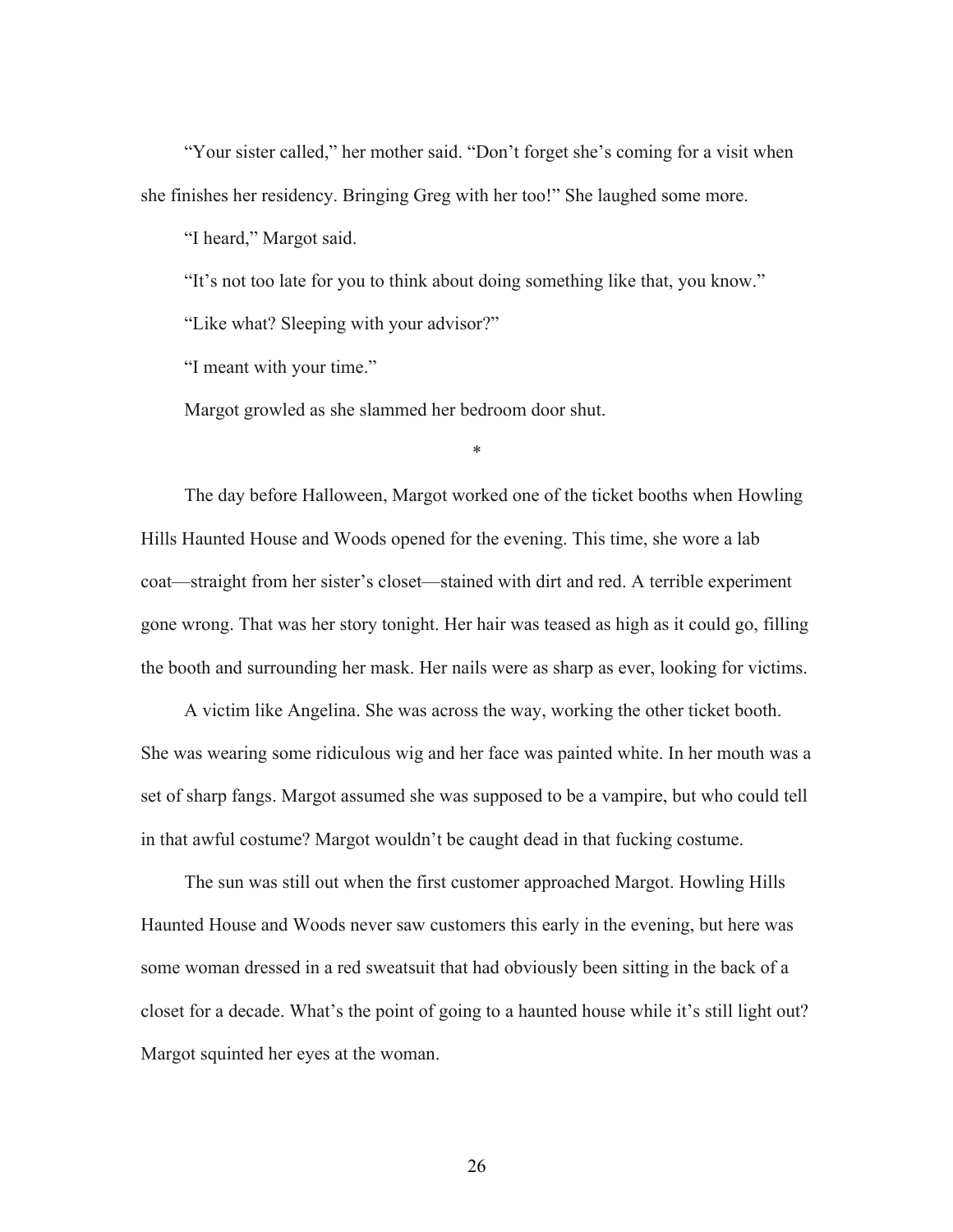"Hi," the woman said. "One ticket, please."

"It's still light outside," Margot said.

"I know. Haunted houses aren't really my thing."

There was something familiar about this woman, but Margot couldn't quite put her finger on it. "Then why are you here?" Margot asked.

"Oh, I'm just testing it out for my one of my boys. My oldest is a teenager—works here, as a matter of fact—but my youngest will be twelve tomorrow. I wanted to see if it'd be too much for him to handle." Her emerald eyes widened as she talked about her boys.

"Why don't you just ask your other son then?" Margot couldn't understand what this woman was doing.

But Margot just knew she had seen this woman before. Where though? And her son worked there? Must not do a good job. Otherwise Margot would know who he was. And surely she'd remember this frumpy, sweatsuit-donning, middle-aged housewife staring with wide eyes. Margot saw a silver necklace around the woman's neck. But it hung too low for Margot to see what was actually on it, hidden behind a zipper that was pulled up way too far. Margot saw a bead of sweat slide down between the woman's breasts and thought how God awful it must be to be that woman in her hideously faded-red '90s sweatsuit.

"Honey, are you alright?" the woman asked. "You look like you've seen something terrifying."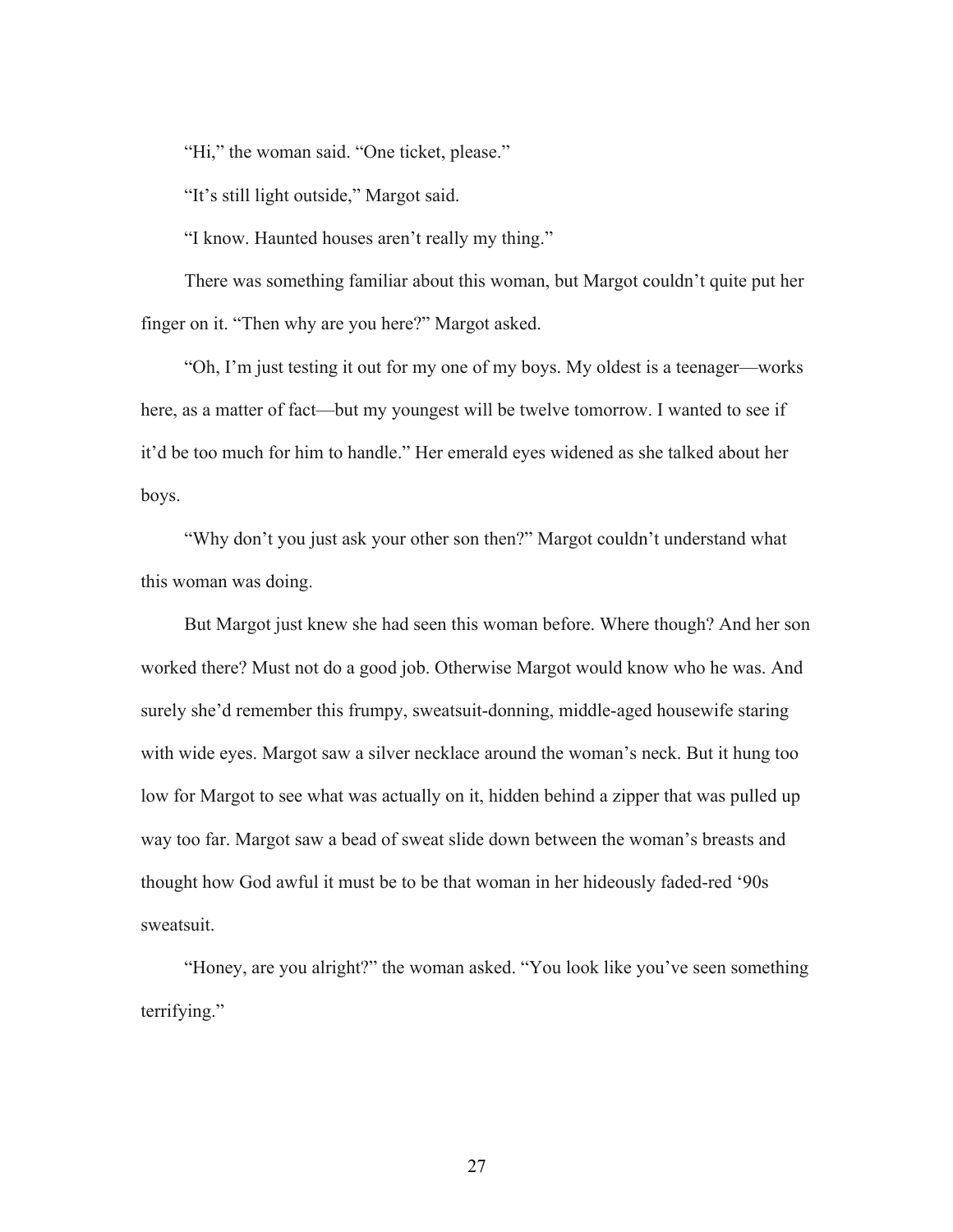"If only you knew," Margot sad. How could the woman not? "What's on your necklace?" Margot raised an eyebrow behind her wolf mask. She had to know every detail, every single painstakingly horrifying detail, every gloriously disgusting detail.

"Oh, this?" The woman pulled it out of her jacket. A simple, diamond-studded cross glistened in the fading light. Spencer—that was it. This had to be Spencer's mom. Margot wondered if she knew about her and Spencer.

"Isn't it beautiful?" the woman asked. She held it between her fingers and Margot studied the way she caressed it, memorizing the way her fingers moved. Margot might need that one day.

You never know, Margot might play that role one day. She might be in her mid-30s, but the makeup crew would have to work extra hard to age her, maybe even apply a prosthetic nose. Yes, Margot would still look like a 25-year old, but she could do it, she could play the jaded housewife. Margot was that good.

"My husband got it for me a few years ago," the woman said. "I don't think I've hardly ever taken it off since."

"Interesting," Margot said. Her breathing quickened and the mask only amplified the sound. She was almost growling, snarling. Anybody that walked up would hear her and tremble. Margot pounced. "Even when you guys fuck?" She could tell her that Spencer still wore it. But no, that might be too much. Margot needed this.

The woman recoiled. "Excuse me?"

Yes, this was it, just the reaction Margot needed to see—the recognition of defeat and exasperation in the woman's face. Because Margot knew the woman was lying. She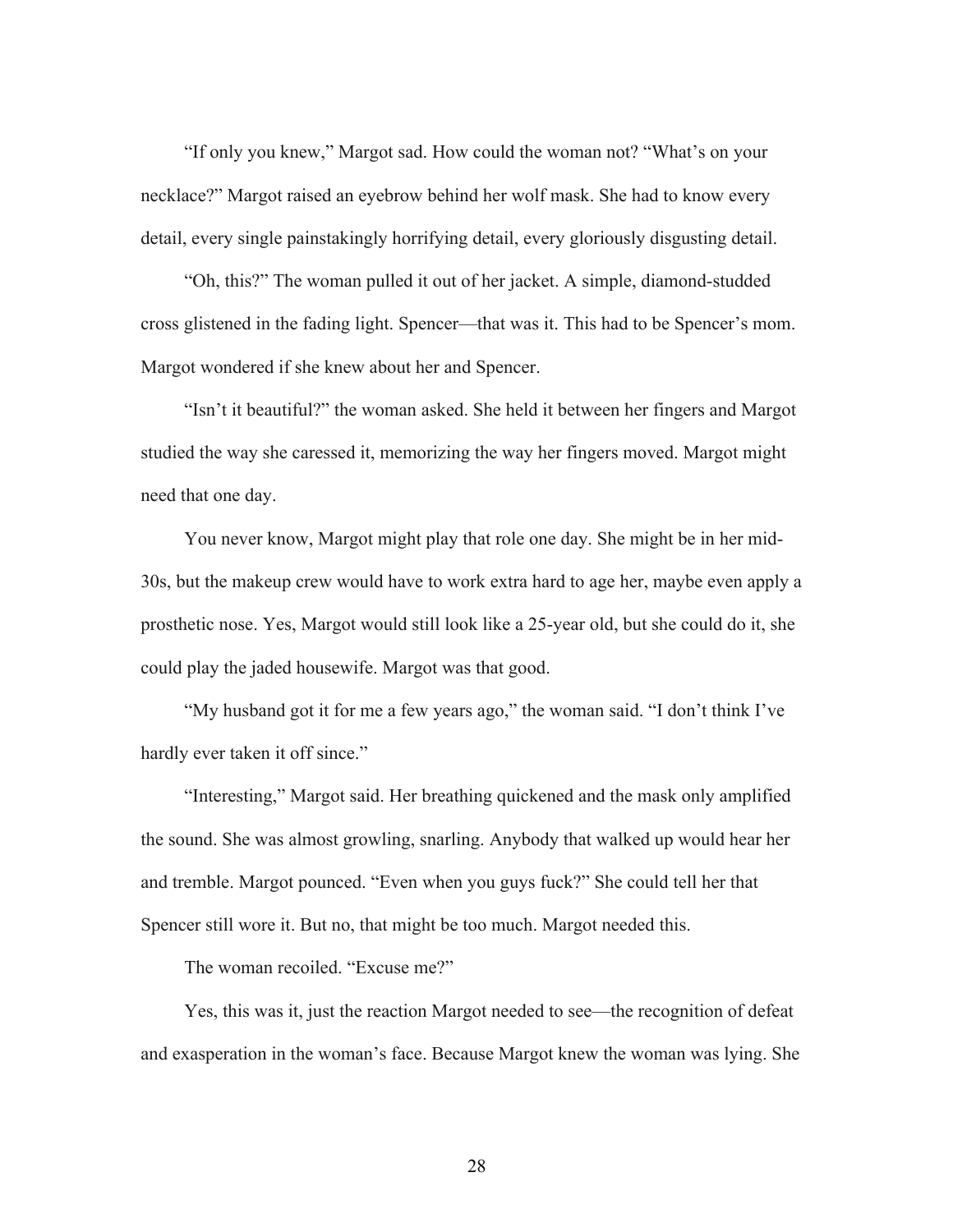never took that necklace off because she'd never let something so sacred, so precious stick to her sweaty body in bed. And Margot knew this woman hadn't been fucked in years. Just look at her. She couldn't fool Margot.

Years from now, when Margot might play this role, she'd really have to fake that. Because everybody would still want her. She'd remember this moment when she'd say her lines and she'd be the best worn-out, ragged housewife ever, one who clutched that cross necklace, even when her husband (played by some shit actor—Margot was sure of that) beat her because, my God, the Lord would still pull her through. Margot might even win an Oscar, and when she'd get up on stage, in front of the whole world, she wouldn't thank God. No, she'd thank this woman, for this moment right now.

The woman opened her mouth to speak, but Jason appeared from behind the ticket booth. He was sipping a pumpkin spice frappuccino through his mask this evening.

"Boo," he said.

Margot rolled her eyes as the woman jumped back. Plastic machete in one hand and fucking frappuccino in the other. This was all it took to frighten people these days.

"I think I need to go to the other booth," the woman said. She clutched her necklace in her hand as she walked towards Angelina's booth.

Margot made eye contact with Angelina, whose plastic fangs jutted out over her bottom lip.

"Wow," Jason said. "I must be pretty scary." He slurped from his straw.

"I'm pretty sure Jason doesn't ever open his fucking mouth," Margot said.

\*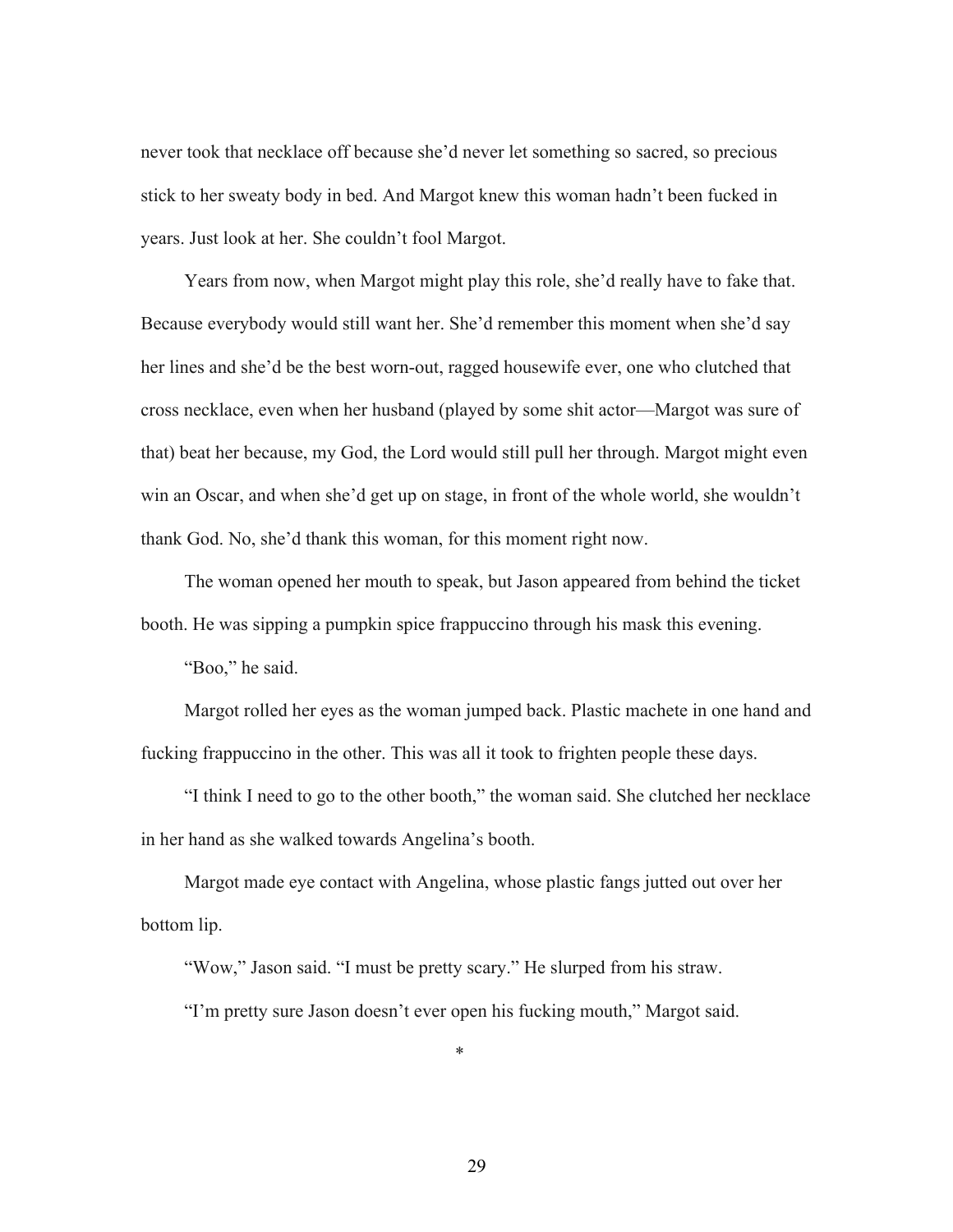The next night—Halloween—Margot looked sharp, fierce even. Her claws were the sharpest they've ever been because this was it, this was her swan song at Howling Hills Haunted House and Woods. Halloween of senior year. A year from now she'd be in school perfecting her already perfect skills. Or who knew? Maybe she'd already have her first leading role and critics would be hailing her as the next big thing.

Tonight, though, she was already in the leading role, in the prime spot right between the ticket booths, greeting all her frightened victims. She was the first monster they'd see. Kids would start crying and their parents would gasp. In that spot, Margot *was*  Howling Hills Haunted House and Woods. She was the alpha at the front of her pack. The moon was straight overhead, and Margot arched her back, looking upward. She let out the loudest howl she could muster. When she finished, she looked out to the incoming victims. Standing in front of Margot was the woman—Spencer's mother—from the day before, this time in a blue sweatsuit and her young son at her side. He stared at Margot with wide eyes.

"Wow," he said. "This is going to be so cool."

"Cool?" Margot asked. "You'll be begging for mercy by the time I'm through with you." She snarled.

He looked up at his mother. "Will I?"

Margot noticed his voice wasn't even quivering. She didn't like that—not one bit. But she could deal with it. She'd just turn up the theatrics. Maybe even grab him by his arm, threaten to drag him away and tear him from limb from limb. It was against the rules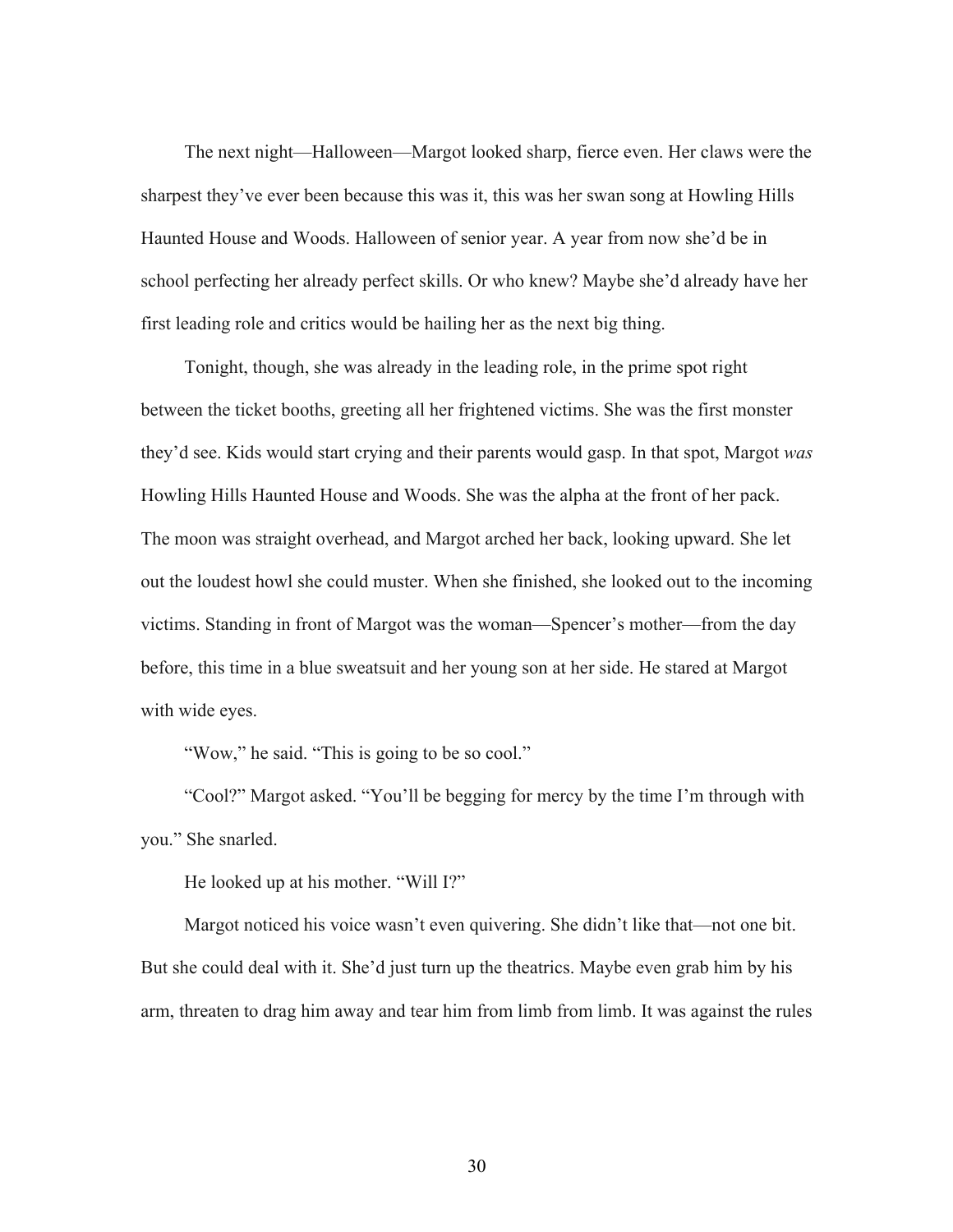to touch the customers, but rules were meant to be broken, right? If it meant a better performance, then she had to do it.

"Come on, Danny," his mother said. She grabbed his hand. "That might be Spencer over there talking to that scary vampire."

Margot turned to see Angelina. She was in the ticket booth again, filing her nails to sharp black points. Even all the way over here, Margot could see Angelina's makeup was smudged. She smirked under her mask. This lady was right. That fuck-up would scare anybody.

Next to the booth was Spencer, waving his arms sheet-covered arms around. Margot could hear his attempt at wailing. God, he could do better.

"You think they're scary?" Margot asked.

"Vampires can come out every night, you know," Danny said. "Can't you only come out when it's a full moon?"

Margot looked up. The moon hung perfectly overhead. Her breathing intensified and she felt the warmth rising in her face. What the fuck did this kid know? How could a stupid vampire be scarier than a vicious wolf? How could someone actually think Angelina was scarier?

"You're—you're wrong," Margot said.

Danny just continued to blink at Margot. "You don't really sound like a wolf," he said.

Margot huffed. What would he do if she howled right here in his face? What if she latched her claws onto his neck and ripped his throat out, leaving poor little Danny to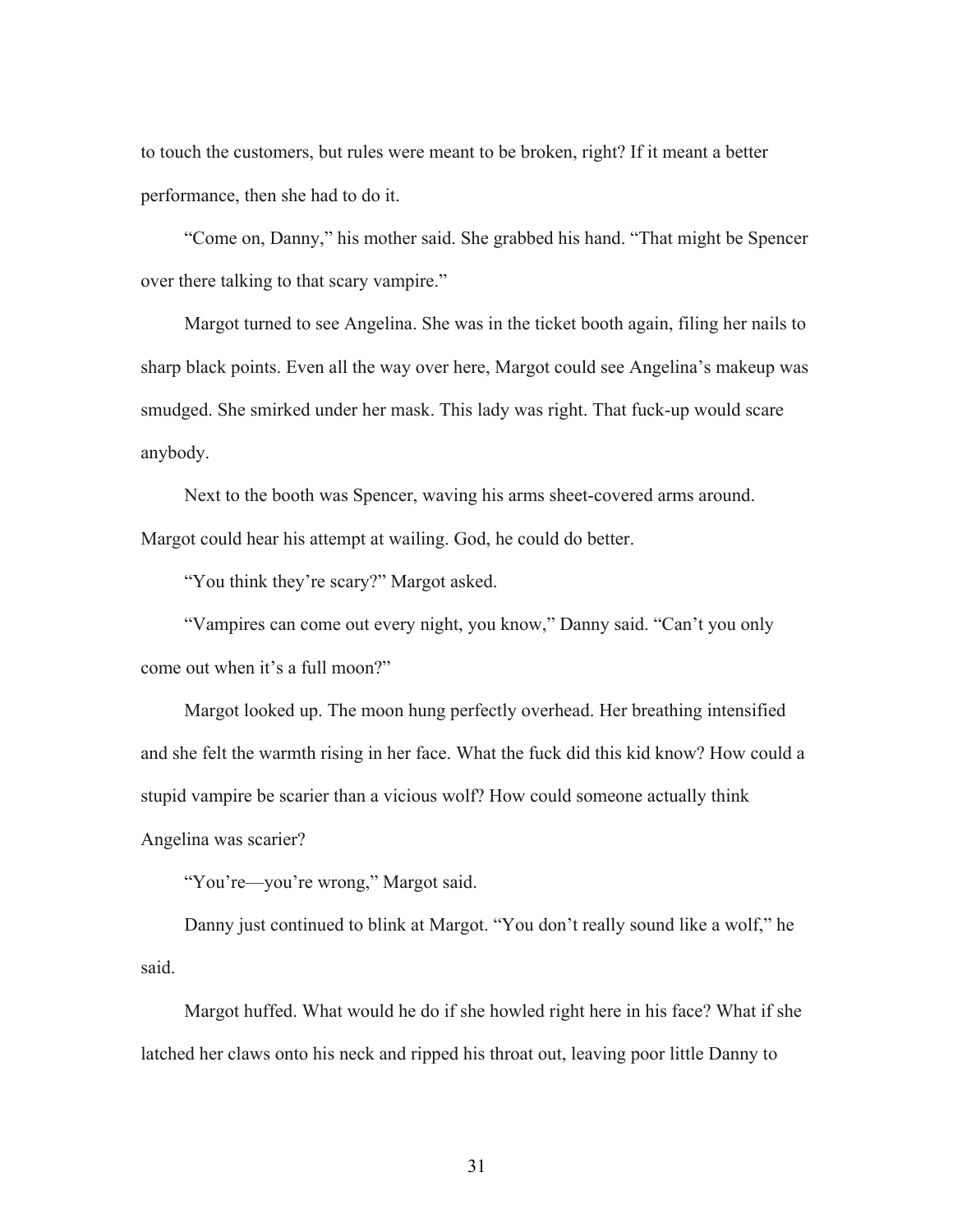choke on his own blood? He couldn't deny that she was a wolf then, right? She clenched her fists, her sharp nails digging into her skin.

"Hey," Jason said. Margot hadn't even heard him walk up. He had his machete in one hand, iced latte in the other. He lifted the machete, pretending like he was about to attack.

"Oh my goodness!" Spencer and Danny's mother clutched at her chest. "You—you really get me every time."

Jason shrugged. "It's my job," he said between sips.

"Let's go see your brother," their mother said.

Margot watched them walk away, standing quietly with Jason. She could hear him sipping his latte through the straw. "So you're the scary one," she said.

"Apparently," Jason said. He sipped some more, and Margot could hear every drop traveling up the straw into his mouth.

At the ticket booth, Margot saw Angelina talking with Spencer and his family. They were all laughing. He had his phone out and the four were huddled together for a selfie. Margot couldn't believe what she was seeing. She was standing right here and Spencer was chatting with Angelina? And laughing? And worst of all, breaking fucking character? She could still hear Jason drinking his latte, every single sip, every single breath he took in between sips. She couldn't even hear customers walking in. He just kept sipping and sipping and sipping.

"Why are you being so loud?" Margot knocked the latte out of Jason's hand. "What's the matter with you?" Jason asked.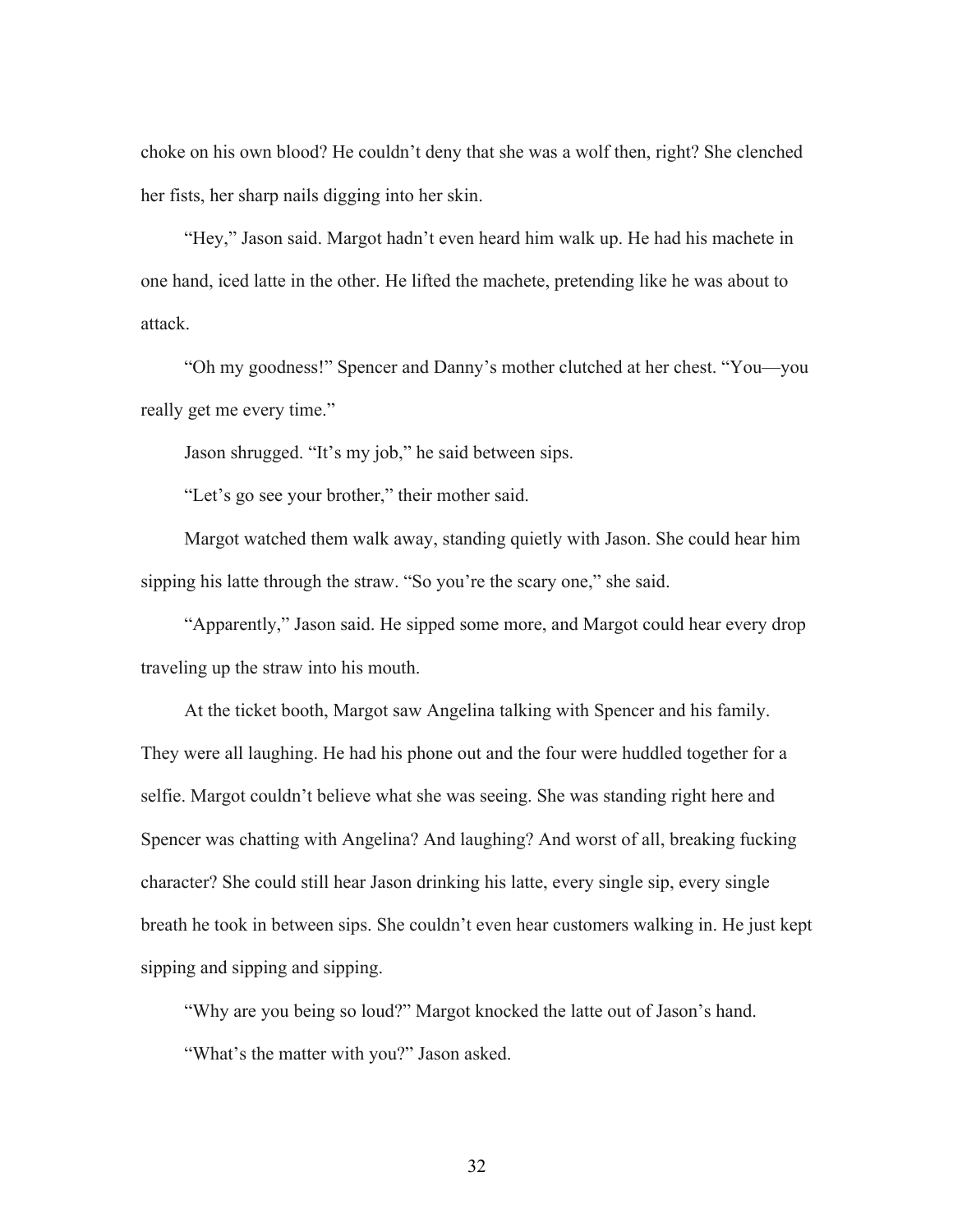"What's the matter with *me*? What's the matter with *you*? You're sipping is driving me crazy. You're being too loud."

Jason just stared at Margot. "So what?"

"Jason isn't loud," Margot said. "And he doesn't drink lattes. Why can't everyone just do what they're supposed to? They're over there laughing and talking. Kids aren't getting scared."

"We're actors," Jason said. "In a haunted attraction. What do you expect?"

"Exactly. Everyone needs to act like they need—" Margot was suddenly aware that customers were watching her. She snapped back into character. She couldn't break. Never. She was stronger than that. She tilted her head back and howled as loud as she could while everybody watched. When she dropped her head, she no longer saw Angelina, Spencer, or his family. A killer clown had taken their place at the ticket booth.

\*

Margot stared at herself in the mirror on her break about an hour later. This was supposed to be her night. Halloween at Howling Hills. Her *final* Halloween at Howling Hills. The Oscar-winning performance. But that Danny. That fucking Danny. Brushing her aside like she was some sideshow extra. No one—not a single person—ever treated her like that when she was in character.

And Spencer. Just who did he think he was? Walking around with B-list Angelina. Really? That *Twilight*-looking reject was the sideshow extra. What was wrong with that fucking family? That 90's-sweatsuit-wearing, Bible-thumping mother must've dropped both of those kids on their heads when they were little. More than once. Clearly.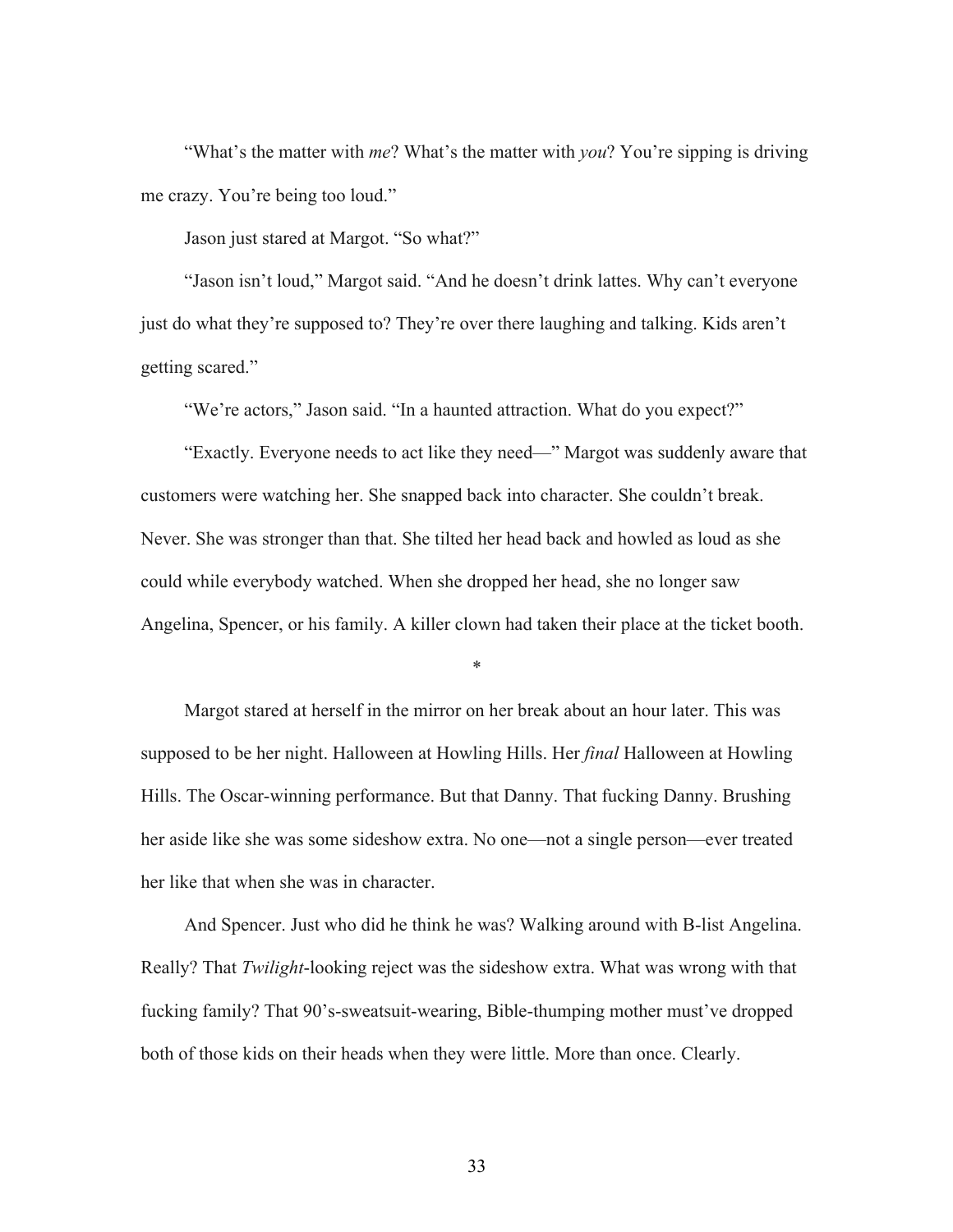Margot started to grit her teeth under her mask. She couldn't let this deter her. Not now. She looked in to the yellow eyes looking back at her in the mirror. Get your shit together. Sharpen your claws. Sink your fangs into the next person that you see. You're the wolf. You're the—

The door burst open. It was the killer clown from the ticket booth. "Hurry," he said. "Some kid's gone missing apparently." He ran out.

Margot growled. Of course some kid went missing.

Outside, customers and workers were running around, crazier than usual. The killer clown was interrogating a group of teenage girls. A witch and a blood-soaked zombie were checking the bathrooms.

Kid probably just got scared and went to hide somewhere, Margot thought. Although that meant someone had to do their job. And not only that, but they had to be good at it.

Spencer and Danny's mother ran up to Margot as she was walking around. "Have you seen him?" their mother asked. "Have you seen Danny?" Her necklace glistened in the moonlight.

Margot sighed. "Your son's the one who's missing?"

"Yes, yes." She spoke quickly. "And Spencer? Have you seen him? He went off with that girl from *Twilight* earlier."

Margot laughed. But then she realized the mother was being serious. She meant the *Twilight* comment, but she didn't care. She'd say anything to get her point across in this moment.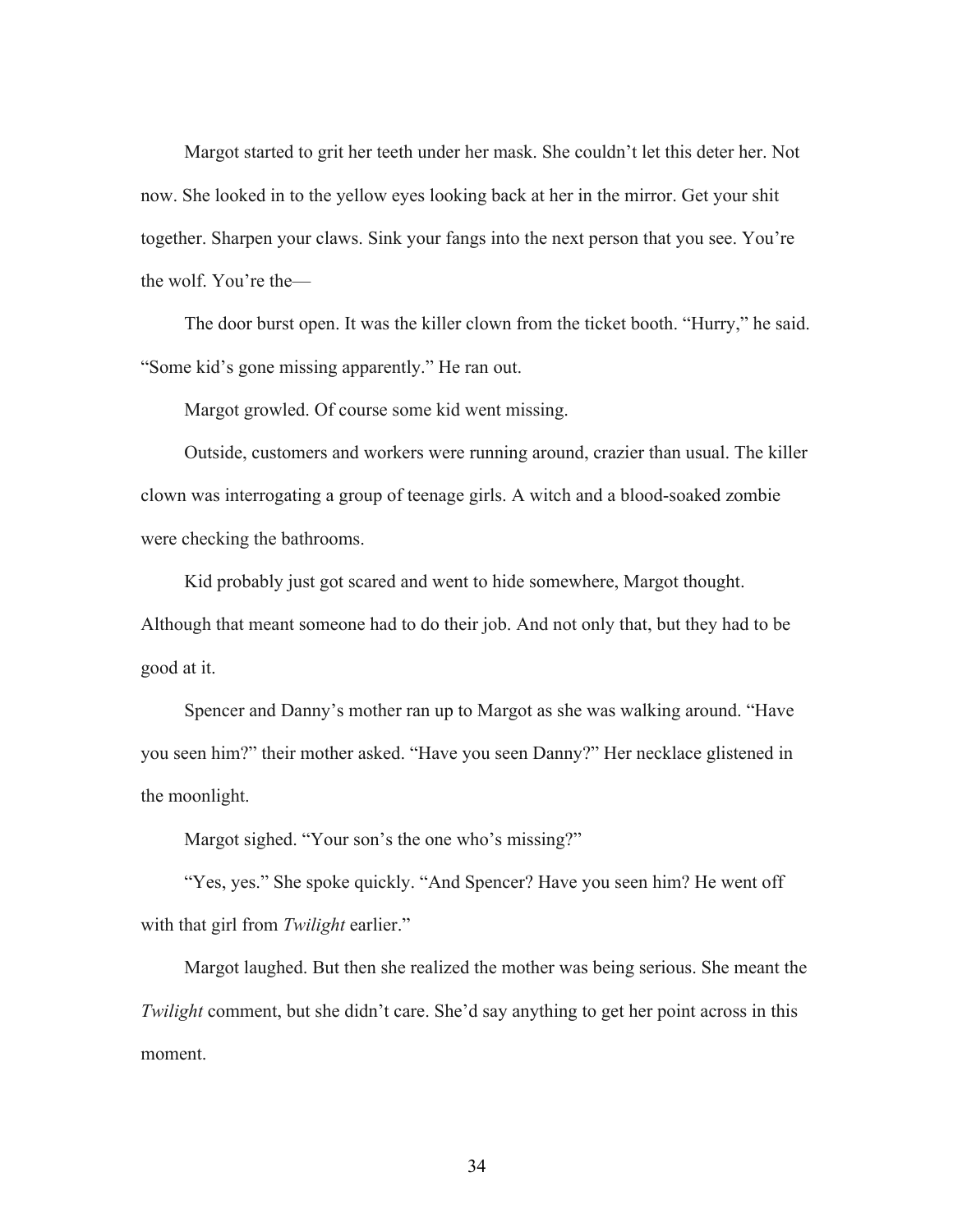"I guess they're looking for him. I just don't know." Their mother walked away, still talking. Commitment, Margot thought, now that's true commitment. No faking.

Margot watched her go up to Jason, who had refilled his iced latte cup. The mother grabbed his shoulders. She shook and shook him. Margot saw the coffee spill out of Jason's cup. The mother moved on to the next person. Jason kept staring at his empty cup.

Across the field, Margot could see the giant wolf's head of the haunted house. The teeth gave off a strange glow this time of night. Margot thought how it looked all the more terrifying with everyone running around. The wolf was on the prowl. The wolf smelled blood. When she noticed nobody going inside, Margot said fuck it—that haunted house was her favorite place at Howling Hills. She could at least go look there.

Margot was greeted by the familiar drops of blood as she walked into the wolf's mouth at the entrance. Inside, she surveyed the dimly lit living room. A slashed portrait claw marks she could've made herself—hung above the fireplace. All across the wall were family portraits, the glass of their frames cracked and spattered with blood. Margot noticed they looked like real pictures—real families even. Maybe they were donated by the workers. She was disappointed she'd never really noticed before. That was a nice touch.

Something made a noise in the room above. Margot made her way for the staircase. Alright, Danny, let's get this over with. With each step, she added to her hero's speech. It was nothing really. Step. She knew there were all sorts of weird hiding places in the haunted house. Step. He was scared at first, sitting there crying. Step. But she comforted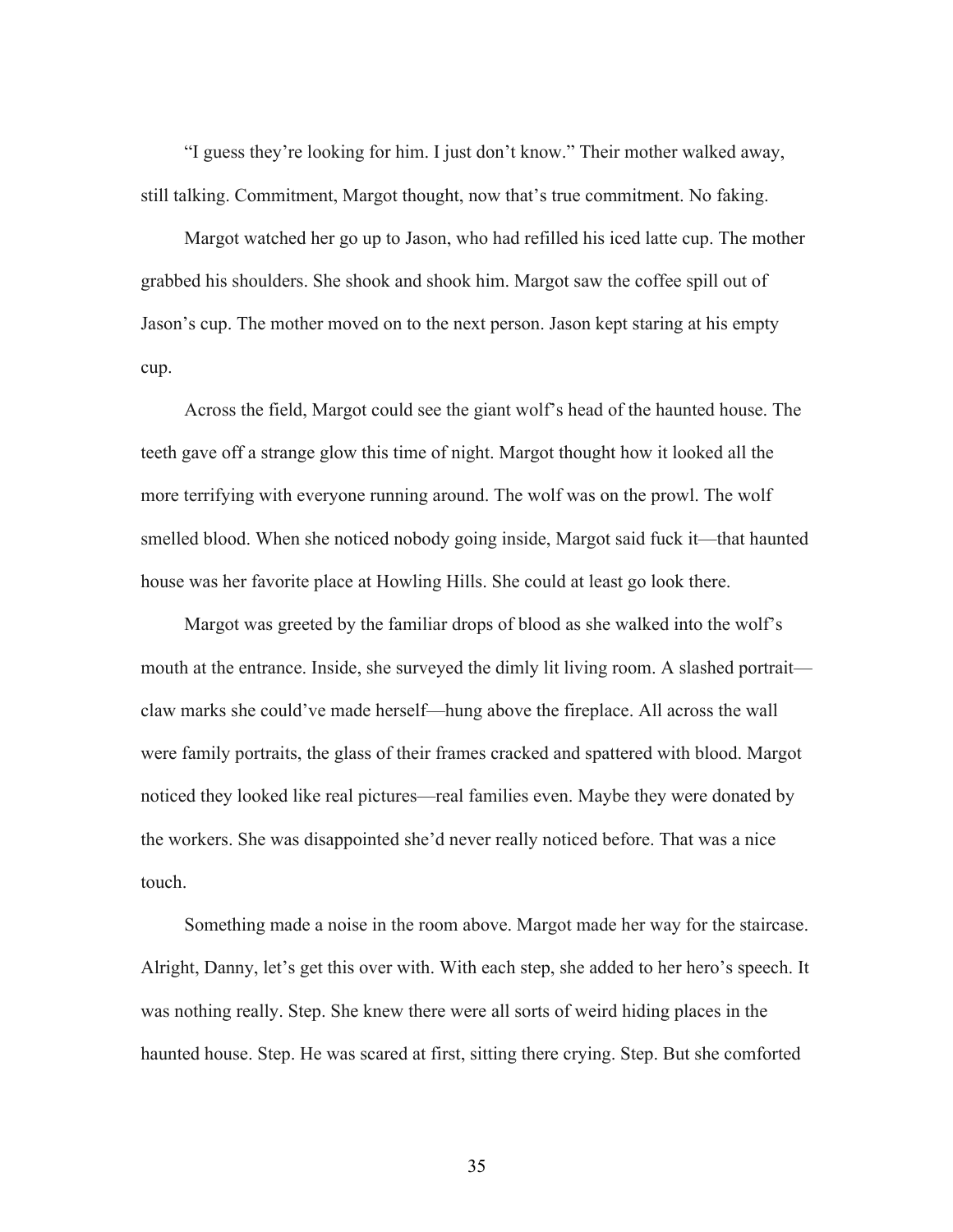him. Step. She rubbed his shoulders. You can get a caramel apple. Step. It's alright, your mother is worried sick. Step. Your mother will be so happy to see you. Step. Make sure to smile big for the camera. Step.

Margot opened the bedroom door. "Danny? Are you in here? Everyone's looking for you."

But Margot didn't find Danny.

Instead, there was a ghost sitting on the bed. Four legs stuck out from under the blood-splattered sheet.

"Oh," Spencer said from underneath. "Hey, Margot."

"What the fuck are y'all doing?" Margot asked.

"Y'all? It's just me."

Margot saw the sheet wriggle. "I can see four feet, you idiot."

"I told you this wouldn't work." Angelina appeared as she tore the sheet away.

"Seriously?" Margot's muscles tensed.

"What's the big deal?" Spencer asked.

"You guys are just up here fucking around?" Margot took a step closer towards them. "What about—"

"What about what?" Spencer stood up. "Us? You and me? We hooked up like three times."

"That's not what I was going to say." Margot was surprised that Spencer was standing his ground.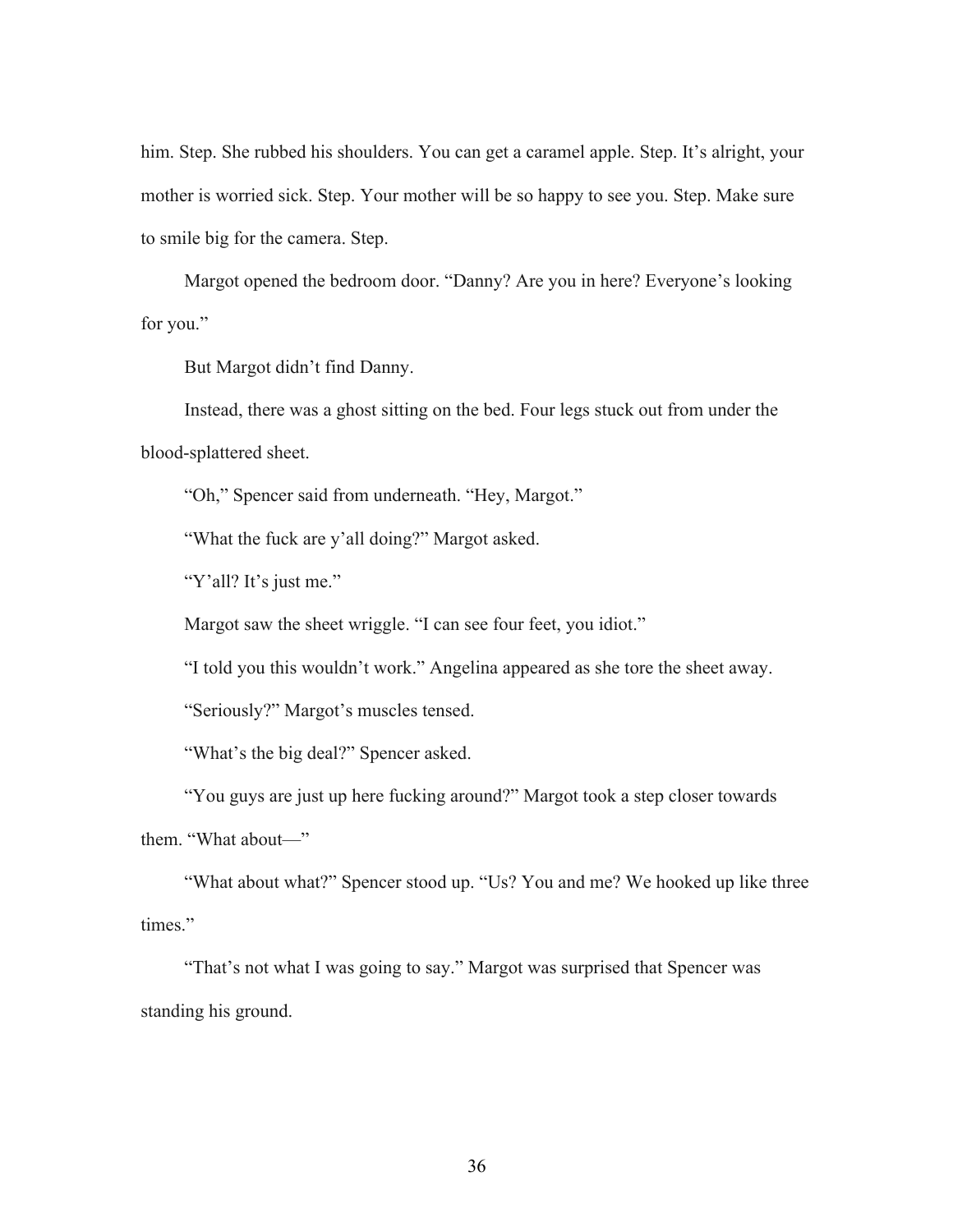"It's not like we were dating. We were just getting what we wanted. Come on, you knew that."

"It's nothing serious," Angelina said. "We're all just having a good time."

"A good time? I'm the best time," Margot said. She pointed a yellow nail at Spencer. She knew they weren't dating, that they really were just having a good time. But that didn't matter. *She* was supposed to say that to *him*. Nobody was supposed to choose someone else when they could choose Margot. "You said I was the best time."

"I knew that's what you wanted to hear," he said.

What she wanted to hear? What the fuck did that even mean? She was supposed to be in control. But she hadn't realized she just might be getting used too.

"Danny in here?" Jason asked from the bedroom door.

Margot jumped.

"Sorry," Jason said. "Didn't mean to scare you." He waved with his machete.

"You didn't," Margot said. "I don't think." She wasn't quite sure at the moment.

Halloween wasn't going as planned.

"What'd you say about Danny?" Spencer asked.

Jason stepped around Margot. "Your brother's missing. Is he in here?"

"What? We've been in here." Spencer glared at Margot. "Why didn't you say anything?"

"I—I came up here looking for him," she said.

"Jesus, why didn't you say so?" He ran out of the room, yelling as he made his way downstairs. Nobody ever does what they're supposed to around here! Nobody!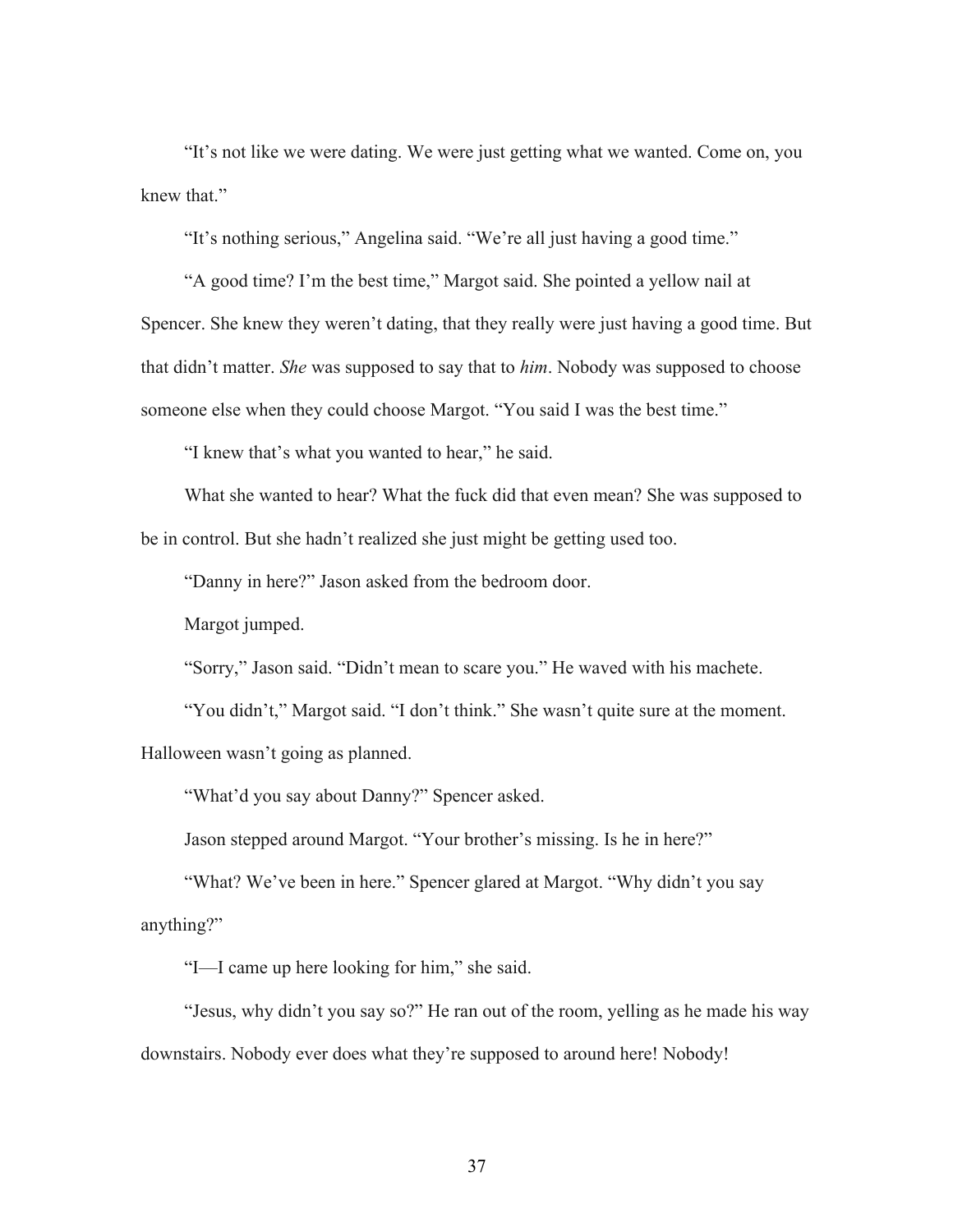"Didn't you have an iced latte earlier?" Angelina asked.

Jason raised his machete. "I don't want to talk about it," he said. He turned to leave. Angelina got up to follow, but she stopped at Margot's side. "You know Spencer's kind of a dumbass, right? Not to mention a major player. I thought everybody knew that."

Margot hadn't known actually. Dumb, sure. But player? She guessed she had been too focused on other things—things in her control.

"Anyway," Angelina said. "Your costume looks good tonight." She put her fake vampire fangs back in and walked away.

Margot sat down on the bed. What a performance, she thought. What a mess of a final show. Mind-blowing performances, really. And not in the good way. Danny wasn't scared but ran away. His mother actually tried to look for him. Jason finished a drink. Spencer didn't really worship Margot. Angelina offered a compliment.

And right in the middle of it all—Margot, sitting right there on a tattered bed. She hadn't seen any of it coming. She hadn't been in control after all. She even broke character. Not exactly a career-defining performance. She reached to her mask when she heard a voice from behind: "Is it safe to come out?"

From a closet in the corner emerged Danny.

"How long have you been in there?" Margot asked.

"A while," he said, rubbing his eyes.

"Were you asleep or something?"

"No. Just thought I'd try to jump out and scare somebody."

"What all did you see?" Margot thought of Spencer and Angelina.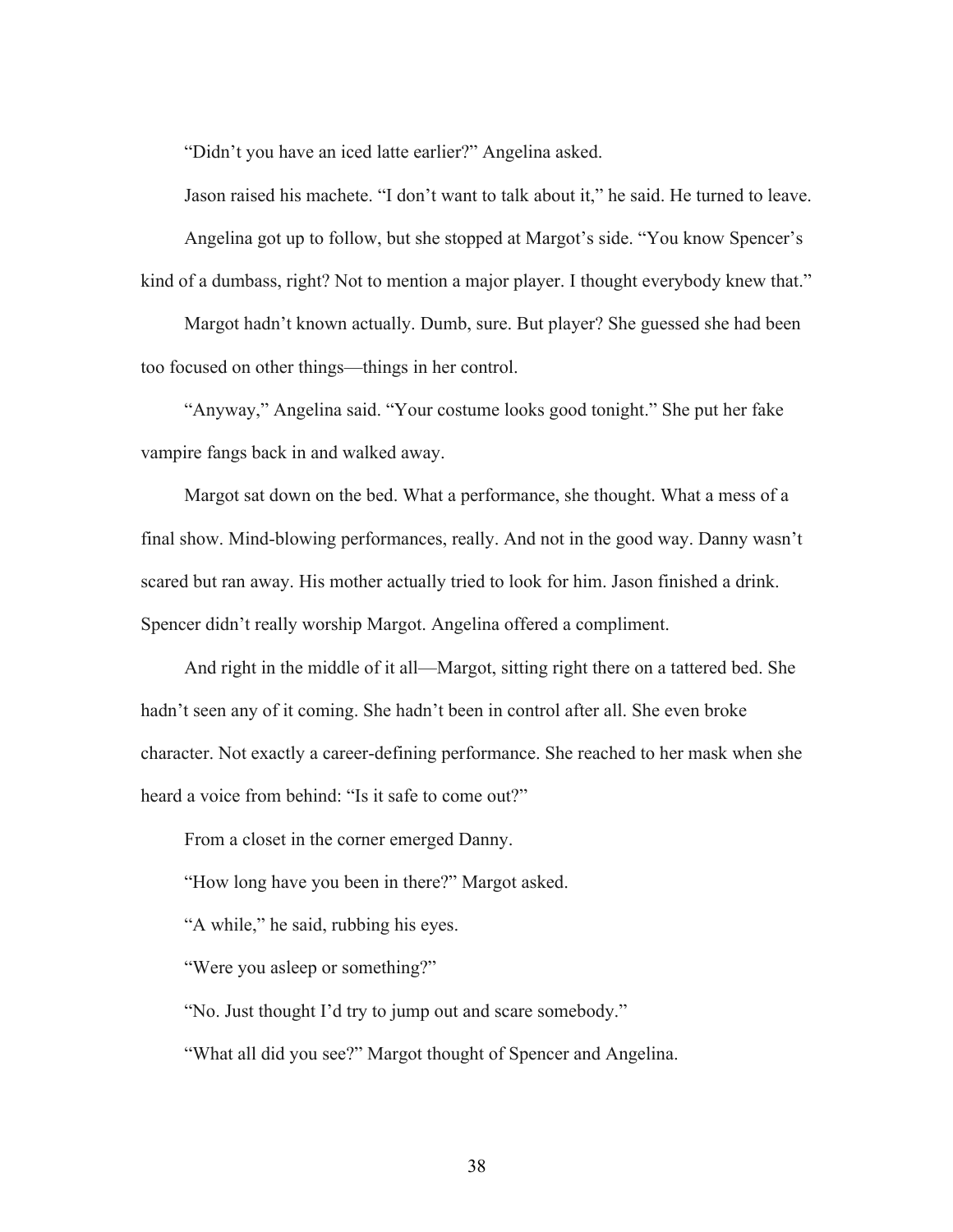Danny's eyes widened. "You don't want to know. Some scary stuff."

Margot laughed. "I bet." She looked at Danny as he sat on the bed next to her. He stared right back, the flashing red lights illuminating his eyes. "I think your mother's looking for you," she said.

"Probably." He just kept staring.

Margot wasn't sure what to make of this kid. She told him any other eleven-yearold—no, sorry, twelve, happy birthday, kid—would be shaking, crying even. Practically begging for mommy. But here Danny sat at Howling Hills with Margot the biggest, baddest wolf.

Or she was at the start of the night.

Now, she wasn't so sure.

"I mean," Danny said. "What's there to be scared about?"

Margot thought this might be a good chance. She could pounce. Claws out, she jumped up, crouched down in front of Danny, giving her most ferocious growl. Yes, that was it. Award-winning. Forget about an American werewolf in London. Here was a werewolf. Here she was—Margot the wolf.

But Danny didn't budge.

Instead, he smiled. "It's not real." He touched the prosthetic snout. "It's just a mask."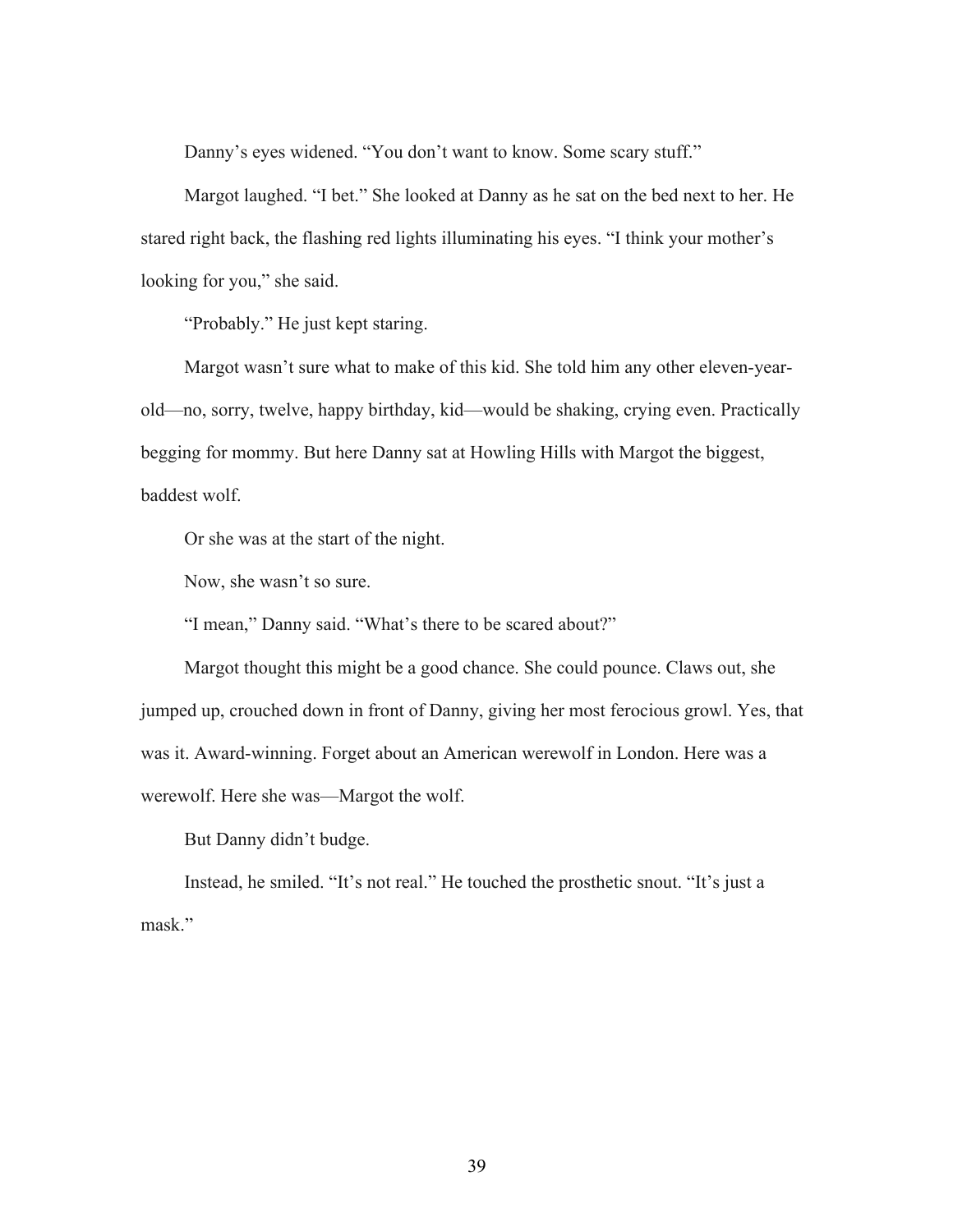## Like She Knew She Wouldn't Be Here Forever

I've learned that when Pete calls you into his office, you're getting two things: a shot of cheap tequila and a slap on the ass. You're always offered the shot when you walk in. It's what comes next that's uncertain. If you're a dancer, maybe you're getting more stage time. If you're behind the bar, maybe you're getting to work the later shift. Of course, it could be bad news. Go in, shot, and honey, you just aren't bringing in the cash anymore or Sid, the other guys can handle the doors. It's time for you to move on, but here's a slap on the ass to let you know we're still friends. And that's how it goes at S and G's Spirits and Girls. Shot, congratulations, shot. Or shot, you're fired, slap.

So, when Pete called me to his office one night in early June and didn't offer me the tequila, something was happening. There was already a girl—a new girl, one I hadn't seen before—sitting in there, and she didn't have a shot glass either. Something was definitely off, and it wasn't the fact that our air was on the fritz and she was still wearing a sweater in June in Belton. Some girls come in for an interview in December and their tops are off before any introductions. But not this one.

"Sid, this is Lila. She's going to be with us for the summer," Pete said. He had a newspaper in his hand. The front page showed a story about some woman claiming to have seen a bear in her backyard. "Did you see this? Bears? In fucking Belton? Do I need bear traps? Anyway, I was just telling her that you're our resident doorman. I'd like you to take her on a little tour of the place."

Lila smiled up at me, pushing strawberry blonde hair that was more strawberry than blonde behind her ears. She was pale, with freckles and green eyes. I knew right away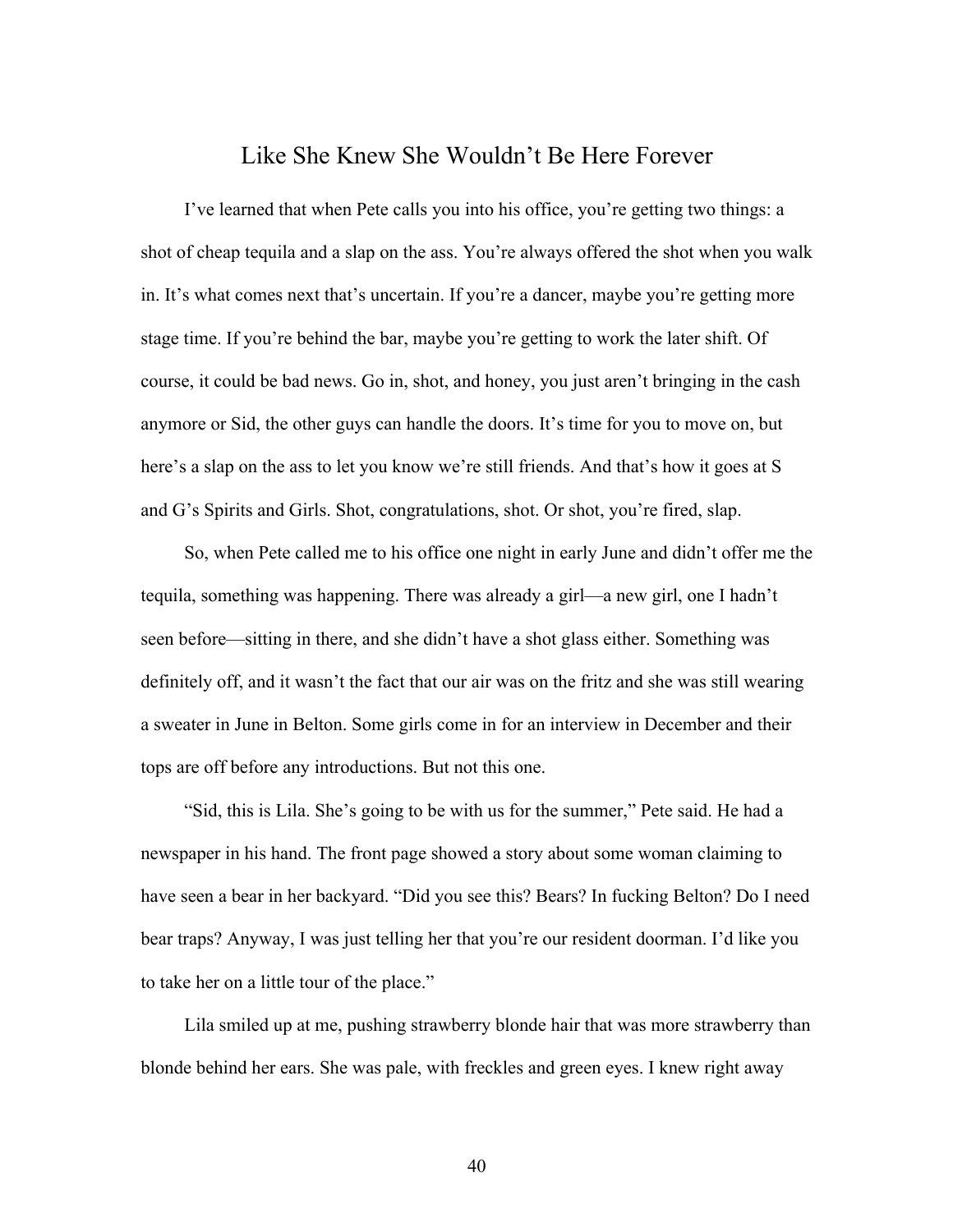there wasn't a barbed wire tattoo around her arm or an American flag thong hanging out of her jeans. She reminded me of my wife, Michelle, when I first met her. Same complexion, same smile that was slightly off-center for her face. In fact, I'd met Michelle here twenty-seven years ago when she danced for one summer. I was just a lowly busboy then.

She held out her hand to me. "It's nice to see you again, Mr. McDugan."

"Again?" I asked, stopping mid-shake.

"Oh, I'm sorry." She covered her mouth and a hint of red showed on her cheeks. "Aren't you Rebecca's father? She's a few years older than me, but I think we met once. Back when we were at BHP."

"Right," I said. But, I really didn't remember her. Rebecca didn't bring too many friends back to our house when she was here. And when she did, they didn't stay long. Usually just to get things for Rebecca to stay somewhere else that night.

"I think it's so great she's out in California," Lila said. "She's really making it."

"Yes. I guess she is," I said.

"I hope I can do something like—"

"Okay, why don't we let Sid show you where the changing rooms are," Pete said. He opened the door for Lila to leave. She smiled as she walked by, but she didn't get a slap.

I tried to follow, but Pete put a hand to my chest. He leaned his head around the corner. He turned back, holding a finger in the air. "We got us a winner with this one, Sid."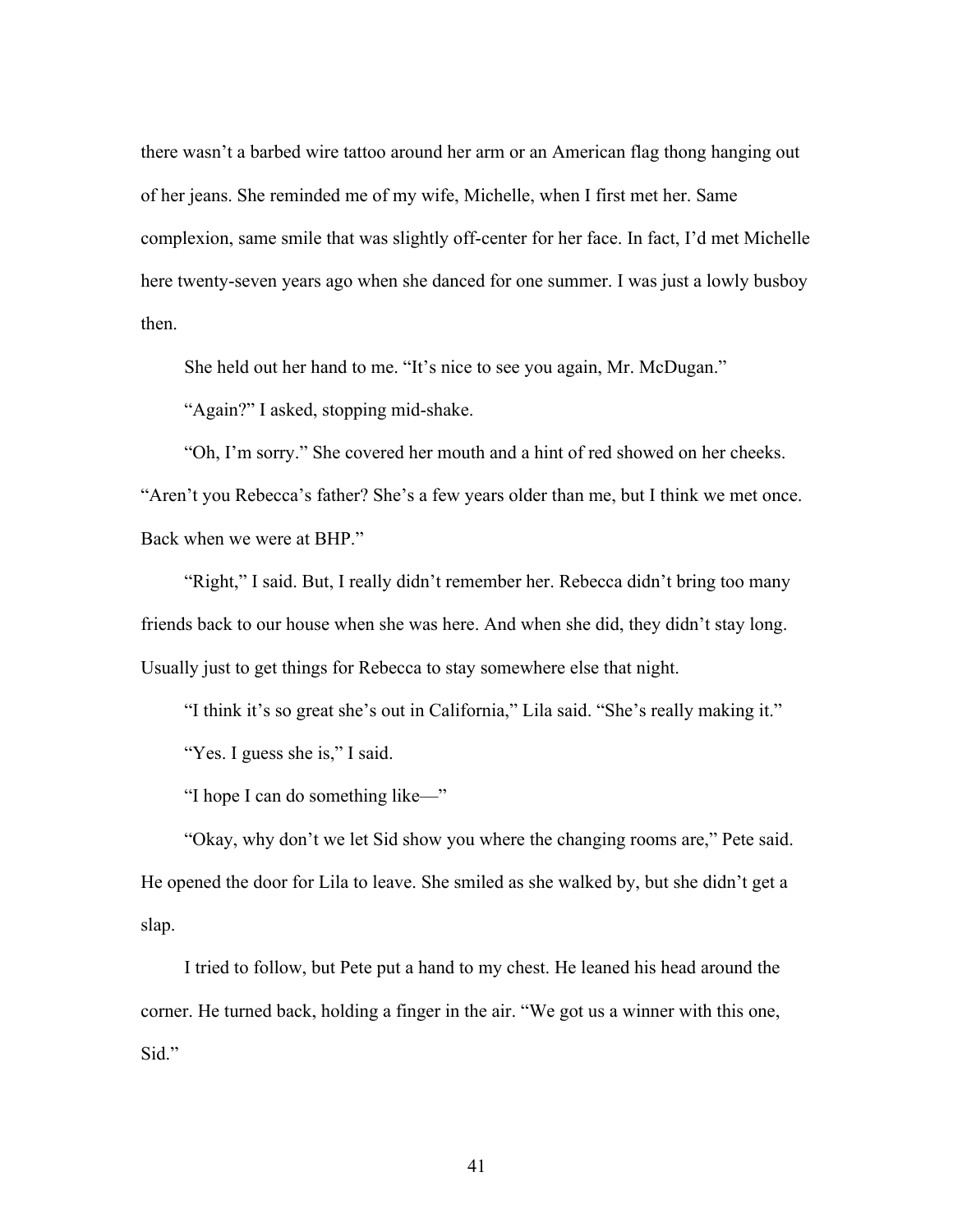"We got something, that's for sure."

"A winner, that's what we got." Pete turned his finger to me, then back up. "I know winners. She's a winner. Now, get out of here."

No slap.

\*

I watched Lila dance for the first time later that night. I've got this stool by the front door that lets me get a good view of the stage. The air conditioning at S and G's has been shit for as long as I can remember, always breaking, so the front door is always open during the summer. If we ever had a line—we don't—I wouldn't even have to let you in to see the girls.

Normally, Pete wants the new girls to do their first dance with some of the other girls. Make them feel comfortable, like it's natural. You know, just a couple of friends dancing around in a bar, having a good time. And would you look at that, you made some money doing it, too.

But tonight was different. Lila took the stage by herself, moving to "Empty Bottles, Empty Hearts"—the sad country song everyone knows, where your baby done left you. Even took the dog and now you're drunk, remembering all those bullshit times you thought were happy memories. Well, they weren't, and it only took you 27 empty bottles to realize she was just yanking you along.

Not Lila. She wasn't doing that to anybody with this show. She moved slowly. None of that quick, bouncy shit the other girls did. Lila was graceful. Her hips swayed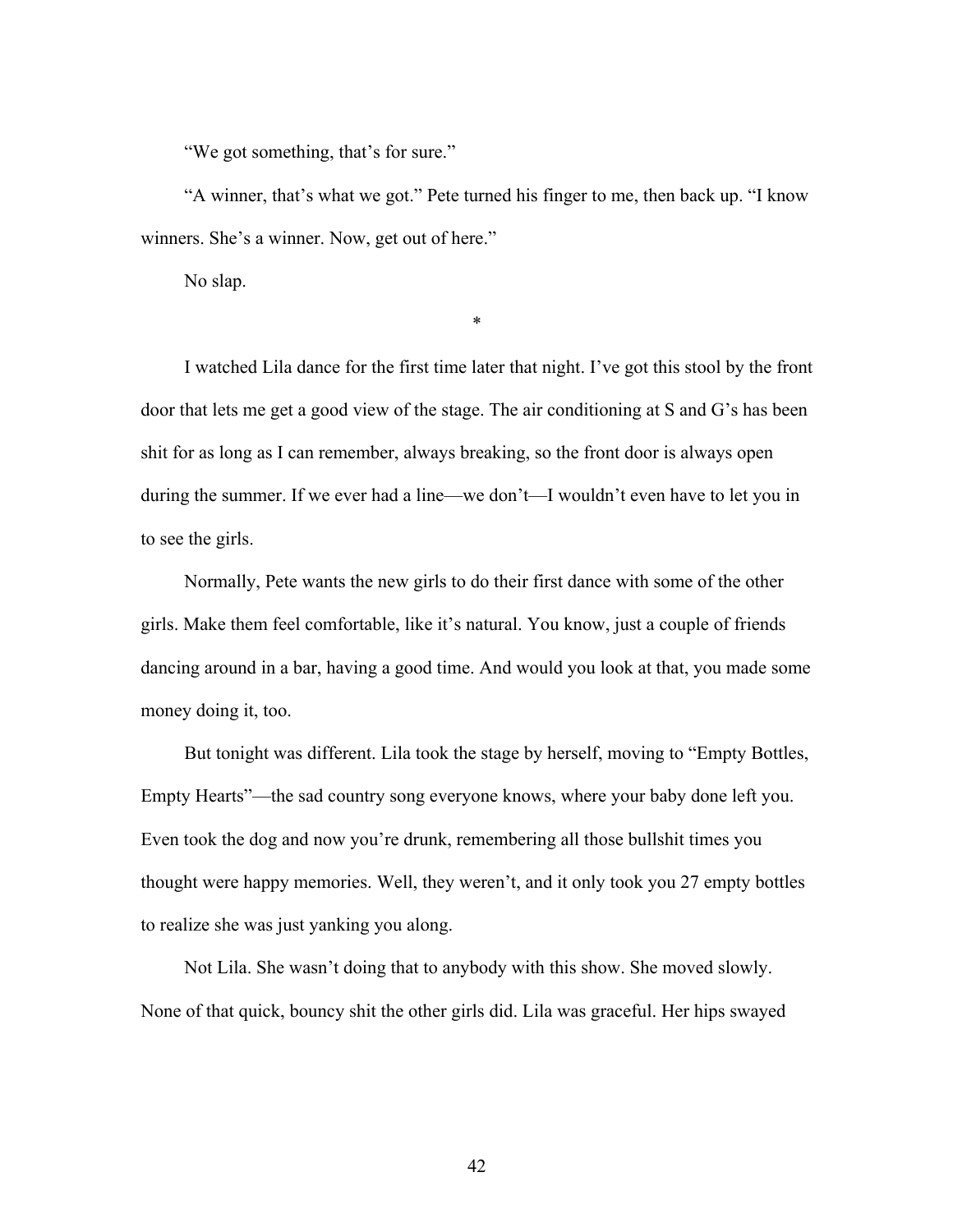back and forth, matching the beat of the song. Her lithe figure commanded the stage. We all watched, not cheering or whistling. Nothing except the music in the background.

It was exhilarating watching her move. My heart beat faster than it had in years, like it might explode out of my chest and land on Lila's stage.

When she was done, money seemed to appear out of nowhere on the stage. I hadn't even noticed the men putting it up there. She collected it with a smile and walked off stage.

I knew right away Pete was right. Lila was a winner.

There was a note on the counter from Michelle when I got home around two in the morning: "Figured you wouldn't want any more casserole. Wouldn't keep 'til you got back anyways. Rebecca called. Not coming 'til July now."

\*

I ate some straight out of the dish, not even bothering to heat it up. It wasn't as good as earlier in the evening, but it was just easier to eat it cold.

Michelle used to leave dinner in the oven. Back then, I was only working at S and G's every other night, getting off at midnight. The extra money was good for us. Trust me, working at a drug store in downtown Belton doesn't exactly provide for your kid's college education. Luckily, Rebecca was a go-getter. She didn't need much help to leave. And when she did, I started working every night, for longer hours. It was even more money. Michelle didn't like it, but S and G's had just become part of the routine by then.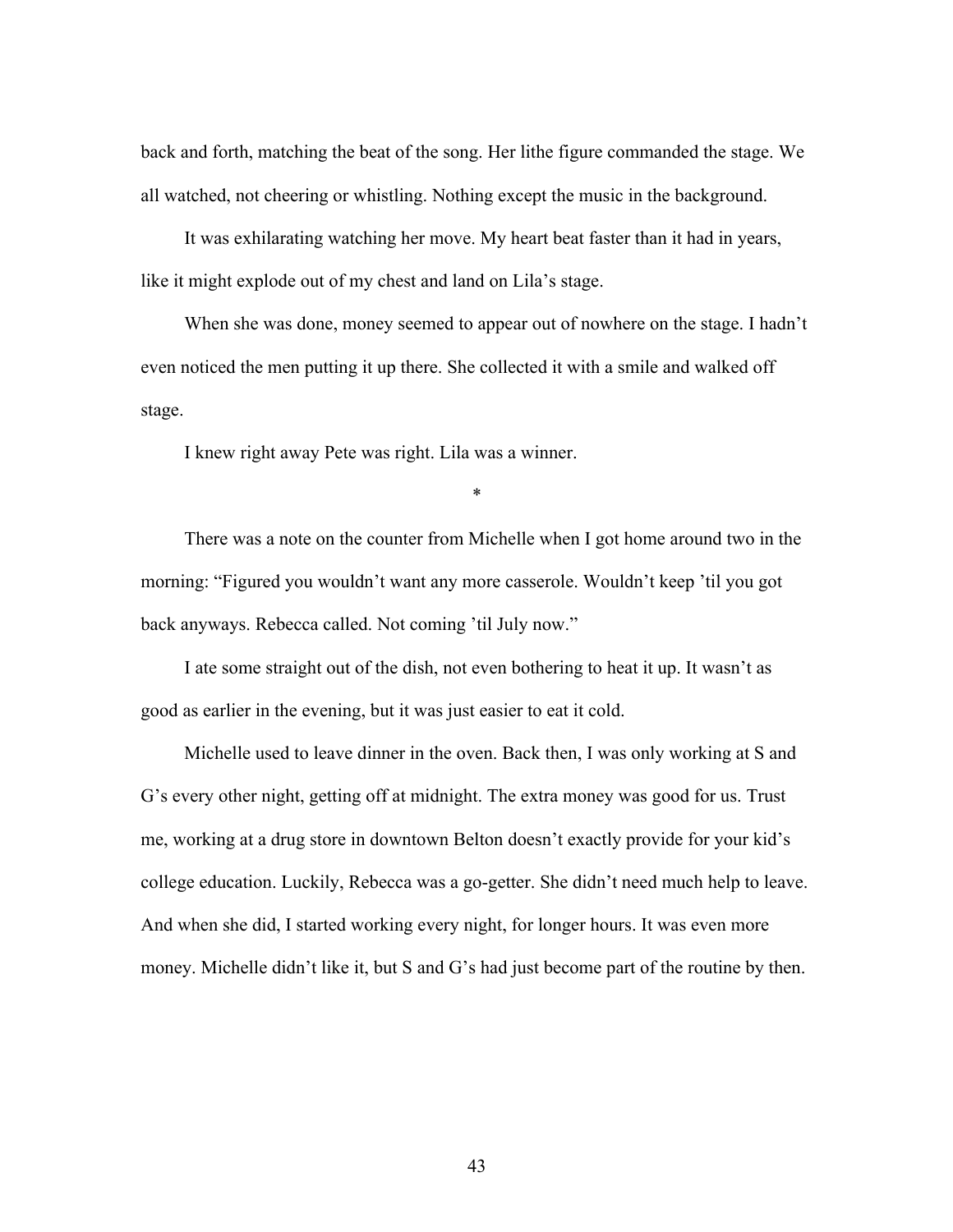These casseroles went cold about that time. I scraped some pieces of chicken and carrot along the dish, dragging them in a figure eight. I took my phone out and dialed Rebecca. She might still be awake on the west coast.

She answered: "Dad? What are you doing up so late?"

"Just got home from work. Saw you had called," I said.

"Right. Work."

I could almost see her eyes rolling from across the country. "Yeah, it was a pretty good day at the club."

"Don't call it that."

"There's this new girl—Lila. She says she knows you. Little younger than you."

"Doesn't sound familiar. Maybe if I saw her, I'd recognize her." She yawned.

"Yeah, you should. Looks just like your mother."

"Dad, that's messed up. Why are you still working at that place? It's a dump."

She wasn't wrong, but that didn't matter. Extra work and extra money never hurt

anyone. S and G's was a Belton monument, and I was part of it.

"You're still coming later this summer, right?" I asked.

"Yes," she said. "Can't wait."

\*

People really took to Lila over the next few weeks. It must've been the way she moved, because she never took all of her clothes off. Nearly a month of dancing and her top had always stayed on.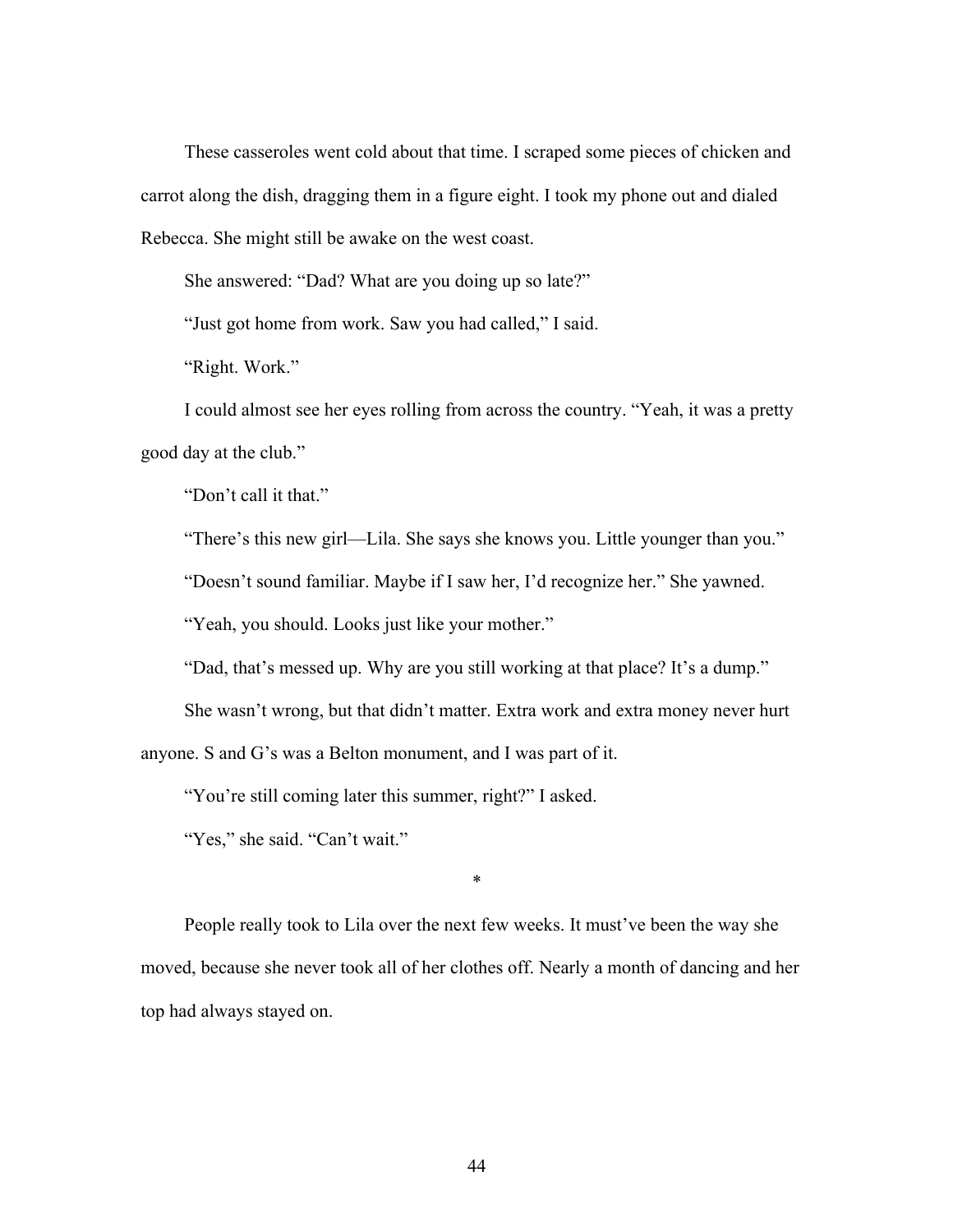"Look at her, Sid," Pete said to me one night. "Any other girl, and I'd've fired her by now. If you're not showing your ass, then take it somewhere else. But it doesn't matter with Lila. She's pulling in more money than our veterans. She's got it, Sid."

I watched her pick up the money thrown on stage. She mouthed a quick thank you to everyone. "What exactly is it?" I asked Pete.

He patted me on the back. "Don't know. Don't really care."

\*

One night a few weeks later, there wasn't a line at the door, so I headed to the break room. It was empty, but still stunk of sweat and secondhand smoke. There's a door in the corner, leading out back. We cut out comic strips and taped them to the door. I noticed a new one—Garfield taking a nap, just lying there on his back. You couldn't even see his face. His owner, Jon, had on a sweatsuit, trying to get Garfield to workout. But he was having none of that. Garfield said that nap was working out just fine for him. Not one of his finer moments, but someone liked it.

I propped open the door with a chair. Anything to try and clear the air.

"Hey, Sid," a voice said from outside. It was Lila, sitting on the hood of her dad's truck. She liked to drive it. She had put on a flannel shirt. It was completely buttoned.

"Oh, hey, Lila," I said. "I didn't see you there."

"Sorry. Hope I didn't scare you. Taking a break?" She tapped her hand on the hood next to where she was sitting.

"Yeah. Looks like you had another great night." I took a seat.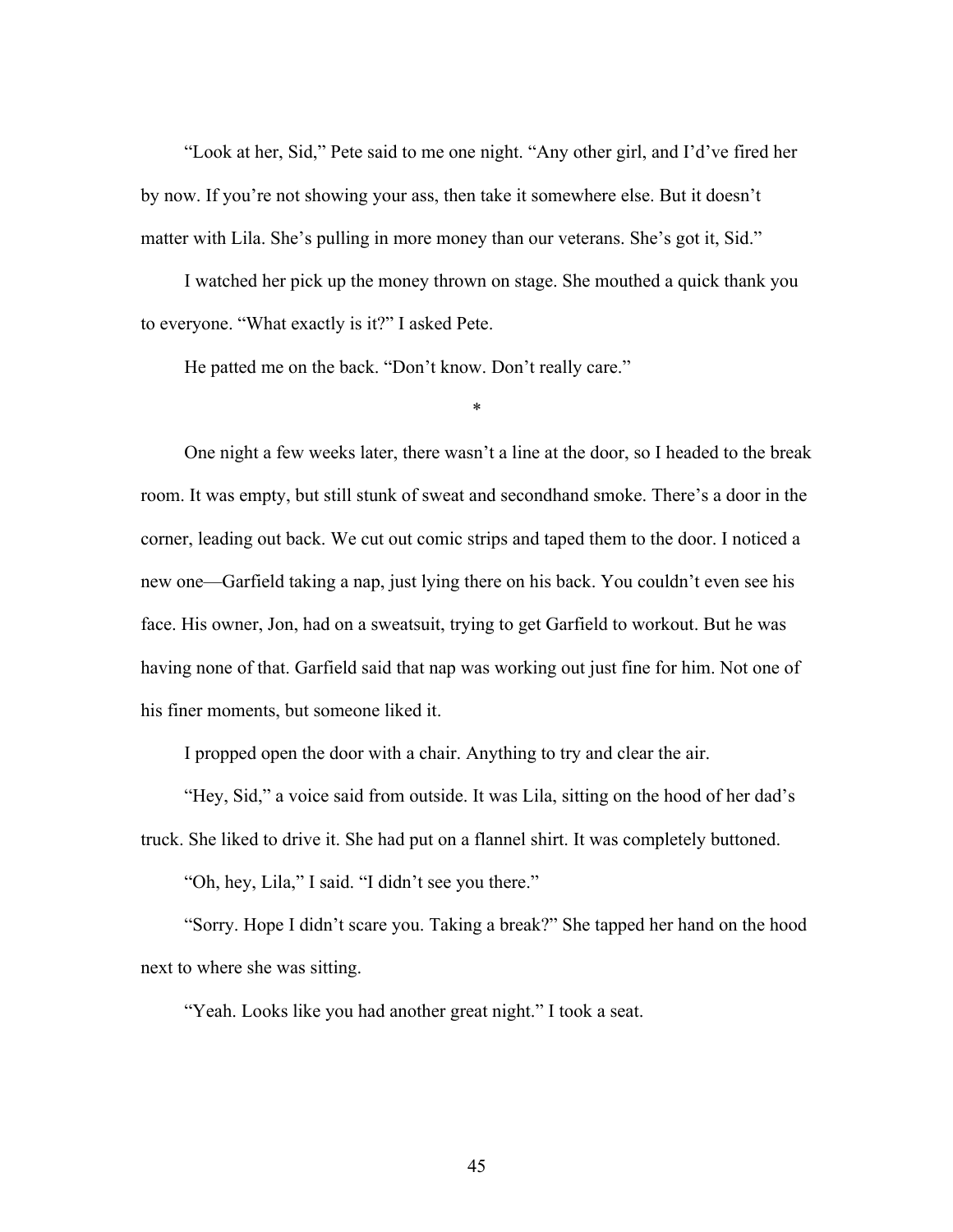"Thank you." She gave the same response every time you said something about her performance. She never agreed or tried to argue with it. Just a simple thanks. I didn't even know if she liked to dance or not. I'd talked to her almost every night since she started working, and I still didn't know. Every girl that's come through S and G's either loves it or hates it. There's no in-between. The ones that love it laugh and giggle when they're done with a show. They smile while they count their money. Easy money, that's all they see. And then there's the ones that hate it, like Veronica. She only works a few nights a week, but I've seen her throw up after a few performances and pray to God, begging for forgiveness. But she still takes the paycheck, and she still comes back. She's a smart girl, I think. Pretty, too. She just chose to stay.

With Lila, though, I couldn't tell. She was good at it, that's for sure. But liking it? I guess that was a conversation for another night.

"I found something the other day I think you might like, Sid," Lila said. "About a ten minute walk through the woods, there's this field. Something there you should see."

"What is it?" I asked.

She shook her head. "Can't tell." She said I had to see it to believe it. "Why don't you ask Pete if you can cut out early? It's such a clear night."

"I don't know about that," I said. "Pete, he doesn't like changing up the routine." "Just try, Sid." She smiled. "Can't hurt, can it?"

\*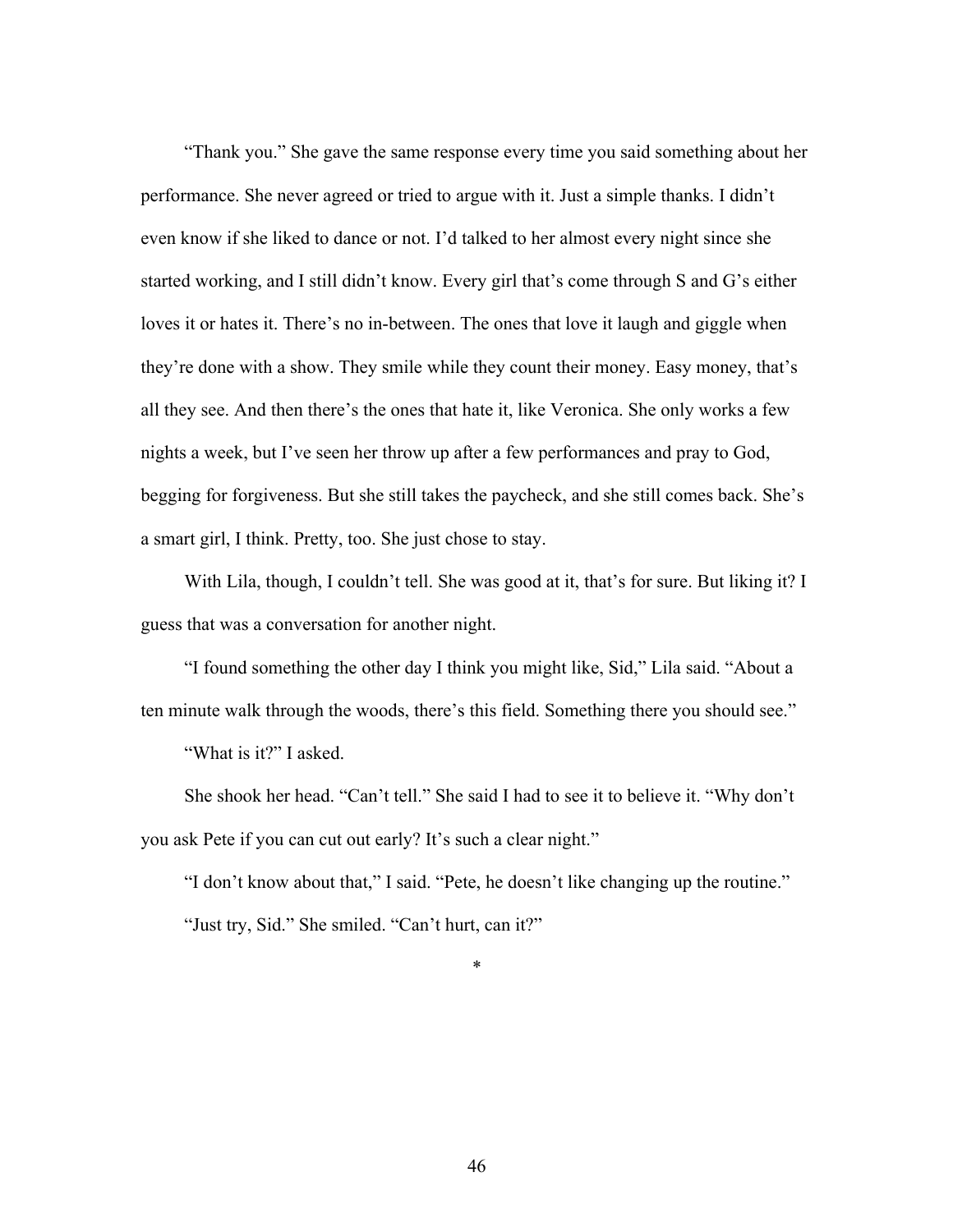When I told Pete I wanted to leave early, he laughed and gave me a get-the-helloutta-here response. I told him I was serious, and when he realized I wasn't joking, I got a wave and a whatever. I knew he didn't like it and neither did I.

But now, I was walking down some dirt path with Lila, not really worrying about Pete. The path was right behind S and G's.

"I saw it one afternoon when I was picking up my check," Lila was telling me. "If I hadn't been here in the daylight, I don't think I would've noticed it. Shouldn't be too much farther."

We came to the end of the path and I could see a large clearing. There was a tall box in the middle of the field, almost like a refrigerator. Lila pointed to it.

"That's what we came to see?" I asked.

She nodded and we kept walking towards it. As we got closer, I saw it wasn't a refrigerator. Not exactly, anyway. Even in the moonlight, it was impossible to mistake the red and white design of a Coca-Cola label. We were standing at a vending machine, right in the middle of a field.

"So?" Lila asked.

"It's a vending machine," I said. "In the middle of nowhere."

"It's not nowhere." She placed her hand on it. "It's somewhere. Everywhere is somewhere, Sid."

"I guess. Why'd you bring me here?"

She shrugged. "Thought it might be something you'd like." "Really?"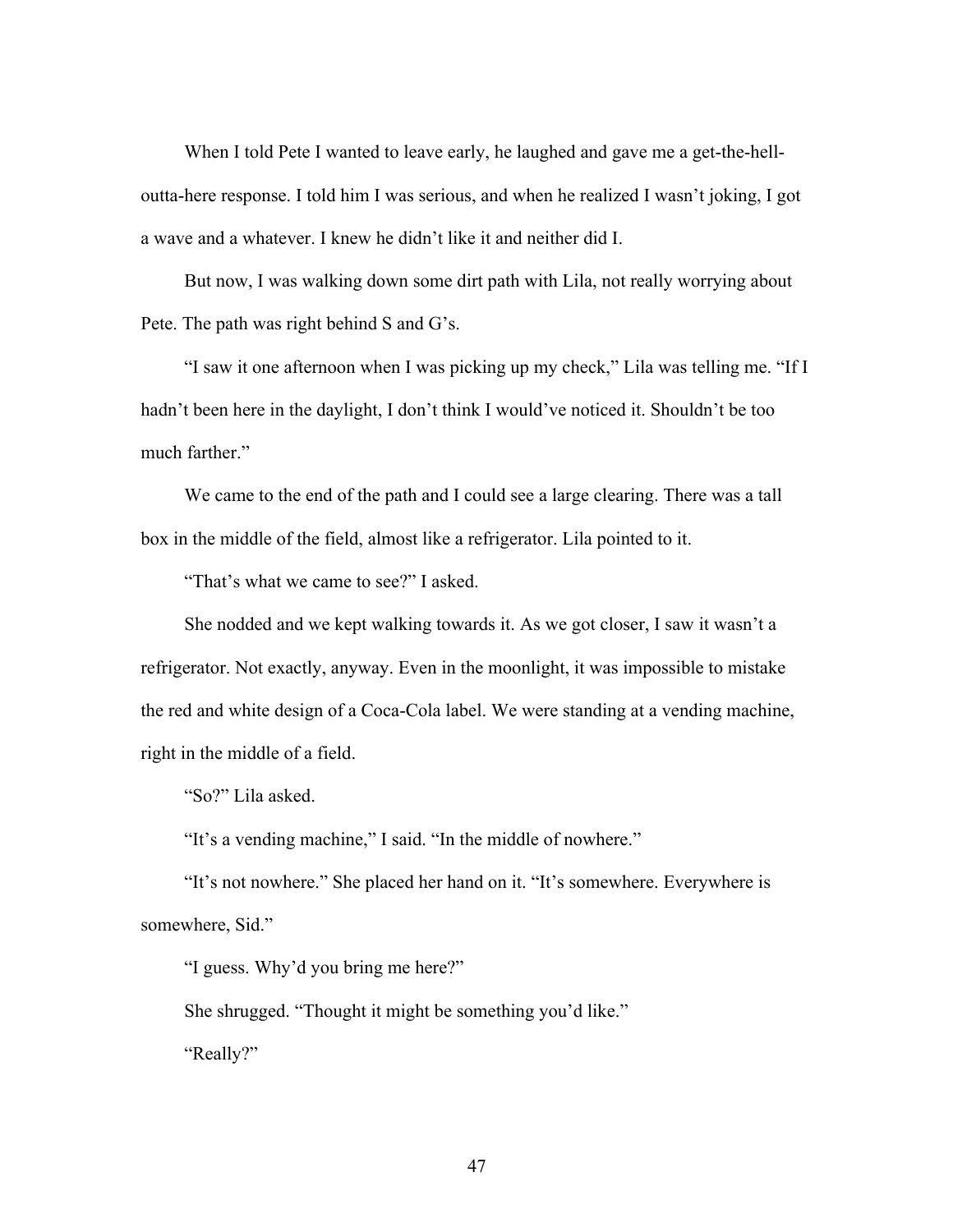"Yeah. I mean, look at the label. That's an older Coke label, right?"

She was right. This was an old machine.

Lila continued: "You seem like you're into antiques and those kinds of things."

"I do?" I wasn't at all. She had missed the mark on that one. Placed a bet on the wrong spouse. "Michelle's the one, always rummaging through thrift stores and antique shops."

"Michelle? Is that your wife's name?"

"Yeah. You didn't know that?"

She shook her head. "I don't think you've mentioned her name since I started work. I've always known you as the McDugans."

Lila must've been wrong. I didn't see how I couldn't have said Michelle's name at some point. We stood in silence for a few minutes, examining the vending machine. It looked to be in perfect condition. No noticeable dents or marks in the moonlight. I broke the silence: "I wonder how it got here? Maybe in that awful storm we had last year. I've never seen such strong wind. You hear stories like that, you know? China cabinets carried miles by a tornado and not a single piece is chipped."

"No, I don't think so," Lila said. "The label, remember? It's an older design. Even the way the buttons are. I don't think someone in town would've been using it."

"So, you think someone put it here?"

"Maybe, but I bet there used to be a building here and it was inside. Now, this is all that's left."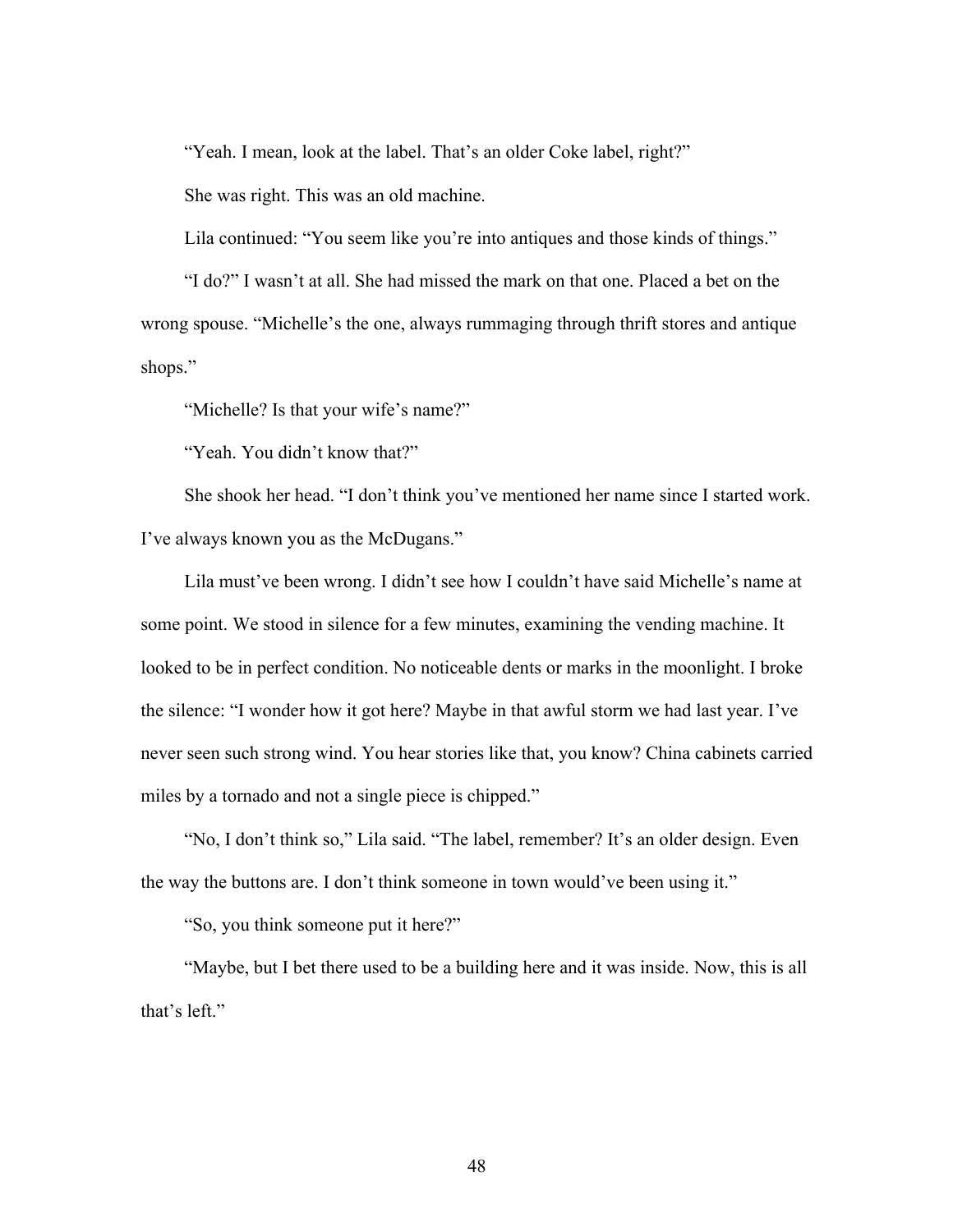"I've been here my whole life. I don't remember anything out here." I began to wonder if this was how Lila was—imagining elaborate stories for ordinary objects and people. Maybe that's why she danced the way she did. Maybe she was so busy creating stories for men in the audience that she wasn't even thinking about dancing, like it was just her nature.

"Well, however it got here," she said. "Someone else knows. Look at the grass. It's cut and there's no weeds."

She was right. The clearing was in good shape.

"It's like it's stuck here," Lila said. "Everything around it is changing, and it's still here. It could probably be put to good use if it was moved. Whoever takes care of the field is just leaving it stuck out here."

"You don't know that," I said. "I'm sure there's a perfectly fine reason for leaving it here."

"Maybe. Just doesn't seem right."

I didn't see why she seemed to care so much about the vending machine. It was strange, sure, but nothing to get worked up about. If it stayed out here, what was the big deal? There wasn't any reason to press the issue, and besides, it was late. There was probably a cold casserole with my name on it. We walked back to S and G's. Pete was sitting on the hood of Lila's truck, his arms crossed. He said: "So, this is what you do when you wanna leave early, huh?"

"What are you talking about?" I asked. Lila was looking down at her feet.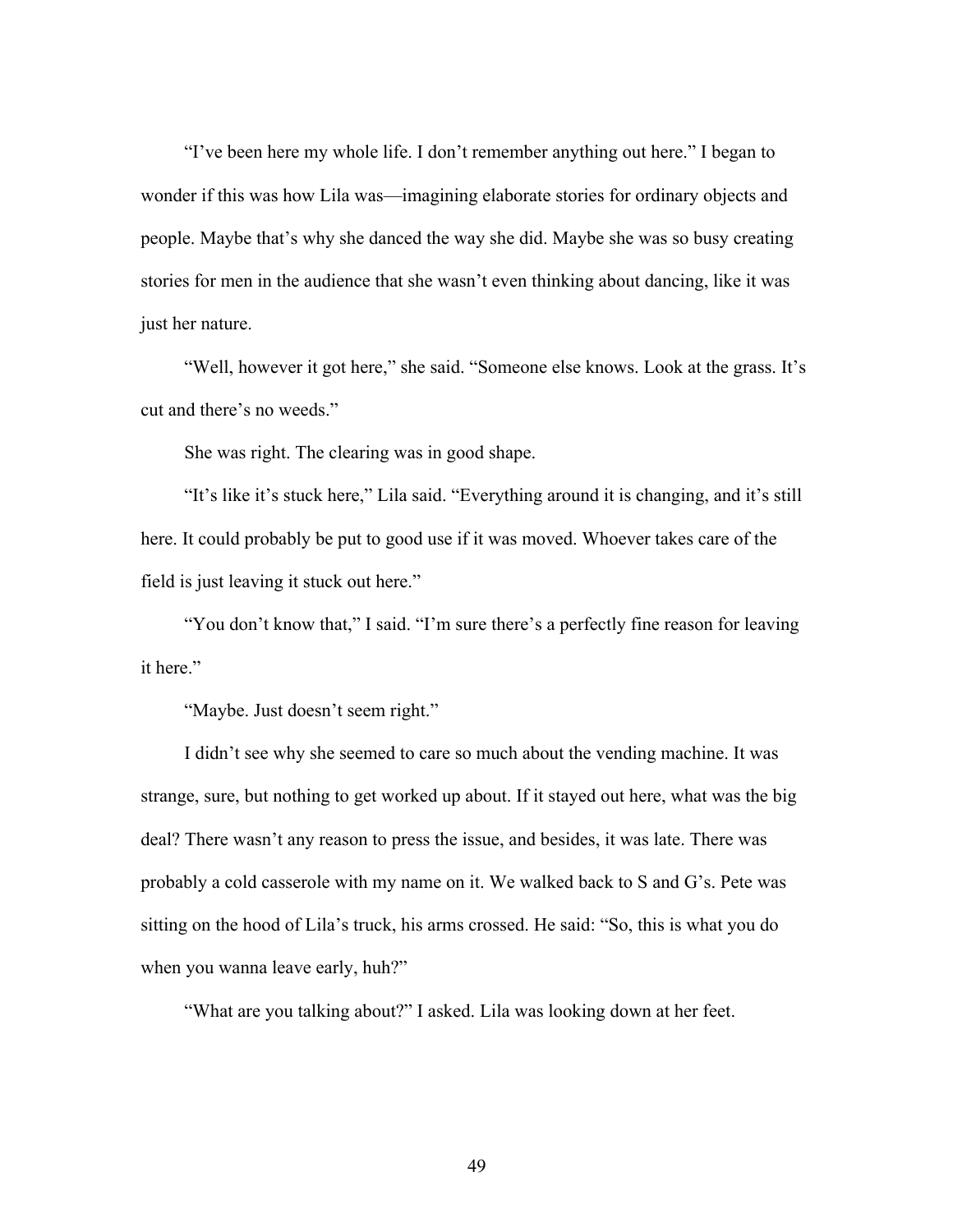"Come on, Sid. The two of you, off in the woods. Had yourselves a nice little fuck, didn't you?"

"Pete, you've got it all wrong," I said. That was against the rules and I'd never jeopardize my gig at S and G's.

"I don't want to hear it. You're fired, Sid."

"No, Pete. Come on! I need this job!" I'd been at S and G's longer than anyone. I couldn't leave now.

Lila put her hand on Pete's chest. "It's my fault, Pete," she said. "I asked Sid to go on a walk. That's it."

Pete's eyes narrowed. "Right. I'm supposed to believe some whore like you.

You're lucky you're the best damn girl I've got."

"Don't talk to her like that," I said.

"I can talk to her however I want," he said. "Now, get the fuck out of here." He walked inside.

"Sid," Lila said. "I'm sorry. I'll talk to him. I promise."

"Will you?" If anyone could convince Pete, Lila could. I knew she could.

\*

"Mom seems to like having you back around at night," Rebecca said. She had come home for her annual visit. "Don't you think?"

"Oh," I said. "I guess." We were sitting at a table next to the window in Smith's. The owners had added a small cafe a few years ago. I didn't think it was a smart idea. The place was fine like it was.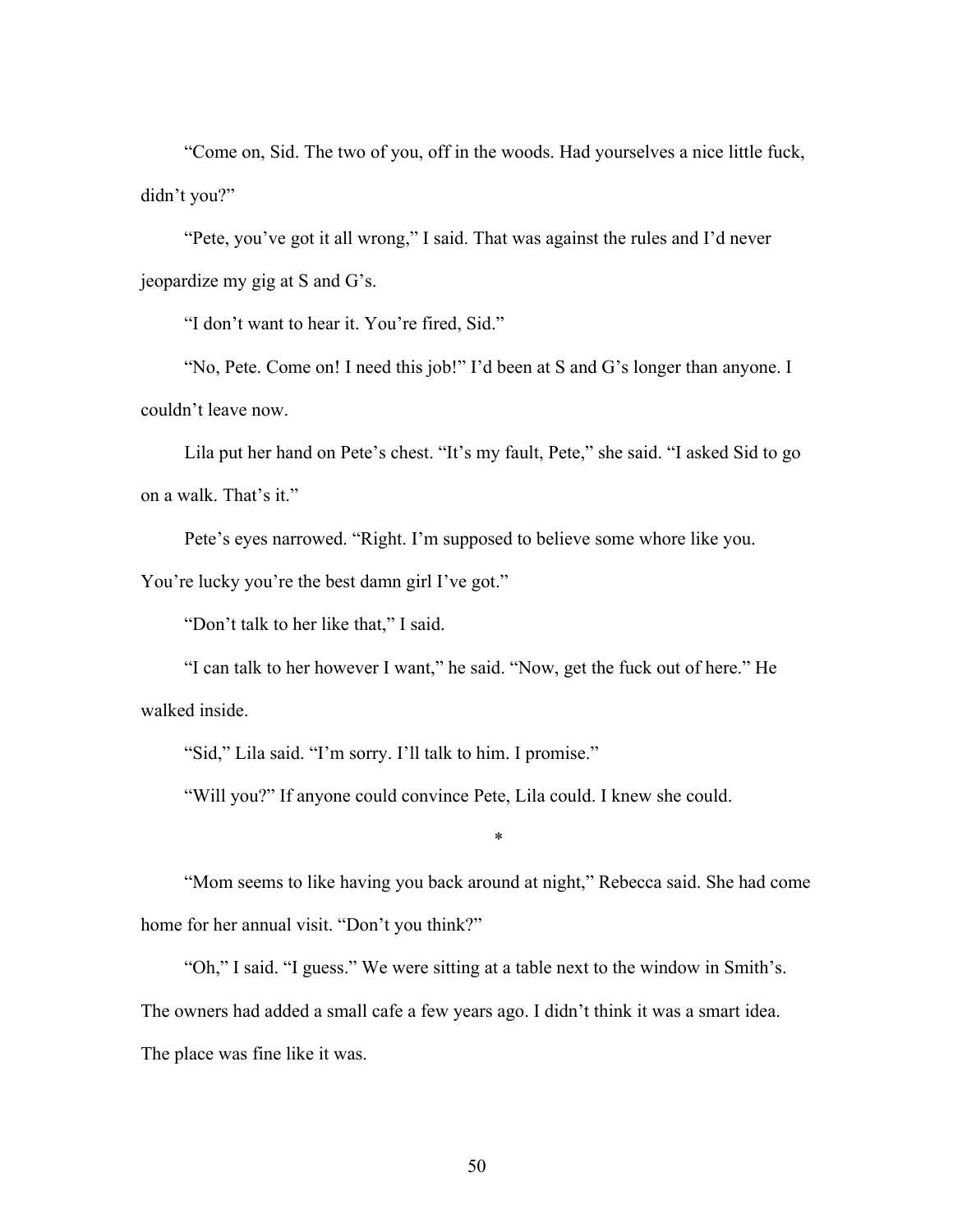"She is. I can tell," she said.

I swirled the coffee in my cup with the stirrer. "You know, I don't know why I'm still drinking coffee in the afternoons. It's not like I have to go into work."

"What?" Rebecca asked.

"I don't have to go to S and G's tonight."

"Yeah, I know." She continued without missing a beat. "Robert's really sorry he couldn't come this time." She didn't say she was sorry, though. I've always wondered if Rebecca didn't want him to come visit. I'd only met him once. You could feel the reverberations from the culture shock as soon as he entered the town limits.

"I'm sure he is," I said.

"You know, he's very busy getting started with the new firm and everything. He's really working hard to start a new life for us."

"A new life?"

"Well, not really new. You know what I mean."

"Sure, a life that doesn't involve here."

"Dad, I think you're reading too much into this."

"A life that's all yours, huh?"

She laughed, pushing her hair behind her ears. She was wearing diamond earrings.

"Yeah, one that's all mine. Whose else would it be?"

"You can have a life here," I said.

"Really? One where I married a high school dropout that works two jobs for a kid he doesn't even know exists?"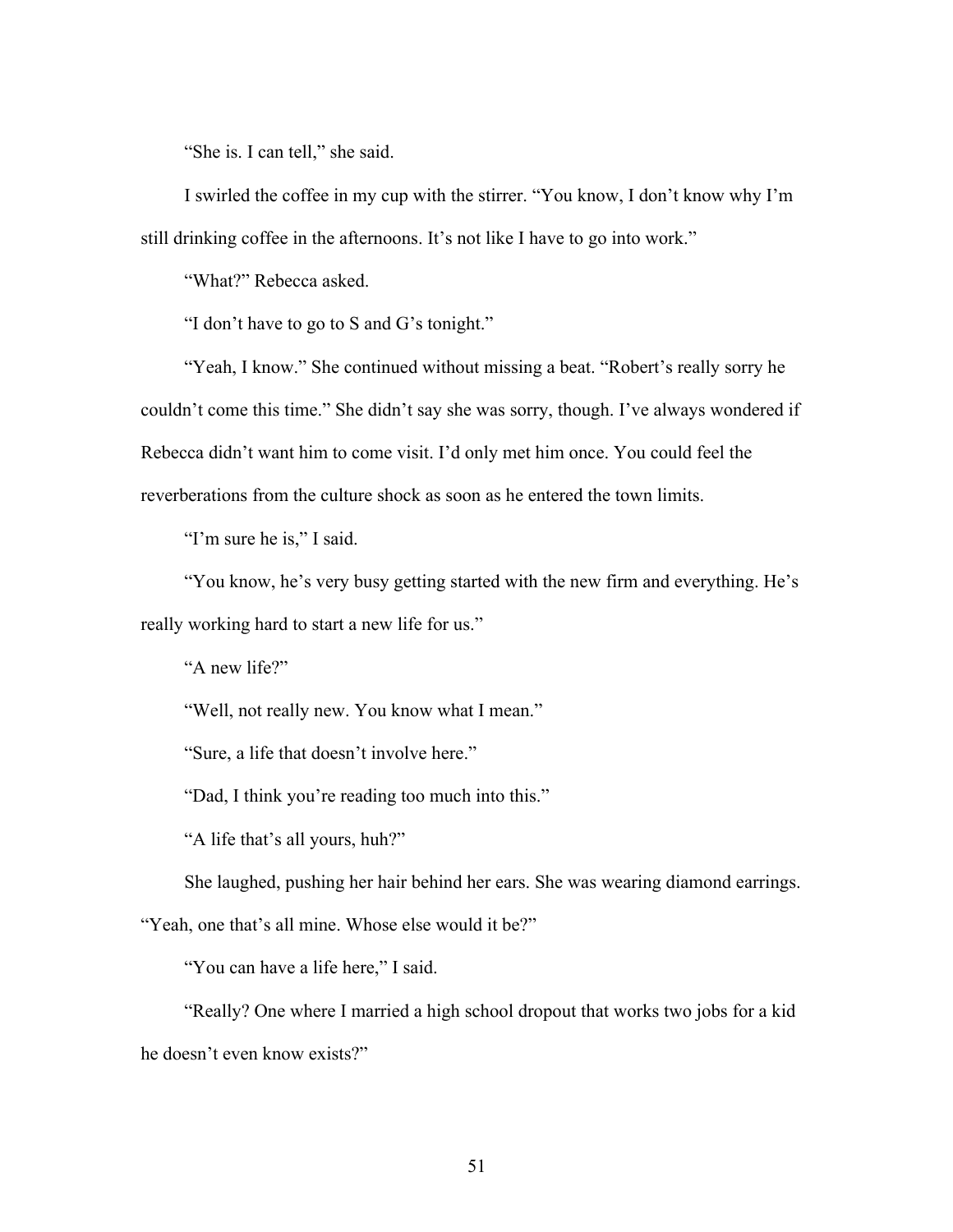I knew what she meant. "I did that for you."

"You're right. Let me thank you for the one plane ticket you bought when I first left for school," she said, shaking her head. Her lower jaw was jutting out.

"See, I needed that extra job."

"What? That's all I ever needed—one ticket. I didn't even need your money to get into school. I did it on my own."

"I know that."

"Then why didn't you stop? Tell me. Why keep working at that shithole?" She was staring right at me, a hard, unwavering gaze.

"I was just trying to make a better life."

"Then, why didn't you take the promotion here?"

I had been offered a promotion at Smith's during Rebecca's senior year of high school. General manager, that's what it was. Pretty good increase in pay, but a little longer workday. That meant I had to quit S and G's, but I had the routine down, you know? I knew how everything went. I just knew. My eyes returned to hers. "How did you know about that?"

"Mom told me when it first happened. I wasn't supposed to say anything. Keep the pressure off you or some nonsense like that."

"Thanks," I said, eyeing my coffee. "I know I don't ever say it, but I really appreciate it."

"Of course, you do," she said. "It's only natural for you to appreciate it. But, what about me? What do I have to appreciate?"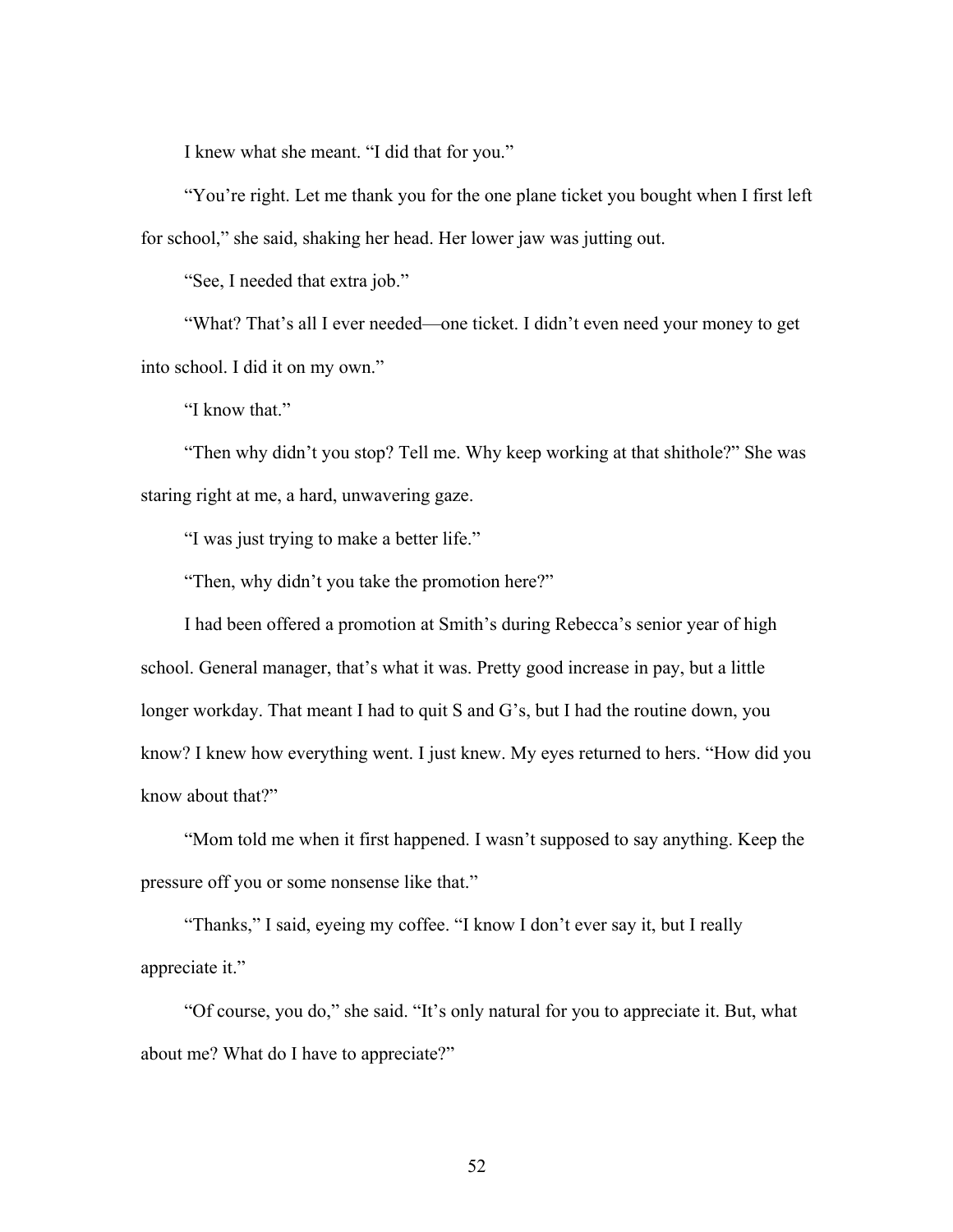She stood up and took some money out of her purse.

I reached out to stop her, but she dropped a hundred dollar bill on the table before we touched. "No," she started. "Just a token of my appreciation."

\*

When I finished at Smith's later that day, I didn't go home. Instead, I went straight to S and G's. The girls wouldn't be dancing yet, but I'd just camp out at the bar. I couldn't stomach going home to Michelle and whatever concoction was slowly drying out in the oven.

I took a seat at the end of the bar. Pete came out of his office and walked over when he saw me. "Damn, Sid," he said. "Figured you'd be here at some point, but not this soon." He walked behind the bar and fixed himself a shot. "You want one?" he asked. "Course, you've got to pay for it now." He laughed.

"No," I said. Not tonight. I just needed to sit. And watch. I needed to watch everyone. I didn't know why. "Lila's dancing tonight, isn't she?" I needed to watch her. Remember who I was, who I could've been.

"You know she is," Pete said. "Don't act like you don't know her schedule. See her while you can."

I nodded. Right, she was leaving. Of course she was. How could I not remember? Just another thing added to the list of things I've forgotten. "Maybe I will have that shot. Just one."

Guys kept filing in and out throughout the evening while I sat in the same seat. When Lila finally went on stage, the music started and she began to dance. I knew then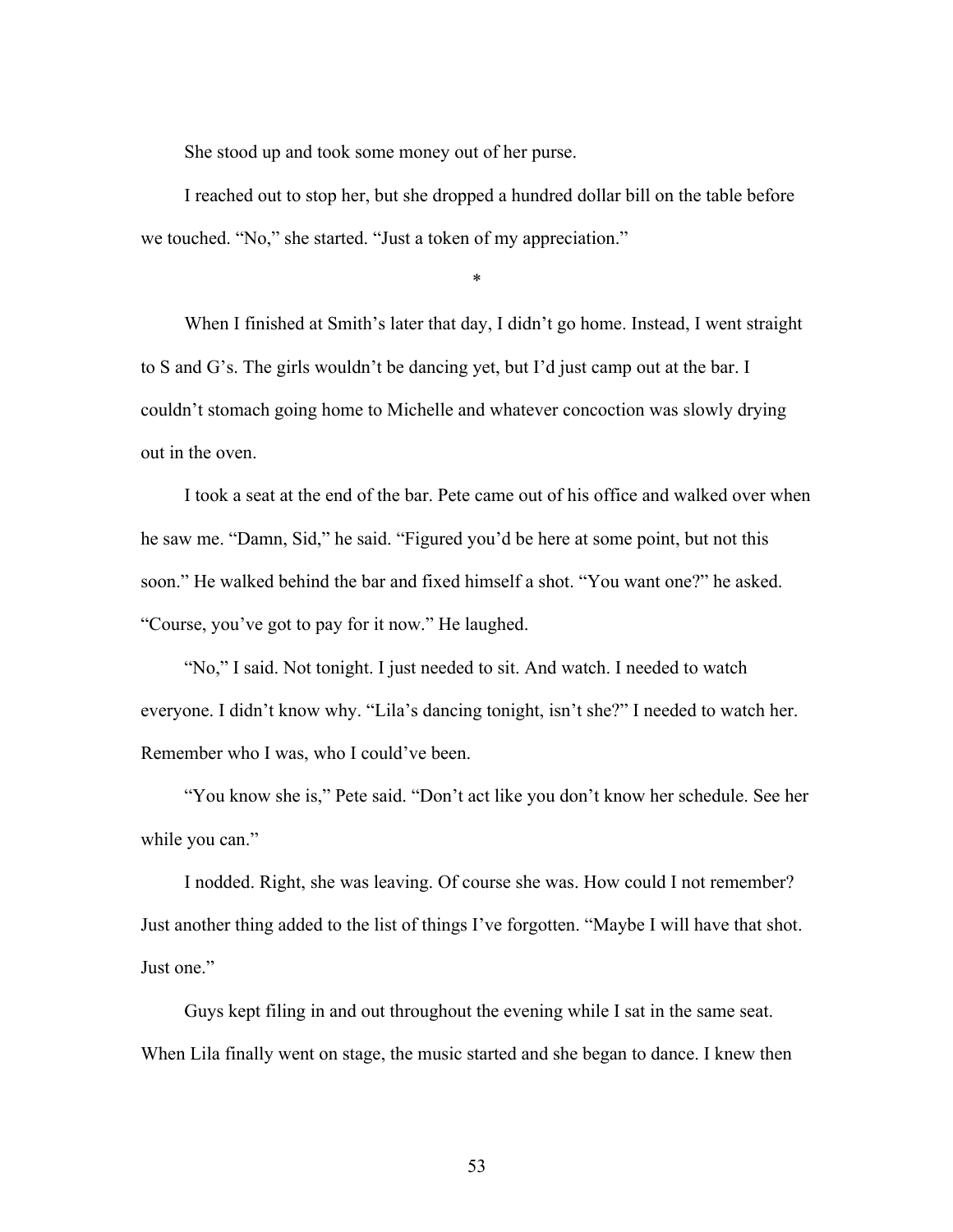why everybody loved watching her dance and how she could win this crowd over. Pete had said she was a winner. He didn't know why, but now I did. She danced like she knew she wouldn't be here forever.

"Dad?"

I turned to see Rebecca standing in the middle of S and G's. "What are you doing here?" I asked.

"What are *you* doing here?" she asked. "Mom was worried when you didn't go home after you finished at Smith's."

"Oh, right." The music stopped and Lila walked offstage. She was folding up the cash she had collected onstage. "That's the girl I was telling you about," I said.

"What?" Rebecca asked.

"You know. The one you went to school with."

She sighed. "Yeah, she looks familiar I guess. Now let's go home."

"Wait, wait," I said. I waved Lila over. "Let me introduce you to her."

"I don't want to meet her. I want to leave." She paused before adding: "I want you to leave with me." She held her hand out.

I knew I should take it. Grab on and walk right out the door with her. Leave this what did she call it—this shithole. I took her hand as Lila walked up. "Pretty good crowd tonight, Sid," she said. "You leaving already?"

"Why? Do you need me to stay for something?"

"Oh, no," she said. "I'm good. Just going to take a break for the next set."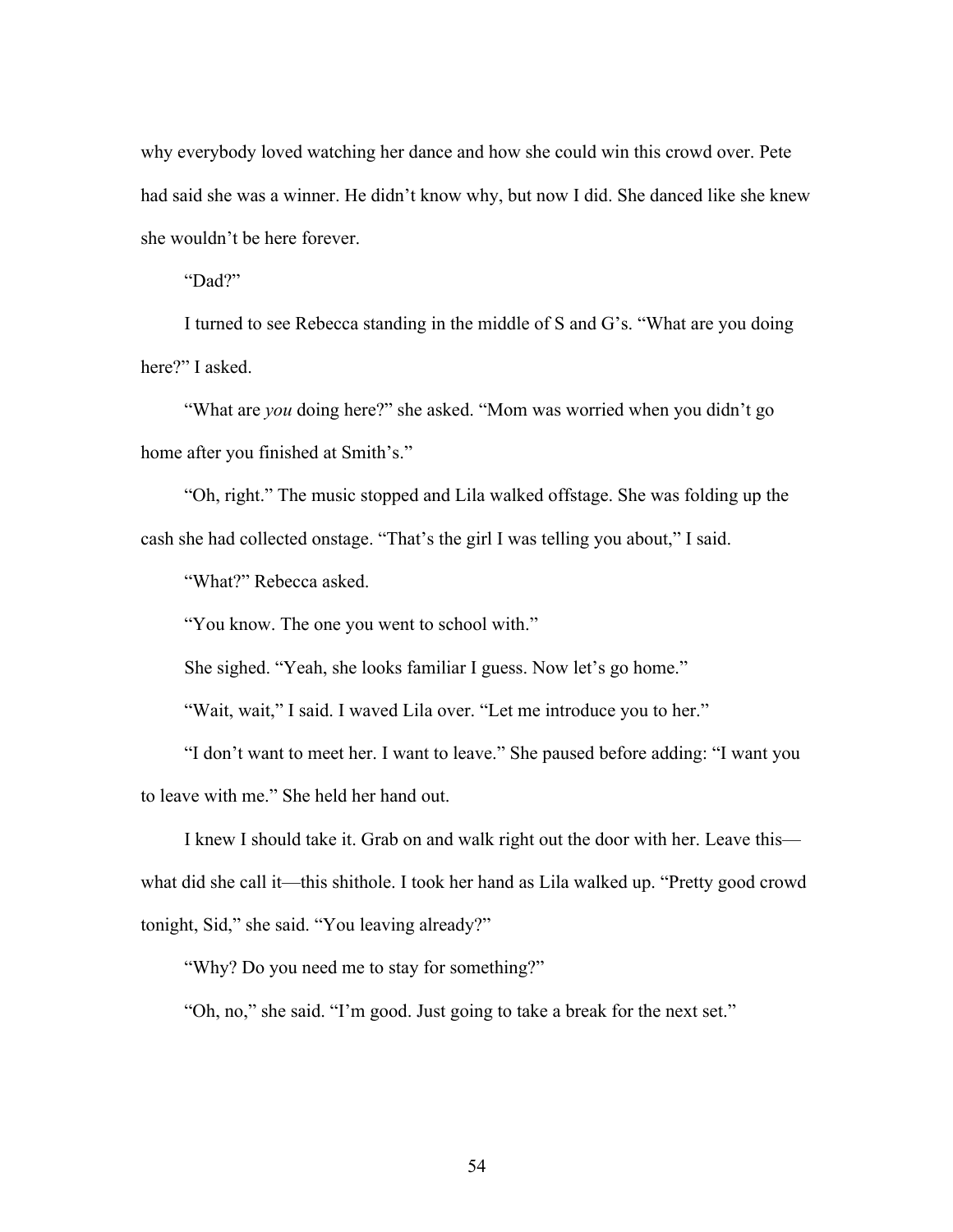I let go of Rebecca's hand. "Sorry, I should've said this earlier," I said. "Rebecca, this is Lila. I think you went to school together, right?" I felt Rebecca's stare cutting right through me.

"Right," Lila said. "History class, I think."

"Sounds right," Rebecca said. She spoke quickly. I knew she didn't want to talk.

"Looks like you're doing great," Lila said.

"You too." Rebecca glanced at the wad of cash in Lila's hand.

"Oh, yeah. Good haul tonight. Just a few more days like this and I'm out of here." I began to wonder if she really thought S and G's was a shithole too.

"Good, that's good. Glad to see some people come to their senses around here."

Rebecca shot a glance at me. "I think it's time for us to go."

"Okay," I said. "You danced great tonight, Lila." I didn't have to look at Rebecca to know she rolled her eyes.

"Thanks, Sid," Lila said. "Have a good night."

We turned for the door. Just as I was walking through the exit, Lila called out from behind us. She came running up. "Sid, I forgot to tell you. I talked to Pete about getting your job back, you know. I don't think it worked. But I tried. I really did."

"Thank God," Rebecca said. "Now, come on." She walked out towards her car. I saw her glance back to see if I was coming—not once, but twice.

"It's okay," I said.

"Sorry, Sid," Lila said. I knew she meant it. She patted me on the shoulder and walked away.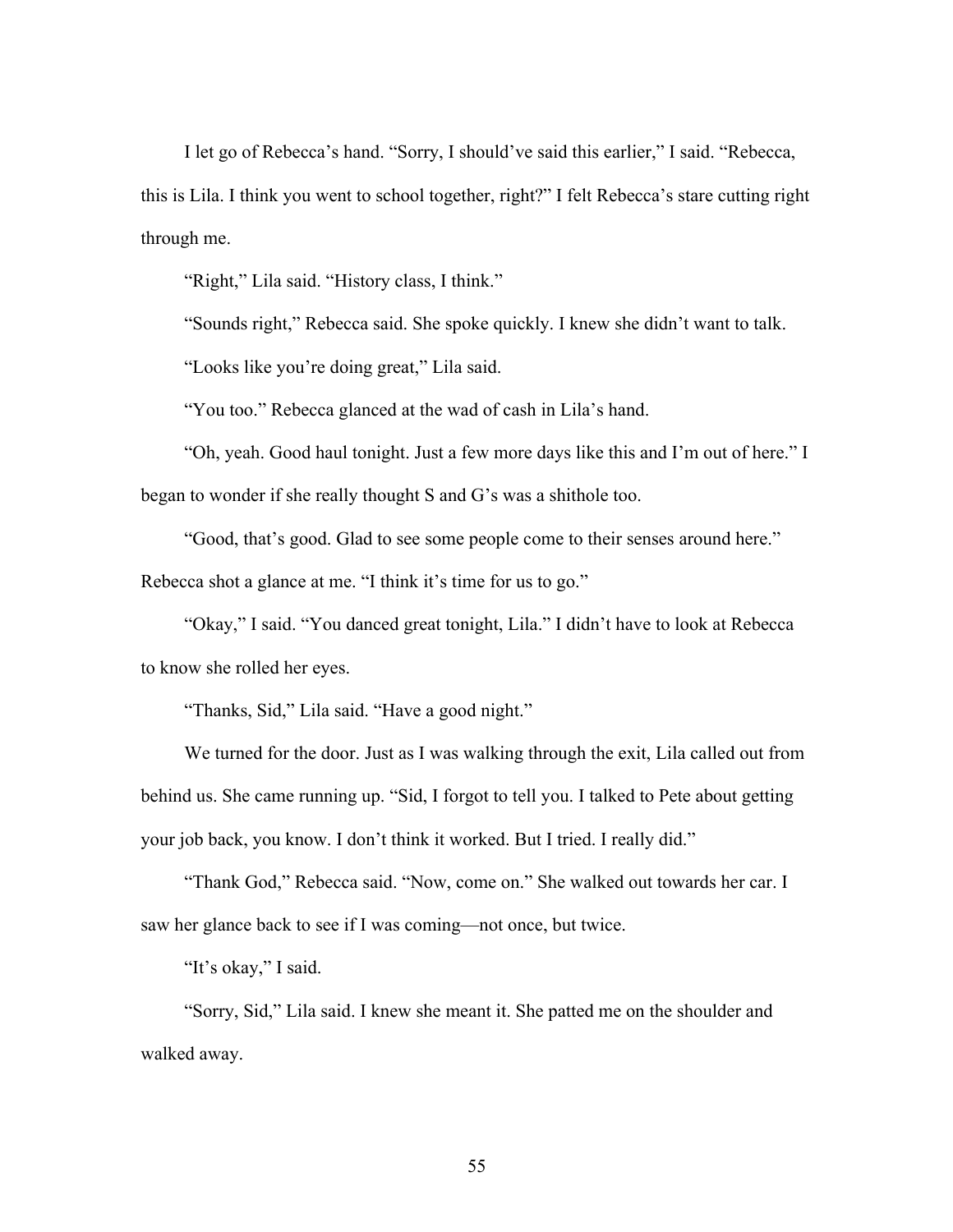I watched Lila head into the break room and wondered if that might be the last time I saw her. She wouldn't be here forever and she didn't need to be.

I was still standing in the doorway. I turned towards Rebecca. She was standing at her car, the door open. From that distance, in the fading light, I couldn't make out all her features. But she looked younger. The way she stood, the way the lights shone down on her reminded me of when she was younger. She was beautiful. She didn't belong here, and she was right about that.

And then I realized she thought the same way as Lila. Rebecca had known she wouldn't be here forever, but I hadn't known that. I needed to. I knew I needed to. I took a deep breath and started walking towards her.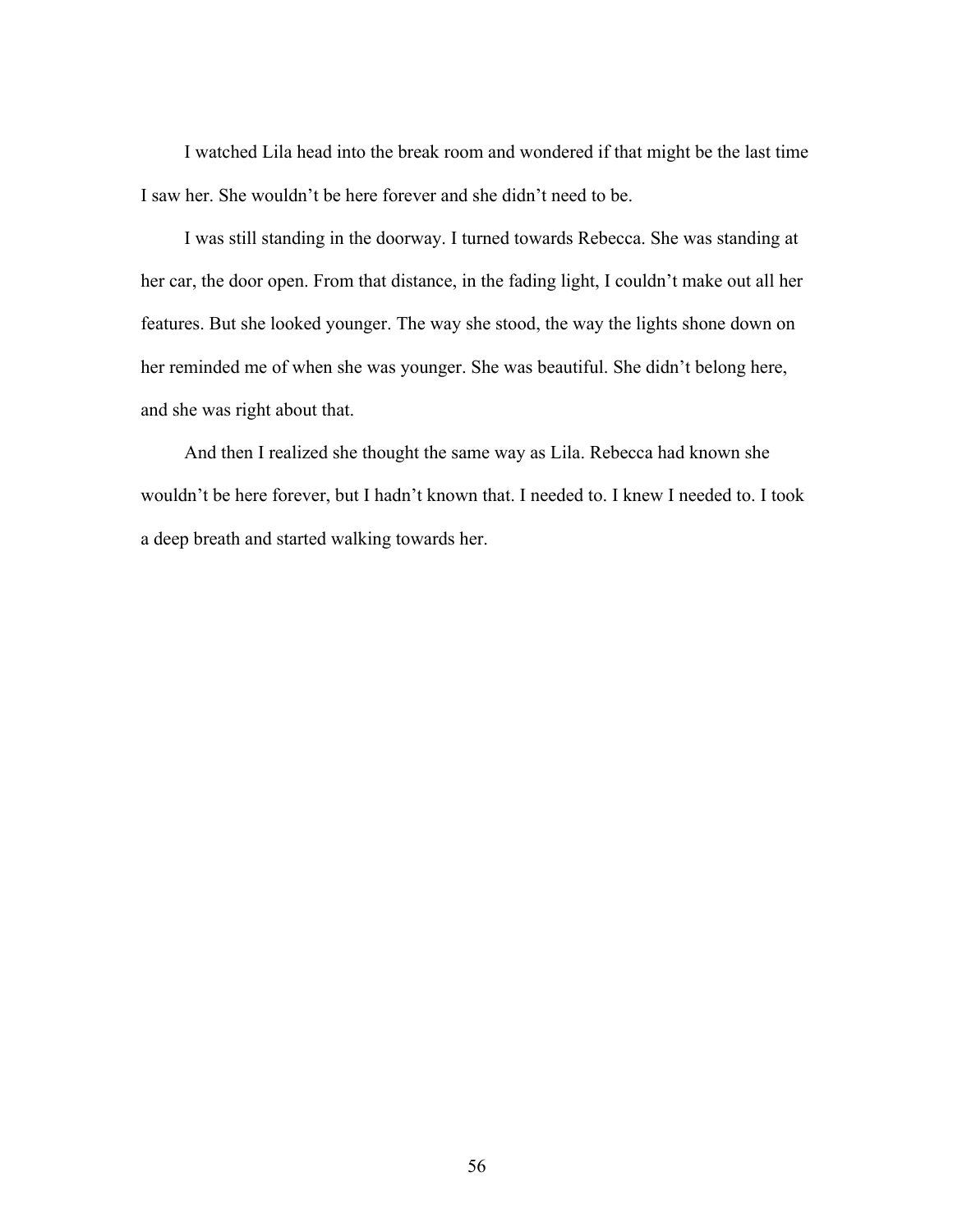## **Stars**

Her breath caused a small circle of condensation to form on the hotel window. She pressed her finger to the moist glass, dotting it five times. She slid her fingers along the glass until the image was complete—a star looking out over the lights of downtown.

She wished the night sky was more visible against the backdrop of buildings. There seemed to be fewer stars in big cities, and she had always liked starry skies as a girl. Looking up, she thought back to one night. She remembered climbing out of her bedroom window to escape the sounds of raised voices. The walls were just thick enough to muffle them, but she had heard. Just like she had heard the sound of a slap to the face. But she had known how to escape. She had walked to the middle of their backyard and lain down in uncut grass. She remembered seeing a falling star that night. It was the only one she had ever seen. She was only seven then—too young to know she should have made a wish, but old enough to know what she would have wished for. If only she had known, perhaps she would have wished to be lifted up, right to that falling star, and she could grab on, hold on, to that fiery, burning mass and radiate with life. But she didn't. Instead, she fell asleep, right there in the backyard. She remembered the morning after, too, when her father found her.

 $\sum_{s \in P_1}$  But now, after so many long years, cars seemed to slowly move along the roads, their headlights shimmering against the night-tinted pavement. Not too long ago, she would have been part of that early morning crowd, bouncing from bar to bar with friends, singing on the sidewalk, holding onto streetlights and swinging freely around them in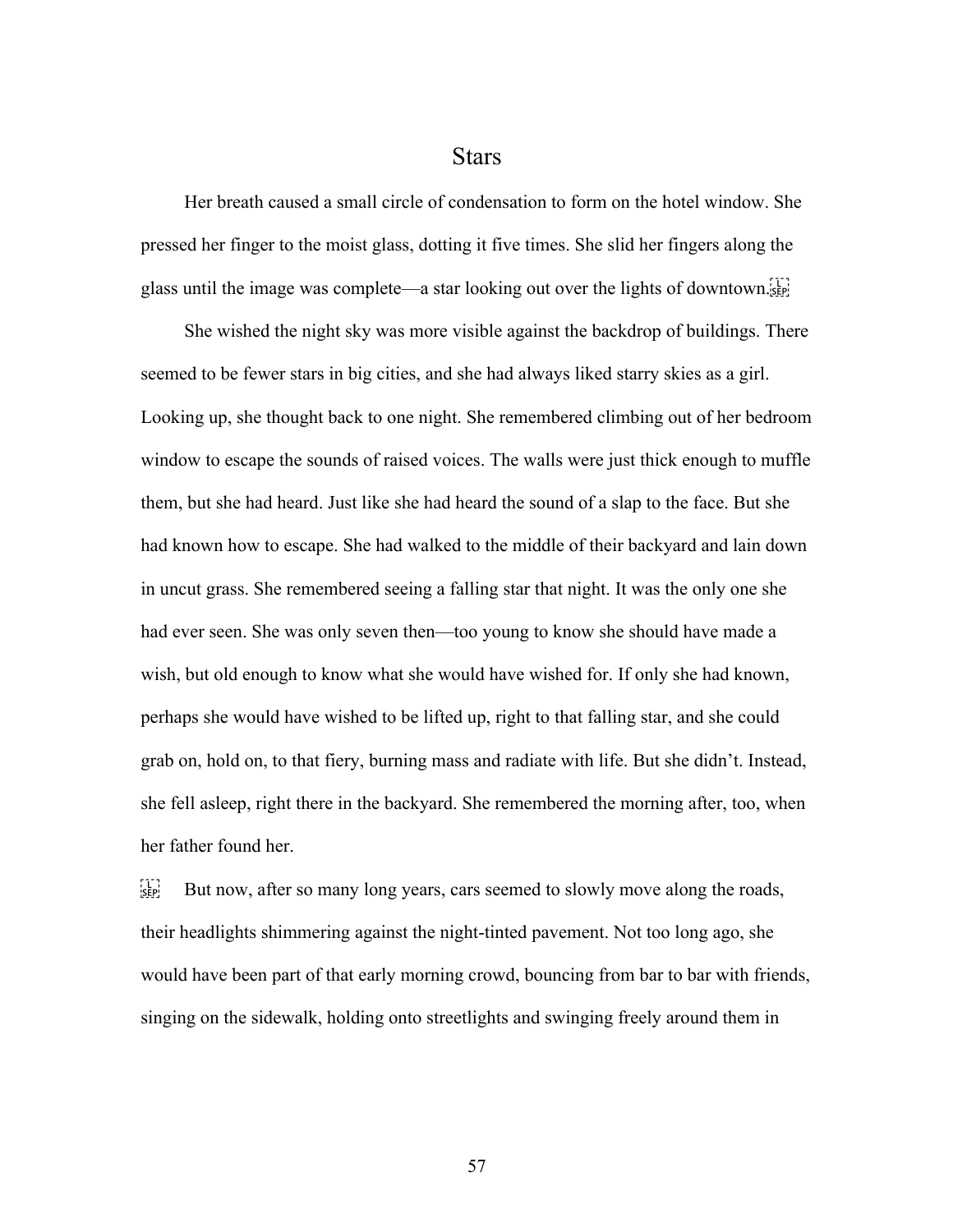circles, free from responsibility, free from expectation. But she wasn't the type to stay free for too long.

She had done it, she had. She had been free. Away from that home and in school. But then a phone call and a sick mother. Her father had been the one to tell her. He had been the one to push her away. And then he had pulled her back.

 $\frac{[1]}{[sep]}$  She thought how some things don't change. But also how ordinary those headlights now seemed from such a height. She placed her hand to the side of the fading star and felt the vibrations of the street sounds through the glass. They were faint, but still there.

She sighed.

Sheets rustled on the bed behind her, and she turned to see that he had awakened. "Don't you ever sleep?" he asked.

 $\sum_{s \in \mathbb{R}^n}$  She was unsure of how to answer and decided to speak honestly: "Didn't seem right to just go to sleep after tonight."

 $\frac{f_1}{f_2}$  He turned over, reached for his phone, and, after seeing there were no messages, rested his head in the palm of his hand, propping up on one elbow. He looked at her. "And why is that?" he asked.

 $\sum_{s \in \mathbb{R}^n}$  She could just make out his reflection in the glass, could feel him examining her. She clutched her robe tightly. "This is the last time," she said. "It has to be."

He turned on his back, his hands behind his head. "You really think so?"

She knew what he was doing. A test, that's what it was. He always got his way, and she knew that, too. But she didn't feel like falling asleep in the backyard anymore.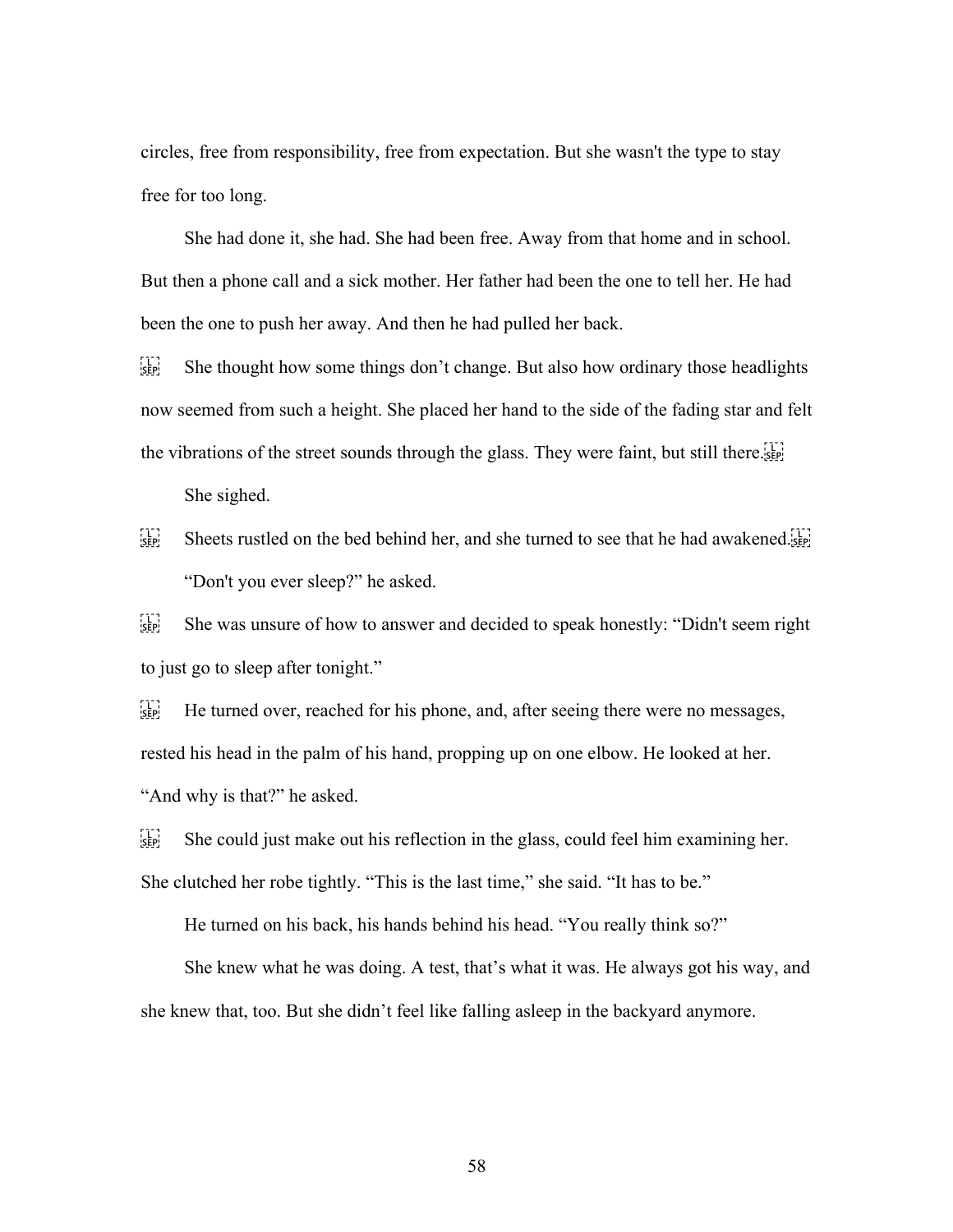She looked upwards again. The city lights drowned out most of the view, but she knew something was up there. She could make out just a few stars. They were hiding. But they were there.

"Won't you come back to bed?" he asked. He smoothed out the sheets to his side and lightly tapped his hand against the pillow.

 $\begin{bmatrix} 1 \\ 2 \end{bmatrix}$  She smiled: "The view is just..." She couldn't finish. She wasn't sure about the view anymore. It wasn't the one she had always loved, but it had worked for awhile. And now she just wanted to sleep.

He chuckled, told her that this wasn't even one of the better views, as if she cared. There were bigger cities, taller hotels, and higher rooms, closer to the night sky she was looking at. He told her she could see them eventually. "But that's up to you."

 $S_{\text{SEP}}^{[1]}$  She turned to him. He was sitting now, and she wondered if he would stand and meet her at the window. The city lights were dim enough to only allow her to see his outline. But the whites of his eyes glimmered.

 $\frac{1}{15}$  And his ring, too. The simple gold band seemed to twinkle on the nightstand, a bright spot in the dimly lit room.

 $\frac{[1]}{[SEP]}$  "Don't forget to put that back on." She pointed to the ring, suddenly aware that the light only allowed him to fully see her. To her, he was just a dark mass filling the bed.

"Never until the morning," he said.

"Maybe you should go ahead," she said. She knew he wouldn't like that.

She leaned closer to the window, breathing on the spot of her previous touches. A faint image of her star appeared.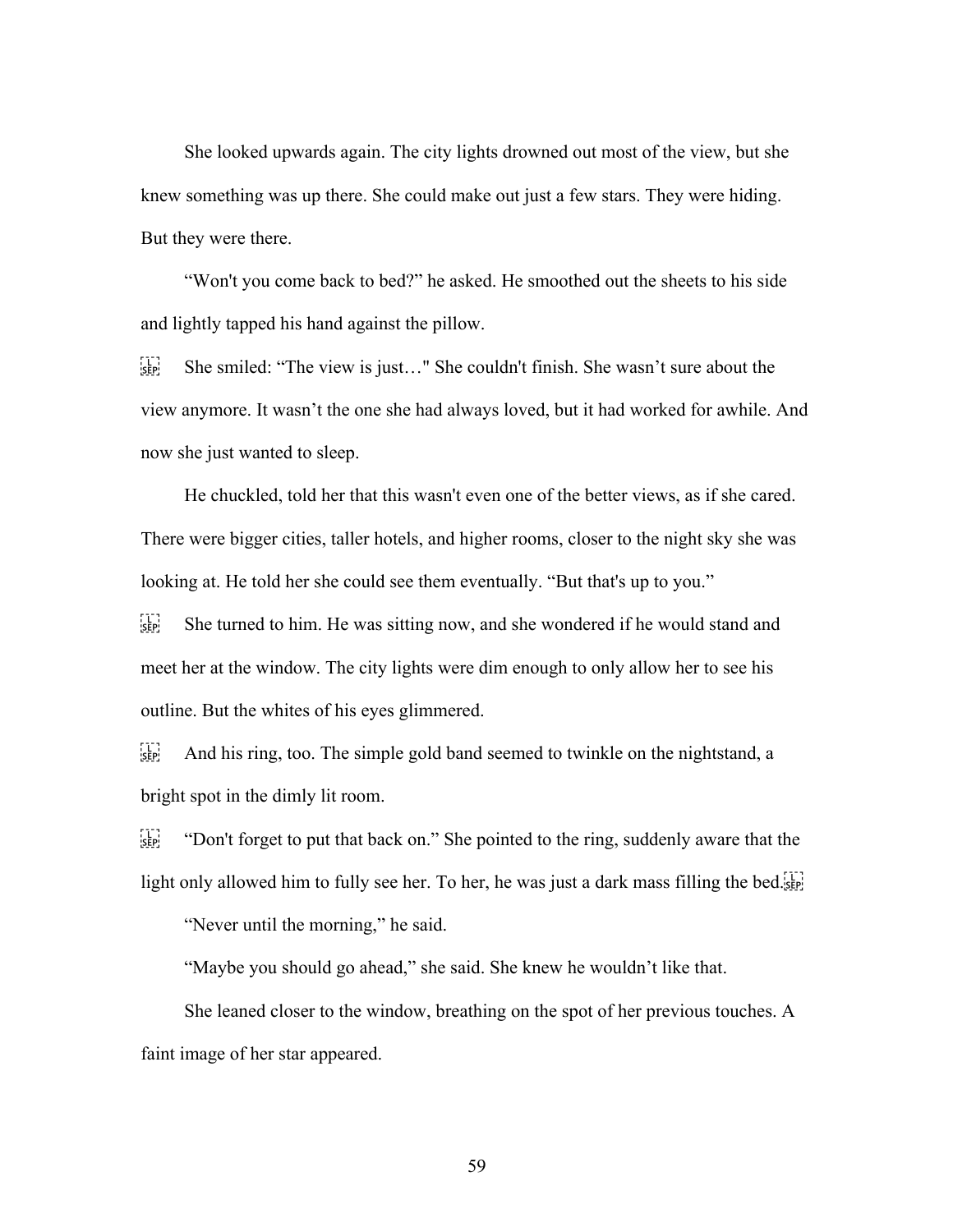$\begin{bmatrix} 1 \\ 1 \end{bmatrix}$  "What are you doing?" he asked.

 $\sum_{s \in \mathbb{R}^n}$  She heard him flip over two glasses on the nightstand and pour two drinks. He always liked to keep the scotch ready. She decided not to answer him, but responded with her own question: "Why do we make a wish when we see falling stars?"

 $H_{\text{SEP}}^{\text{TT}}$  He sighed and began sliding the tip of his finger around in circles on the sheets. "Did you hear me?" she asked. Her eyes looked up into the dark sky.

 $H_{\text{SEP}}^{\text{TT}}$  He took a sip of his drink. "Can't say I've ever thought of something quite like that."

 $\frac{1}{15E}$  "Can you think about it now?" She squinted, searching the night air. "Doesn't it seem strange to wish as something is falling?"

 $\Xi_{\text{SEP}}$  "Did you see one?" He stared at her, and she gazed out the window.

 $\sum_{s \in P_1}$  She closed her eyes. "No."

 $H_{\text{SEP}}^{[1]}$  He laughed, quietly, and finished his drink. "Have you ever seen one?" he asked. She thought for a moment, wondering if she should tell him about that night.

"Once," she said. She rubbed her arms, remembering.

He didn't seem to listen.

She heard him grab the pack of cigarettes that sat next to the glasses. She could see a faint reflection of a flicker of flame that erupted from the lighter. She reached out, pressing her fingers to the reflection. It felt warm, but she knew that couldn't be.

He said: "I don't think it's actually stars anyway. Seems like I've read somewhere it's actually rocks or debris." He stood up, grabbed the second drink, and walked towards her. "Why does it even matter?"<sup>[1]</sup>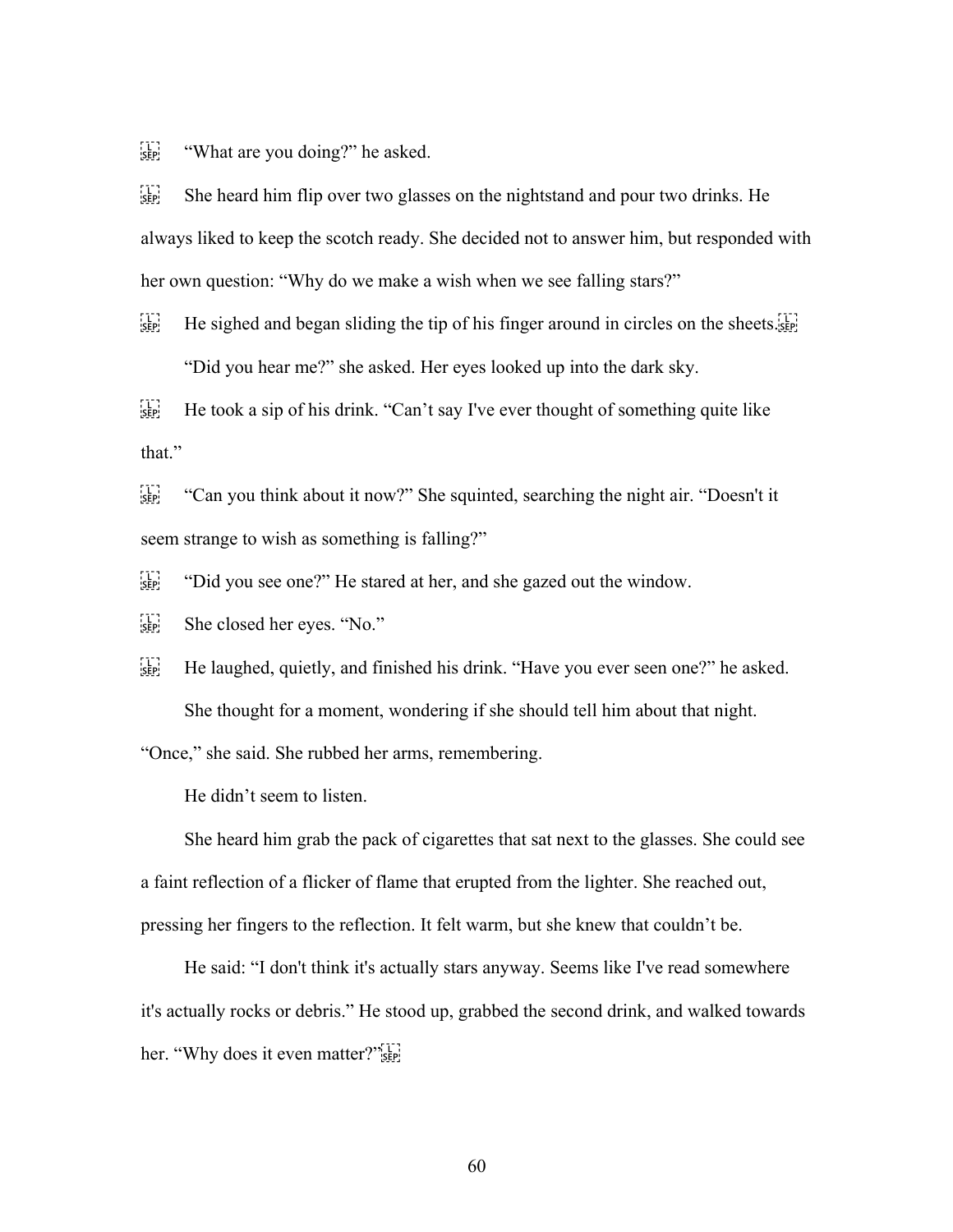"Just seems wrong that something good should come out of that moment," she said.

"Maybe it's the world's way of evening itself out." He smiled to himself.  $\frac{[1]}{[SE]}$  She didn't agree. She didn't think the world worked like that anymore. In the window, she could see the end of the cigarette light up with each breath he took. In and out, in and out, it glowed a deep orange against the darkness of the world outside. The smell of cigarette smoke filled her nose, and she remembered how much she hated that smell, how it reminded her of her father's cracked ashtray that always seemed to be filled. She breathed it in and it burned.

 $\frac{[1]}{[sep]}$  "Think about it this way," he said, handing her the glass. "I've never waited on falling stars to make wishes. If I wished for something, I went and got it. Or tried to, at least. Someway, somehow."

 $\sum_{s \in \mathbb{R}^n}$  She took a sip and looked at the street life below. People moving about in their own lives, their own existence. She imagined they were living, surviving, striving. Once, she had told herself she was doing the same. The scotch burned her throat, and soon she could feel the heat in her stomach. It warmed her, radiating from within, a warmth she had not felt in so long.

 $\frac{U_{\text{SEP}}}{V_{\text{SEP}}}$  "You can make a wish whenever you want," he said, and he lay down. "Right now, if you want."

 $S_{\text{SEP}}$  She finished her drink and placed her forehead against the glass. Her breathing repeatedly made the star appear, like the beating of her heart. If the glass wasn't there, she would step forward. But she wouldn't fall. The warmth would carry her up, rising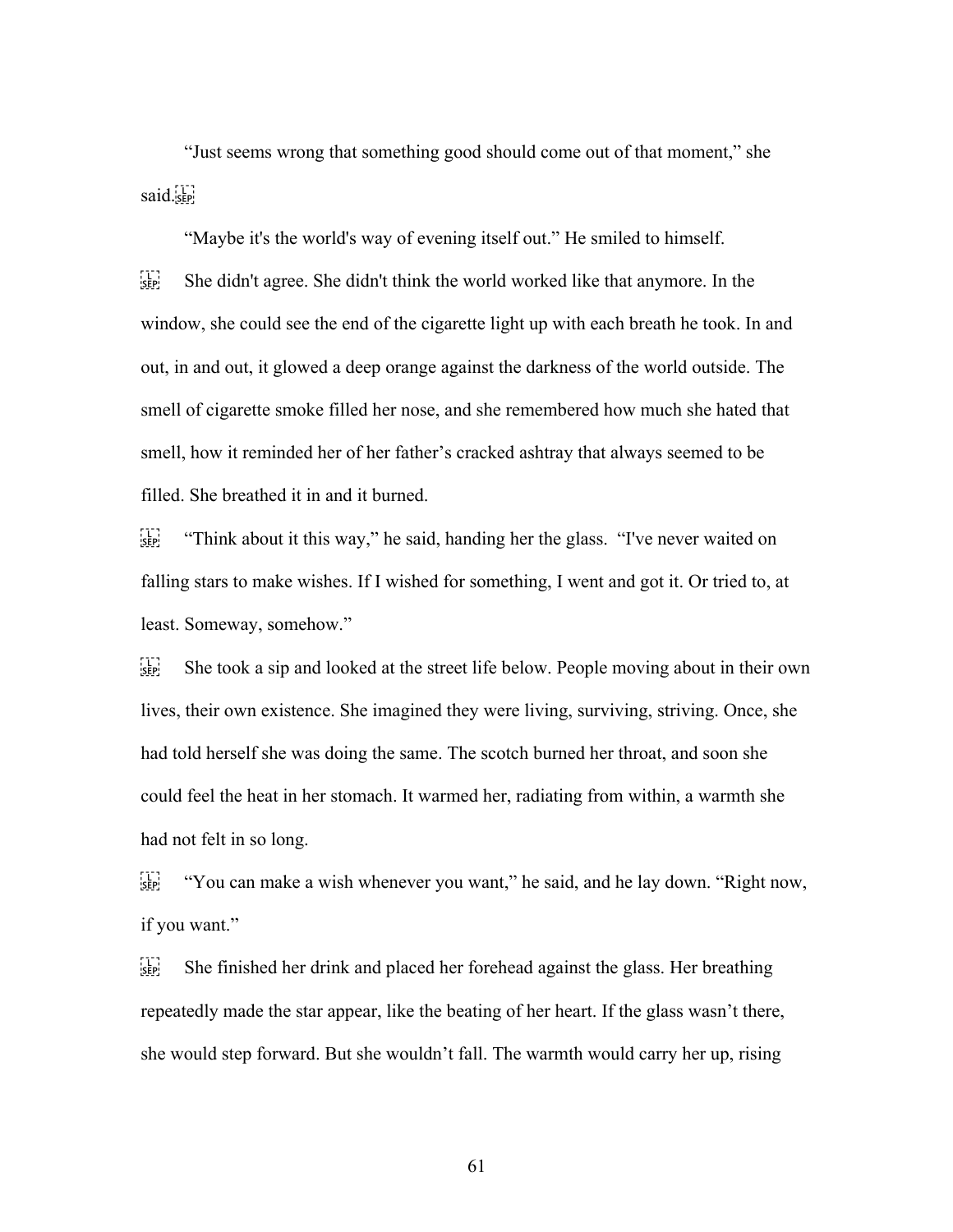into the sky, through the clouds, higher and higher. Maybe she would fall then, but it wouldn't matter. She would erupt in the atmosphere, burning and glowing against the night sky. She closed her eyes and remained quiet.

He slowly sighed. "Make that wish yet?"

She pulled away from the glass and wiped away the star she had drawn. She could still feel the warmth. She whispered: "Yes."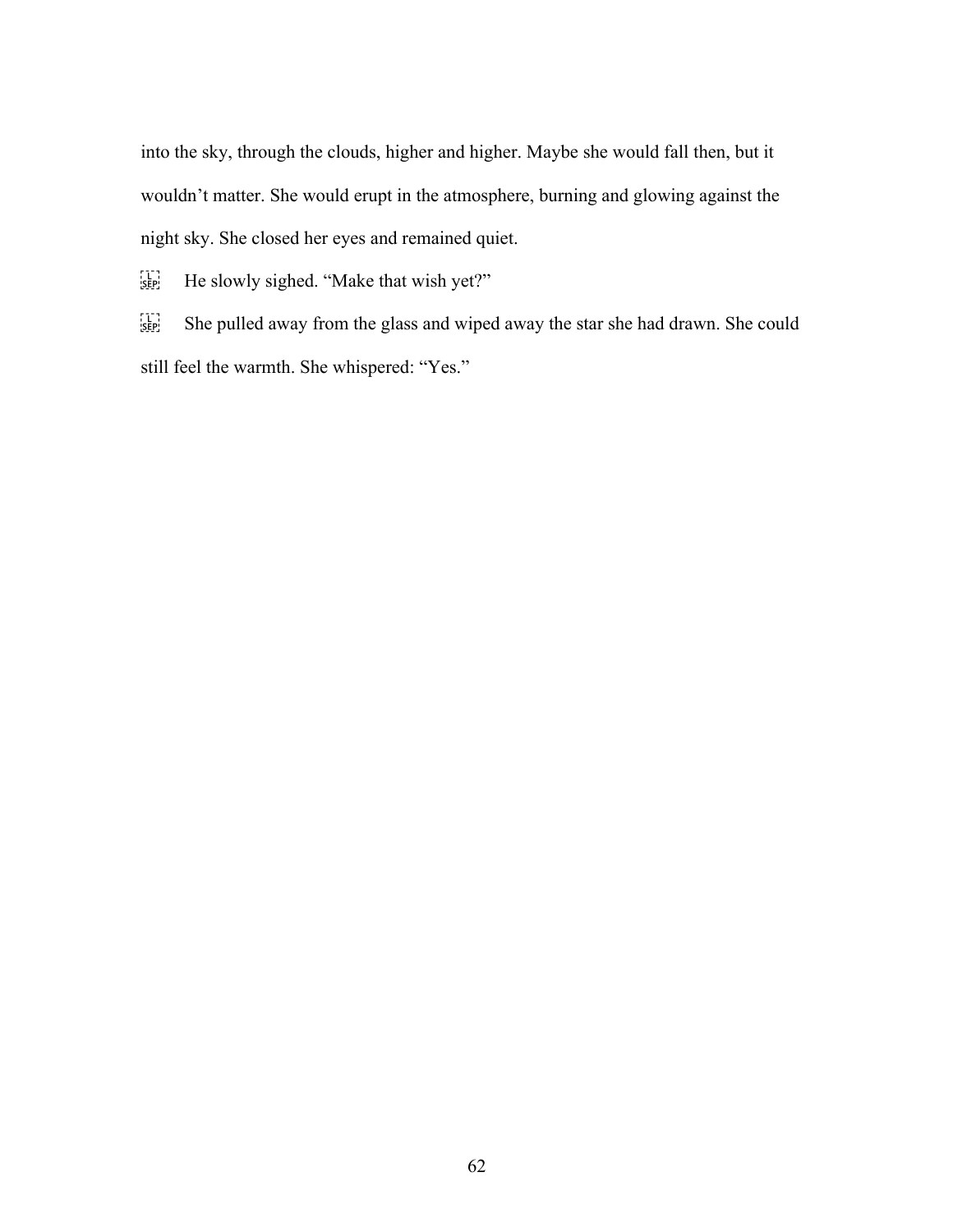## Good Boy

Evan's face is pale in the sunlight. He plays high school tennis. Number four position even though he is only a freshman. Big match, this one. Cross-town rivals. Adolescent hometown pride on the line.

I adjust my neon yellow hat before patting him on the back. "Relax," I say. "You got this."

"What if I let the team down?" he asks. He looks over at the older boys on the team. "They'll laugh."

"Don't worry about what they do," I say. "Just remember what we've been working on."

"Right." He exhales. "Balance. Must stay balanced."

"Not just on your swings." I tap the side of my head. "Balance here too, young grasshopper."

He smiles and looks at me. "Did you know grasshoppers actually have ears? Not on their head though." He pats his stomach and laughs. "They hear through their abdomen."

I hear a shake in his voice. I tell him to keep going. Tell me something else I don't know.

So he does. Grasshoppers are older than dinosaurs. They don't really jump. They actually catapult. "It's how their knees work," he says. The largest swarm ever was 1,800 miles long. "And the bright ones," he says. "Those are the ones you have to worry about. They eat toxic plants and keep the toxins in their body. It's for protection. Their colors are a warning."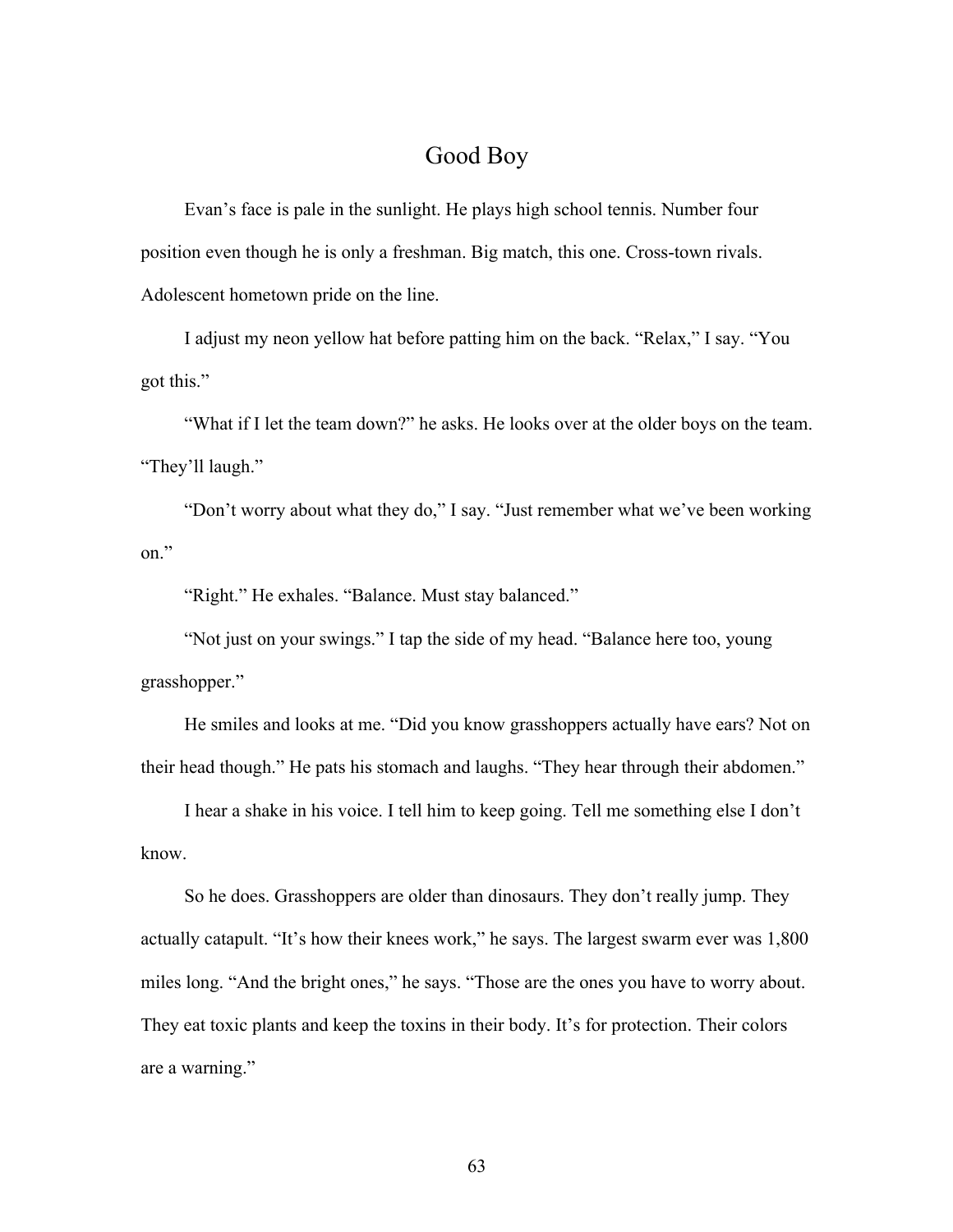The opposing team arrives as he finishes.

Evan plays a senior almost twice his size. Plays him close too. The senior doesn't like that. You're just a fucking freshman. He says this out loud, looking directly across the net at Evan. A fucking kid, that's what you are.

His mother and I sit on the bleachers watching Evan. "He can handle this," she says to no one.

The sun beats down on us. Our hands burn if they remain on the bleachers for too long. His mother constantly wipes sweat from her brow.

I play a game. Every time the senior says fuck, I take a sip from my Yeti. Double IPA hidden in there. I clap too. The senior doesn't like that either.

"You know Evan thinks you're just the greatest guy," his mother says to me. "Really. More than a coach. You're like the big brother he never had. He'll hate it when you transfer next year."

I take a sip. I tell her I know. "Have you told him I'm leaving?" I ask.

"Not yet," she says. "I thought you'd like to."

His teammates gather around the fence in front of us. They're seniors and they've won already. But Evan has to keep playing. The other boys look at their phones. They point and laugh. One has a picture of a girl he is showing to the others. Another talks about a party this weekend. Evan misses a shot and yells. The boys laugh.

I remember standing there when I was on this team. Some of these boys were just starting out then. Me and the other seniors, we'd give the new boys so much shit. But never too much. All good fun. That's what we'd say. I'd laugh too. Even made a kid cry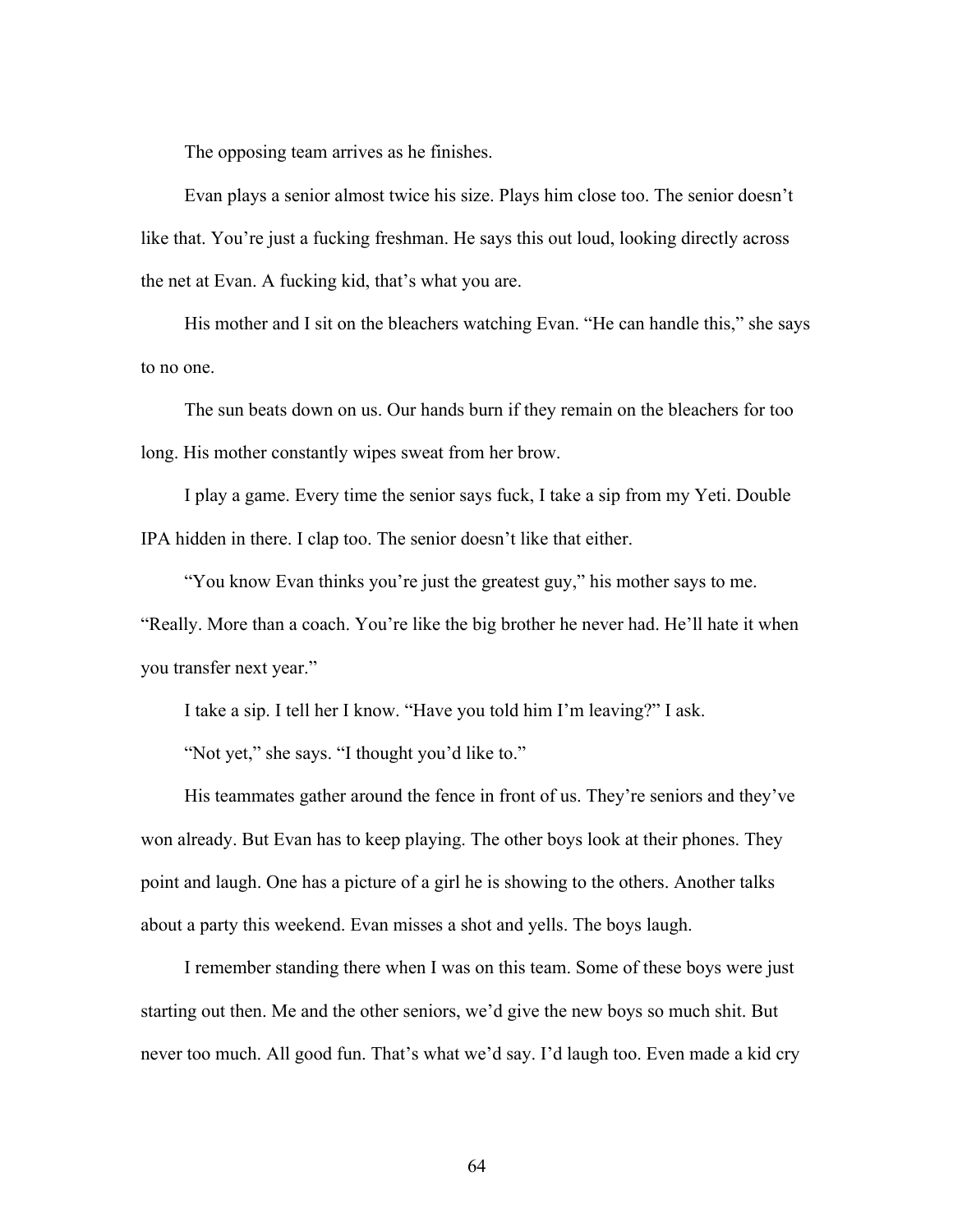once. Sam. That was his name. I laughed when he lost a match one time. He cried when I laughed. We made it up to him by taking him to a party. He hooked up with a girl on the team. Christine. That was her name. A junior. He got so drunk he pissed himself before falling down the stairs. I laughed then too. I've never told Evan this. Never. He doesn't need to know.

We watch as Evan loses the match. He breaks his racquet in half on the hot asphalt.

His mother looks down. Red faced. I can't tell if she is upset or embarrassed.

I'm exhilarated though. "Do you mind if I handle this?" I ask his mother.

"I think he'd appreciate that," she says. "You're a good guy."

I know. I take another sip.

Evan's face is buried in his hands. "See. They're laughing."

"That's because they're idiots," I say. They're boys. Just fucking boys.

"I just can't do it," he says.

I sit next to him. "Sure you can. I know it. Now tell me something I don't know." He looks up to the sky and smiles. "Crows are really smart. Did you know that?" I shake my head.

"They are," he says. "I've watched them. They'll sit in trees at stop signs and drop walnuts down and wait on cars. They can't crack the shells so they let the cars do it for them."

"Is that a metaphor, Evan? You're a tough nut to crack."

He laughs.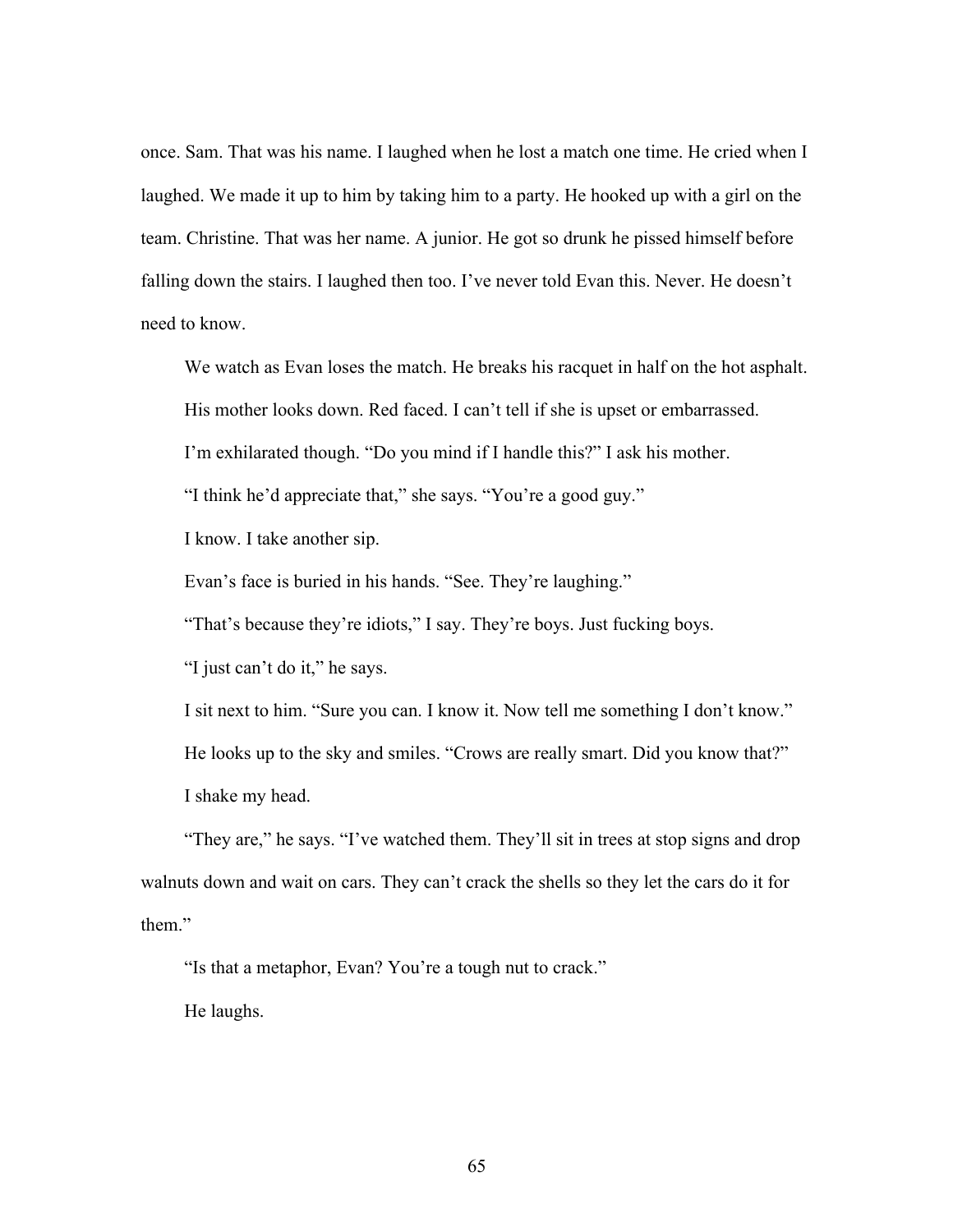"So you remember how I told you about that uncle of mine who has this huge farm out in the middle of nowhere?" I ask him.

He nods.

"Well, a new litter of pigs was born last summer," I say. "Ten little pigs. But there was this tiny, tiny runt. He didn't even look like the others. Black spots. Didn't make any noise either. No oinks or anything." I oink at Evan. When he looks at me, I push the tip of my nose back.

"What happened?" he asks.

"My uncle tried to take care of it, but it would never come to him. Instead, it kept fighting to get closer to its mother so it could nurse. All its brothers and sisters kept trying to push him away, but he'd never let my uncle help him get closer. He'd push and push and now he's one of the biggest pigs in the litter. Oinks and all."

"Now that's a metaphor."

"No. It's the truth."

\*

A week later, I sit courtside with Evan. We've hit once a week for the last two years, right after I graduated high school. Lessons. Drills. Practice matches. Sometimes we just sit and talk. Life advice. That's what he calls it.

I think back to that first camp he came to. I was working at our club for the summer.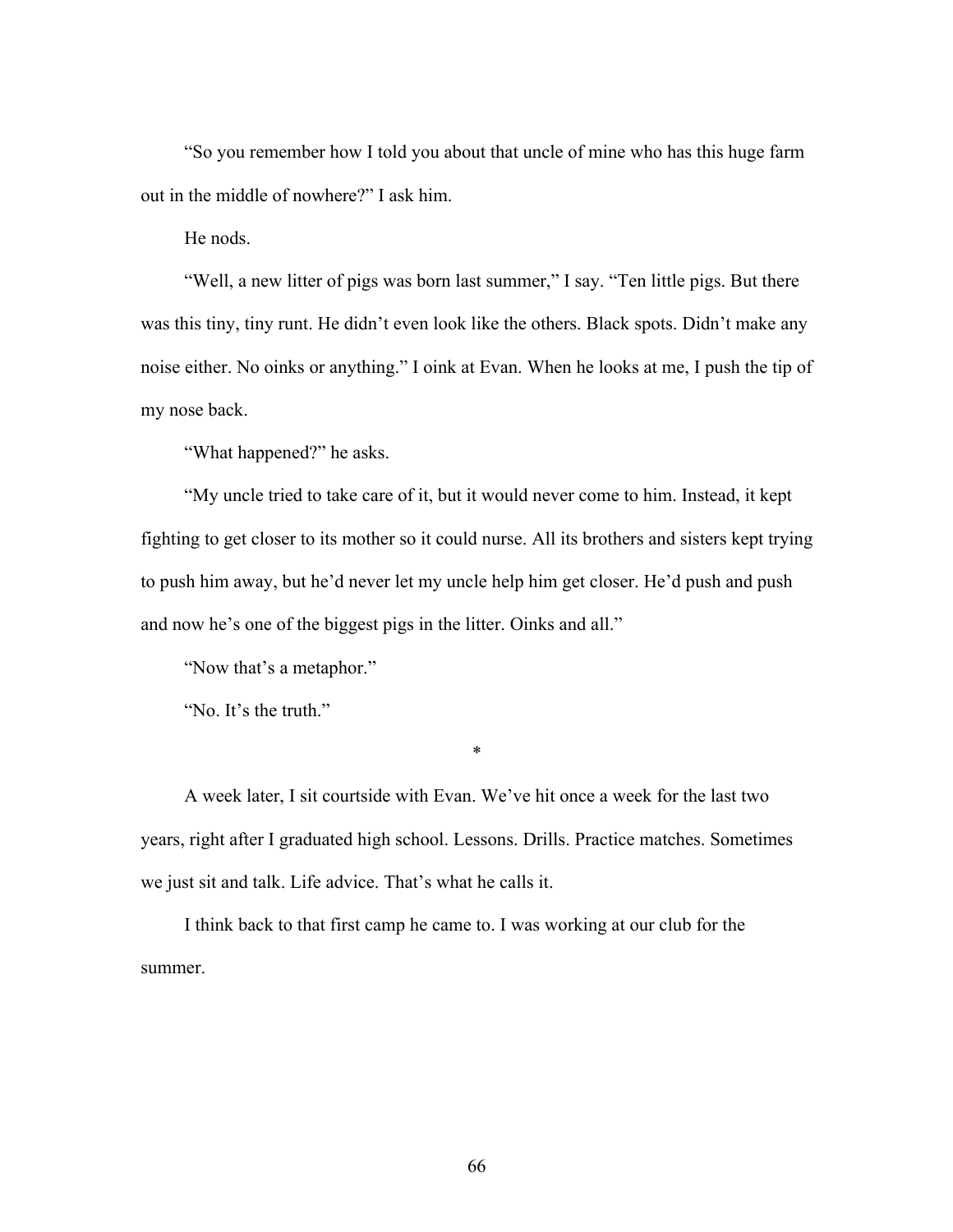Evan had just moved to town. Didn't know anybody. He lumbered onto the courts. A regular goofball. Anyone could see that. His shoelaces were untied and he tripped. Fell face first into the asphalt. The other kids laughed.

"You ok?" I asked, helping him up.

"Yeah," he said. "That one inch step up will really get you."

"Right," I said. "Shoelaces too."

He looked down. "It's a possibility."

A wasp landed on his shoulder. I brushed it away.

"Thanks," he said. "Did you know a zebra's stripes actually repel bugs? It's for horseflies. Bigger stripes do a better job." He waved another wasp away from his face.

"I didn't know that," I said.

"Well," he said. "It's true. Do you know anything cool? Tell me something I don't know."

Of course I knew something. "Did you know a tiger's stripes don't just show up on its fur? They go all the way down to its skin. Even if you shaved off all its fur, it'd still have stripes showing. You'd still know it was a tiger."

"I mean, it's still a pretty big cat, so odds are it's a tiger."

I took a sip from my Yeti. I knew right then I liked Evan. Smart mouth and all.

Now, today he is on one knee on the clay court. He drags his fingers along the crushed gravel. Numbers, designs—even words—appear at his fingertips. Evan. Wuz. Here.

"So what do you think?" he asks.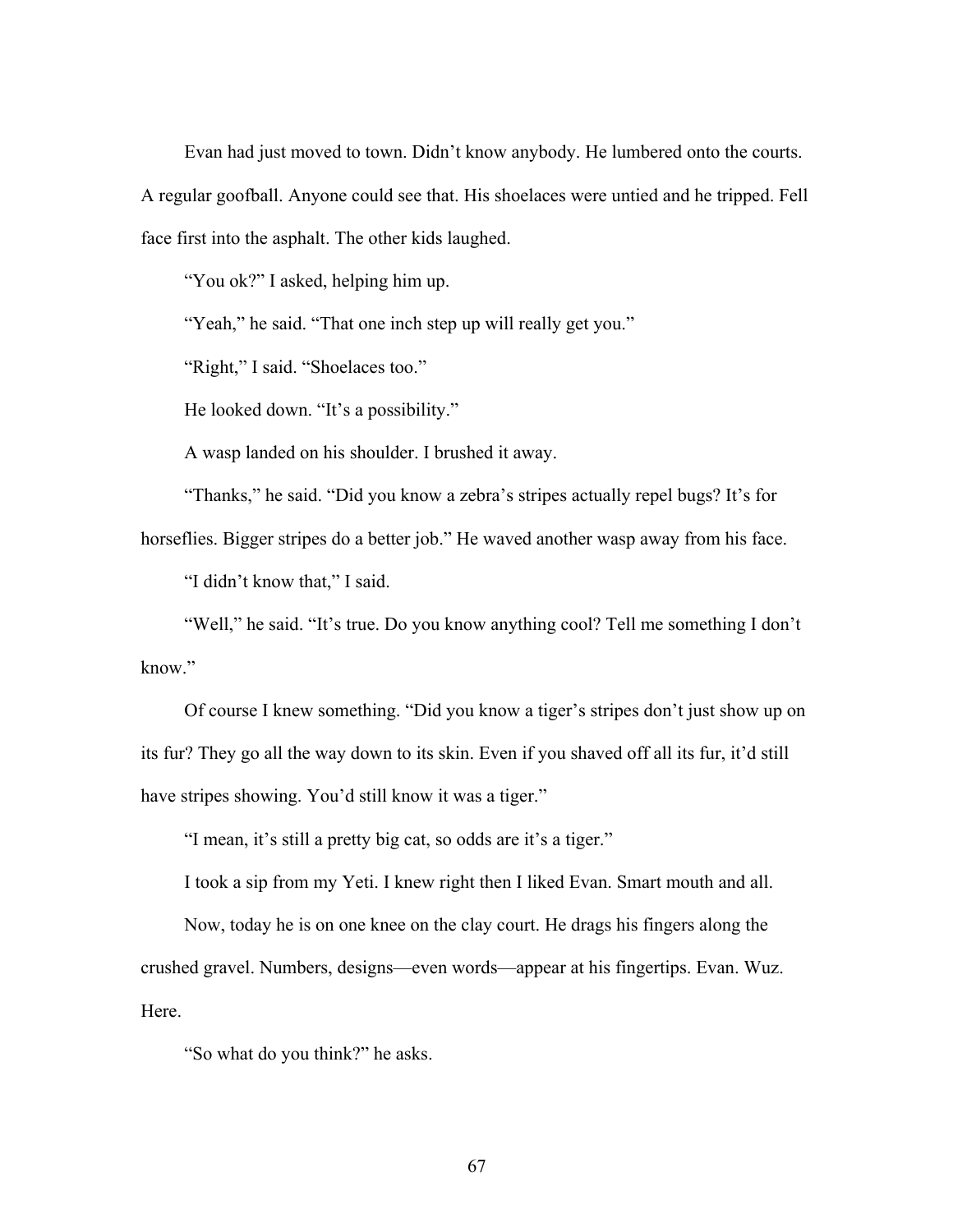"You have very nice handwriting, Evan," I say.

He looks up, his mouth half open. "Thank you, but that's not what I meant."

"I know," I say.

He had been telling me about some girl at school. She came to his match last week supposedly. Cheered so loud. Absolutely gushed when he broke his racquet. That's what the older boys on the team told him.

"They gave you her number?" I ask.

"Yeah," he said. "They said she really wants me to text her."

"But she hasn't talked to you?"

"Well, no. They said she really liked watching me move."

I take a sip from my Yeti. Hazy IPA in there this time. "Watching you move?" I

ask.

"I know, right?" He sniffs. "Do you smell something weird."

"No. What does it smell like?"

He shrugs.

"And what's her name again?"

"Katie," he says. "No, Kate. Maybe Catherine?"

"Shit, Evan. You don't even know this mystery girl's name?" I sip.

"No, but I've got her number."

"From those assholes. Not her."

"But they showed me a picture and she's so cute."

"A picture? You've never even seen her?"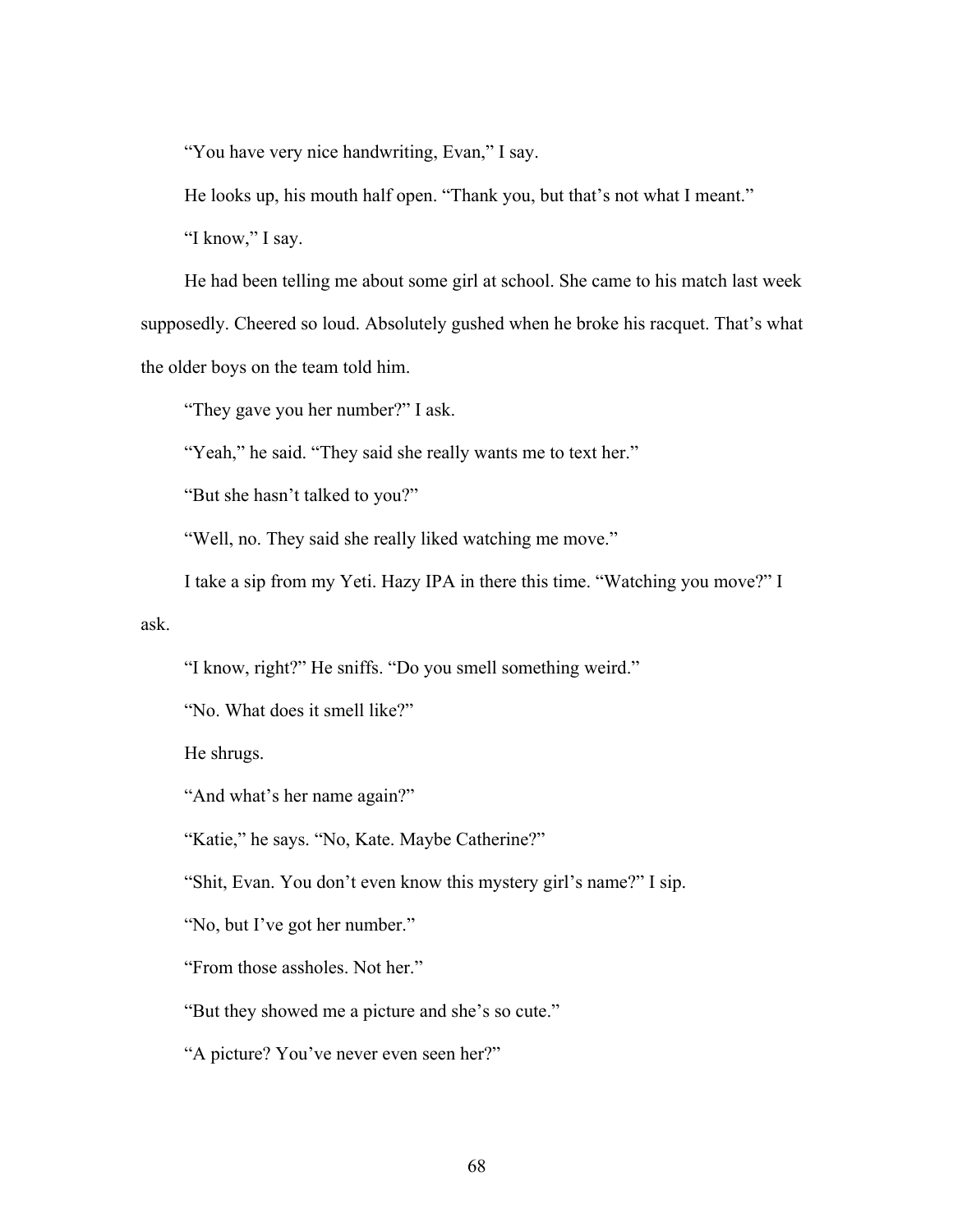"I mean I'm just a freshman. She's a senior. They keep us pretty separated in school."

"I know. I went there."

Evan looks up and waves two fingers in my face. "Two years ago, grandpa."

I slap his hand away. "Don't be rude."

"I'm joking." He rolls his eyes.

I know he is. He jokes around but never means it.

"Just be careful, Evan," I say. "You're the new kid. So just be careful."

"Why?" he asks.

I take a sip. "I know how boys like that are."

"How?"

I sigh. "I just do." I watch Evan. He watches the ants. I remember the last home match of my high school career. Senior day. Big crowd and everything. I won the deciding match. Afterward, a woman came up to me. Sam's mother. She walked right up, finger pointed firmly at my face. Then she pointed at the other seniors. What was wrong with us? First we made her son cry. Then we take him to a party. He's fifteen. Didn't we know that? What was wrong with us? Sam was a good boy. And we weren't. Everybody just thought we were so fucking great. Well, we weren't. That's what she told us. Right there in front of everyone. They all watched.

"Because you were on the team?" Evan asks.

"You know I was," I say. But I've never told him what happened.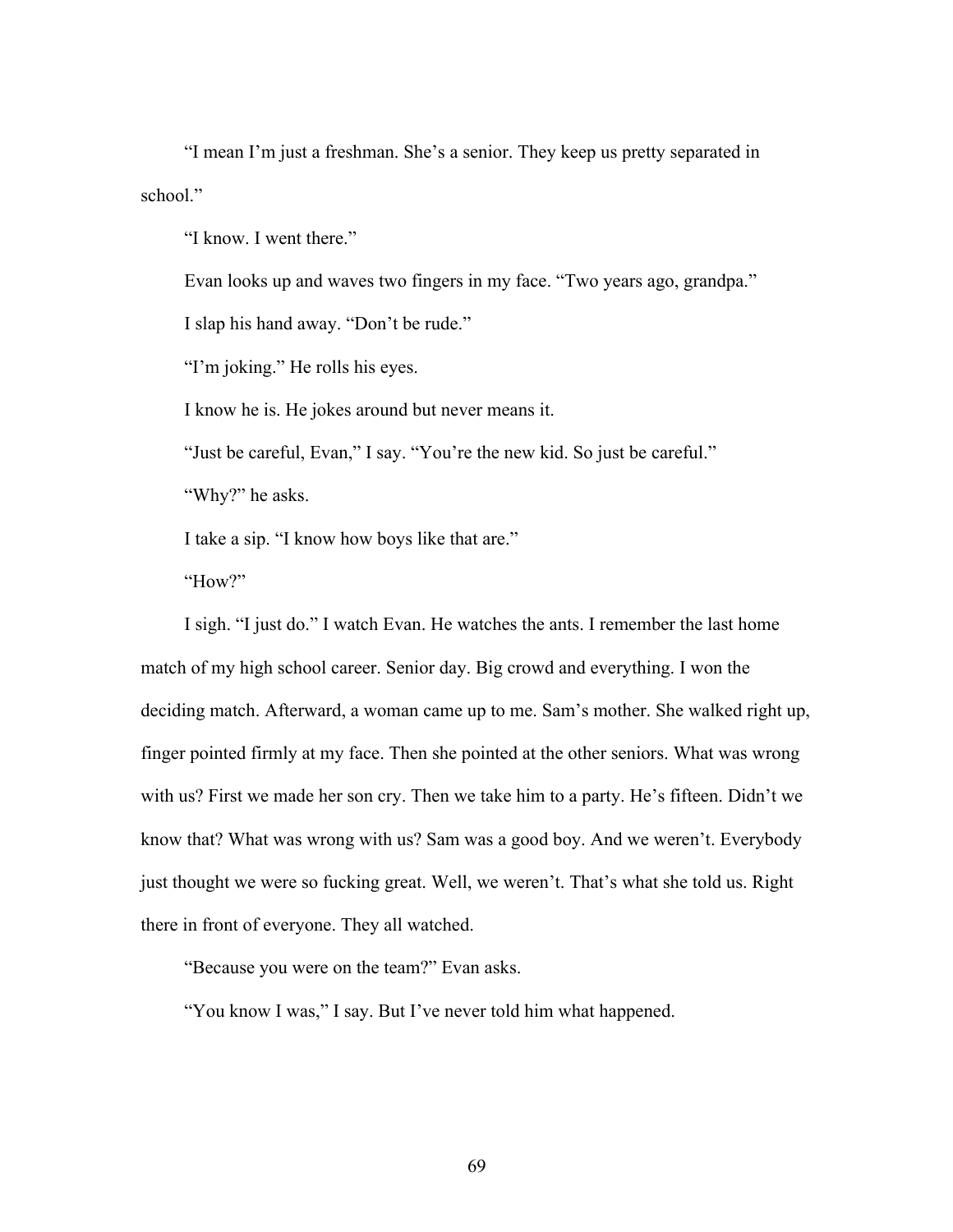He sits for a minute. I wonder if he's heard from the other boys on the team about me. He asks: "What would you do then? About texting?"

I sip again. "I'd tell those boys to fuck off. Then talk to a girl in person first."

"You know I can't say that." He's turned his attention to an ant hill.

"I know," I say. "You're a good boy, Evan."

His nose is inches away from the entrance to the ant hill. But he doesn't disturb them. Instead, his eyes dart back and forth, taking in the synchronized movement of the ants as they enter and exit. He watches them so carefully. "There you go, boys," he says. "That's some good boys."

\*

The high school tennis season ends a few weeks later. They win a state championship. But I don't go.

Evan wins the deciding match. His mother tells me about it after. "You would've been so proud," she says. "He was playing this kid that was so big. Mean as a snake too."

I think about how snakes can still bite after they've died. A decapitated snake's head will still inject venom. Usually it's more than normal. Enough to kill a person. But I keep this to myself.

"He was so happy," she says. "When he won, he cheered so loud. Right at his team. And they cheered back. They even picked him up on their shoulders. You would've loved it. You know how hard it's been for him being the new kid. You know how boys can be. But I think deep down they really are good boys."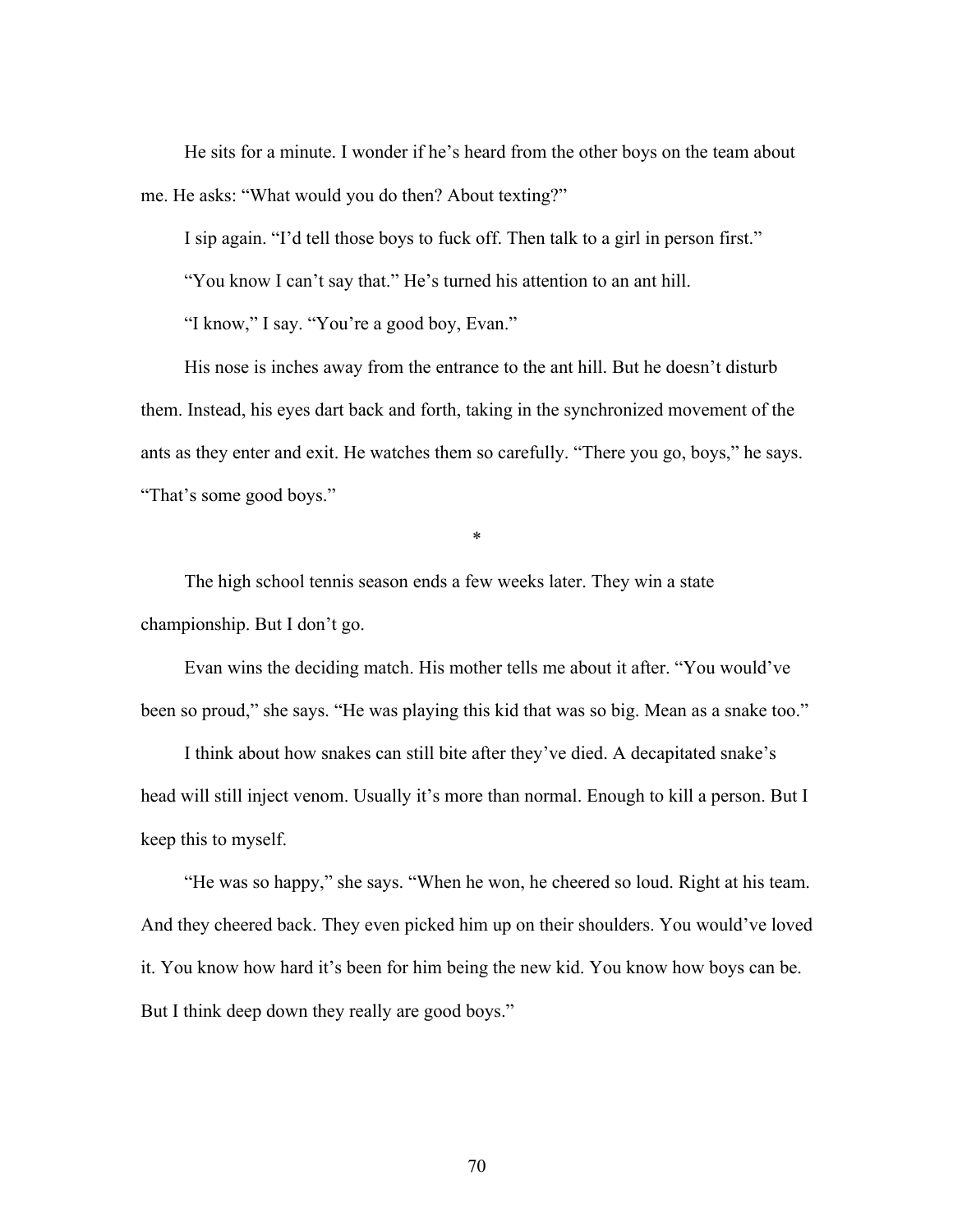Snakes also have super flexible jaws. Maybe the most flexible. This lets them eat prey that's bigger. Maybe even twice their size. But it also makes it that much easier to eat smaller animals. Ones they can capture easily. They swallow them whole without any difficulty.

I bet Evan knows this.

A few weeks pass. Evan and I don't play tennis. This is the longest break we've had since we met. One Friday night, I go to the movies. *It*. Evan is at the counter buying two tubs of popcorn. He's there to watch the same movie. His mother thinks he's watching the live-action remake of *The Lion King*. The tennis team boys bought him a ticket.

\*

"Isn't that cool?" he asks. He puts extra butter on the popcorn.

"Why are you buying so much popcorn?" I ask.

"The guys said they'd get me a ticket if I bought all the snacks," he says.

"Did you actually pay for your ticket too?"

He grins and nods. He doesn't realize he's the only one that's lost money. The guys have been much nicer. He tells me they've been practicing with him. Ever since he won the state championship. "You know," he says. "The match you didn't come to."

I run a hand through my hair. "I know. I'm sorry."

"Oh, it's okay." He shrugs. "Guess what? Did you know that in 1924 a labrador retriever got sent to jail for killing the governor's cat. It was up north somewhere. Had a mugshot and everything."

"Too bad it wasn't a pug," I say.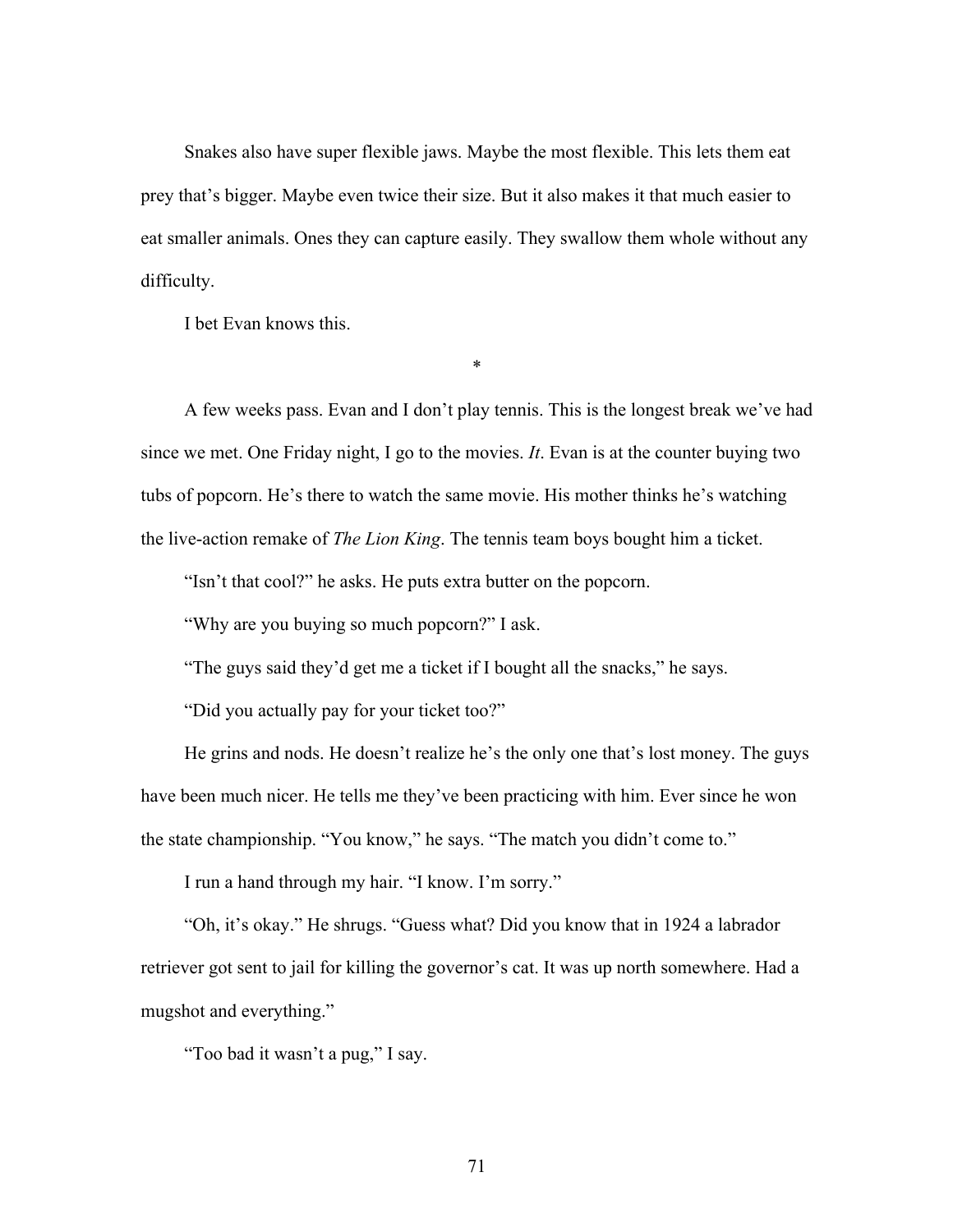He takes a second before laughing. "So it could be a pug shot? That's a good one." He looks around. "Here. Hold this." He forces a tub of popcorn into my hands and reaches into his pocket. He pulls out a clear mini bottle. Vodka. "Look."

"Where'd you get that?" I ask.

"The team." His eyes widen. He raises it to his mouth.

"Evan," I say. "Give me that." I snatch it from his lips.

"Hey!"

"What do you think you're doing?"

"I'm just trying to have fun. They all do it."

I put it in my pocket. Nobody sees. I ask him what he was going to do. Sip on it during the previews?

"I was going to drink it when the movie started and the lights went down," he says. "We all were."

"I think I'll hold onto it," I say. "I told you to be careful, Evan."

He grabs the popcorn. "I've got to take this to the team."

Inside the theatre, I sit in the back row. Evan and the tennis team boys sit in the middle. Pennywise dances on screen. Evan jumps. A small gasp comes from his mouth.

The tennis team boys laugh. They throw popcorn.

"Stop," Evan says. He knocks popcorn out of his hair. Then he shakes his head. Brushes his hair to the side.

"Don't be scared, Evan," the boys say. The one next to Evan jumps at him. His hands are claws. Evan cowers.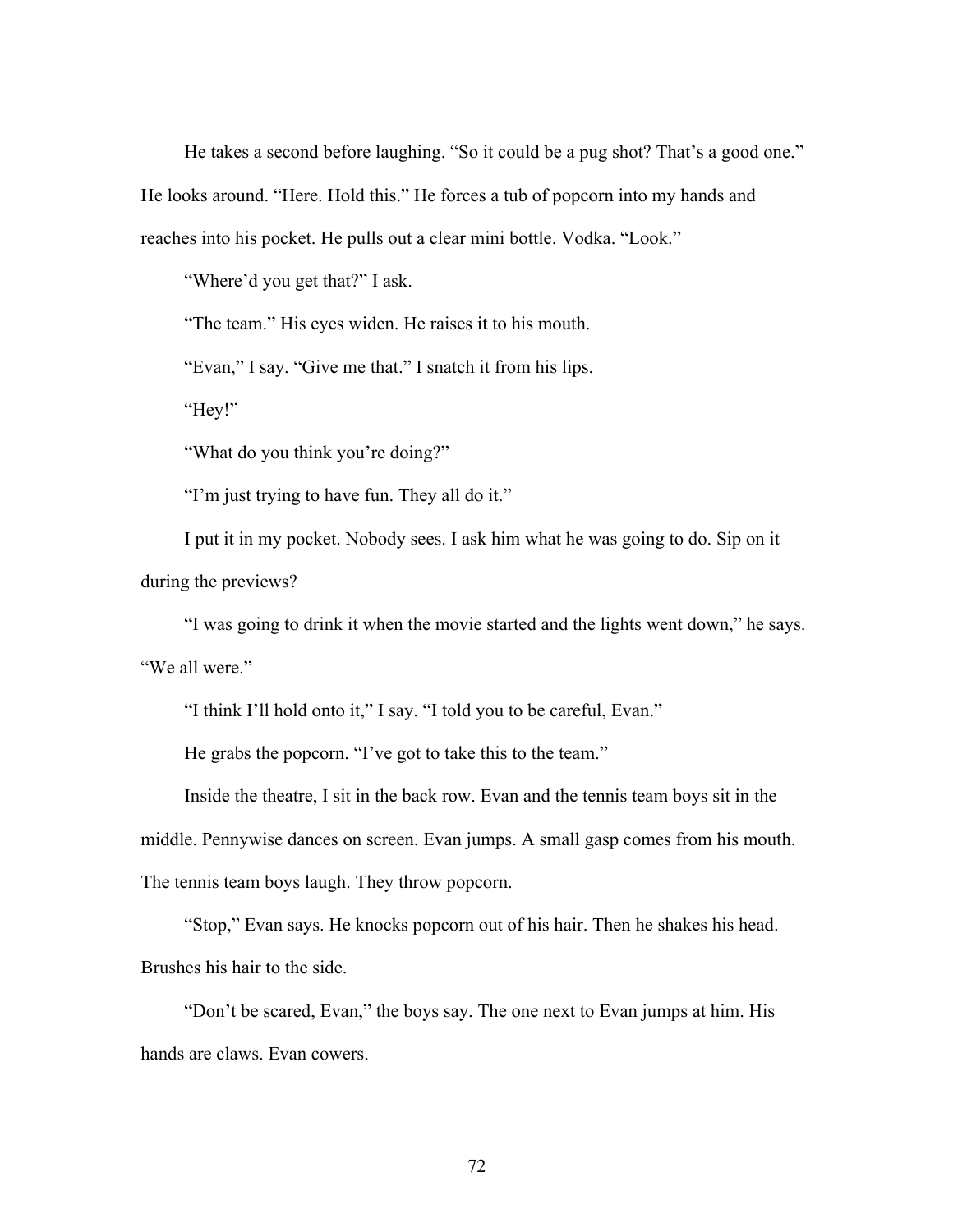I stand and walk towards them. They're just fucking dumb boys.

"What the fuck is wrong with you?" I ask.

The audience murmurs, tells me to sit down. But I can't. Not yet.

Evan tries to pull me towards the exit.

I lean towards the tallest boy. Even the smell of processed butter can't cover up his

teenage stench. "You know I go to school with your big sister, right?"

"Yeah," he says. "So?"

"When we were home for break and you were at some tournament for the weekend,

guess whose bed we fucked in?"

He just stares at me. "What happened to you?" he asks.

His friends are wide-eyed. One even laughs.

I smile and turn towards Evan. He is already gone.

I find him sitting on the curb outside.

"Why'd you do that?" he asks.

"Because those boys are dicks," I say. "You need to stand up for yourself."

"They didn't really mean it. They're my friends."

"Are they?"

"I think so."

"Boys like that are the ones you have to watch out for."

"But you were one of them."

"Yeah." I nod. "I was."

He sits in silence. His face rests in his hands.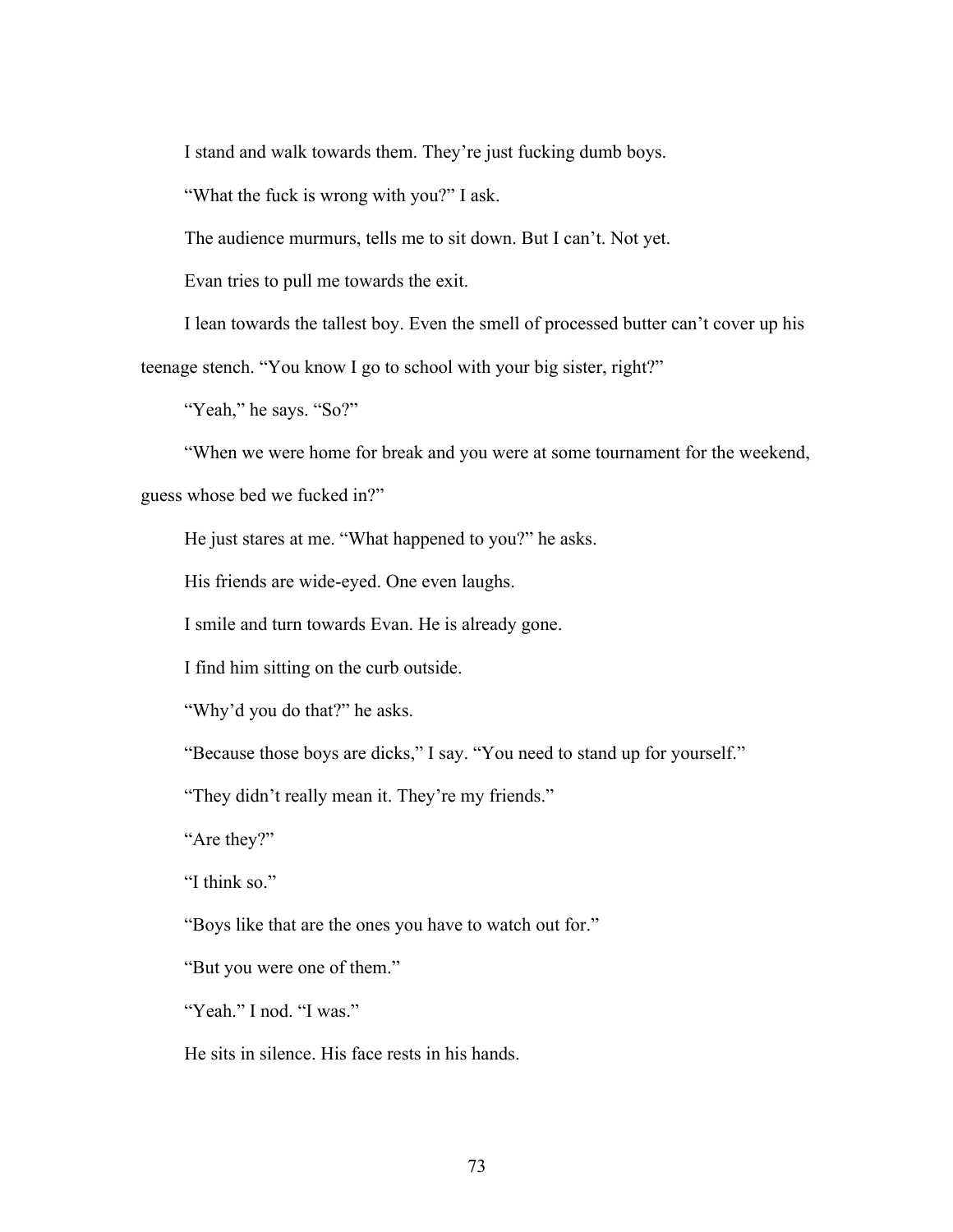I sigh. I pull the mini bottle from my pocket. I roll it back and forth between my fingers. I drink it. It burns my throat. "It's like wolves in the wild," I say. "There are packs and they have leaders. But you know how they pick the next leader?"

"Vote?" He smirks.

"No, smartass." I pat him on the back. "The successor walks up and howls right in everyone's face. Doesn't matter how small he is. He just howls his fucking head off."

"Are you sure that's how it works?"

"Of course. I watch documentaries."

He smiles, reassured.

I smile, but my heart races from the lie I've just told. Evan doesn't need to know that the poor wolf would never survive. He would be picked apart, limb by limb.

\*

But Evan doesn't need to know. Because we're not wolves.

The next week, Evan texts me: *Hey sorry but I can't hit today*

I respond: *No problem. Maybe next week*

*Yeah maybe. If I'm not hitting with the team*

*Of course. Do what you gotta do*

*I will*

I pause before asking: *Everything ok?*

A few minutes pass by. My phone stays silent.

He says: *So you know those puffer fish? They're a delicacy in Japan. But chefs have to be trained to cook them. If you eat too much or the wrong part, you could die*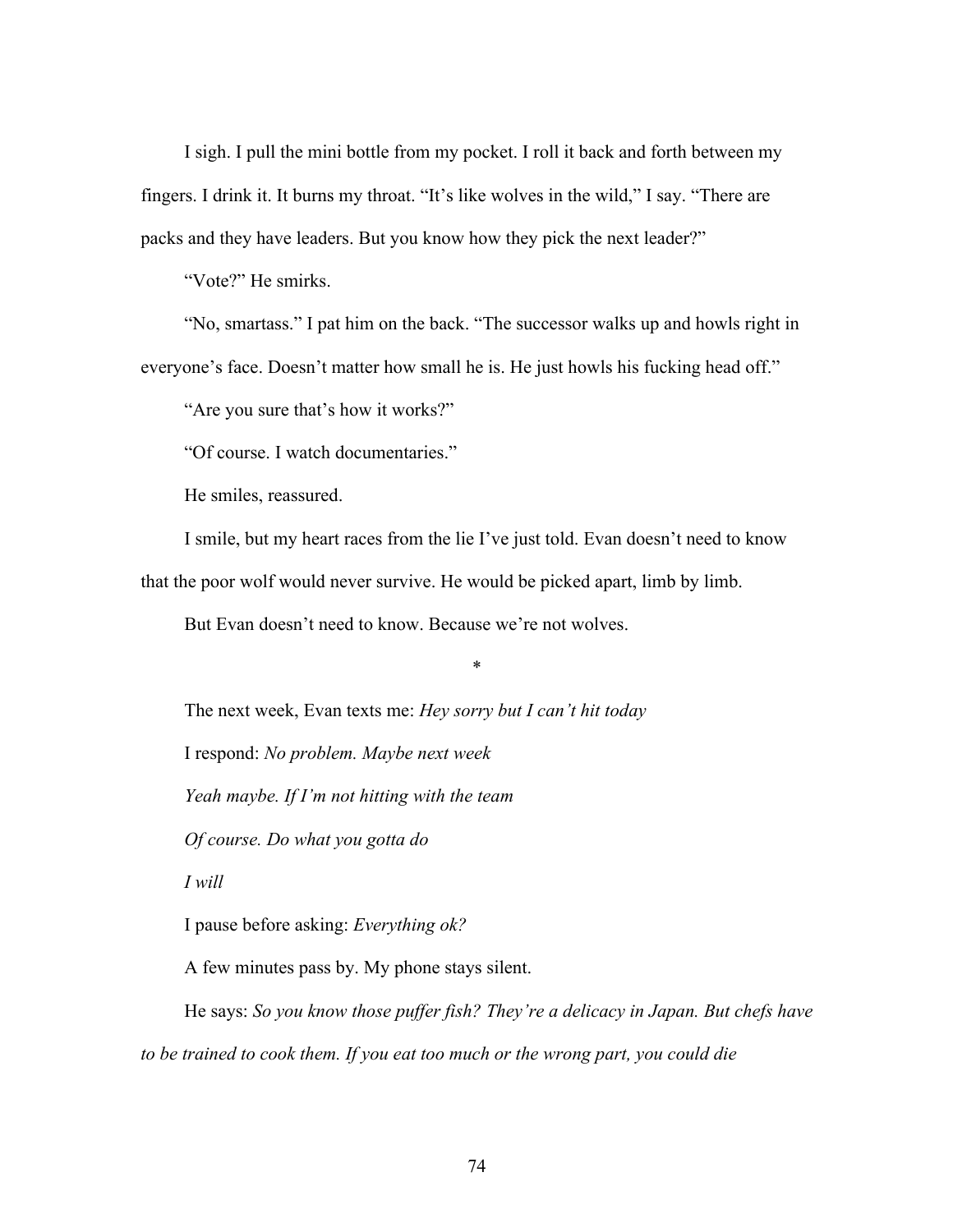I respond: *Now that's a metaphor*

I only see Evan a few times over the next few weeks. He's kept practicing with his team. I've been busy packing, readying to leave by the end of the summer.

\*

But then Evan texts me one Saturday night: *I ned hlp*

He's at a party. I know something is wrong *because* he's at a party. When he sends me the address, I recognize it. One of the older boys on the tennis team.

When I pull up, cars are parked in the grass and the dull thumping of music comes from inside. When I walk in the front door, no one notices. Empty Miller Lite cans and Svedka bottles line the counter. Someone has even built a pyramid of beer cans on the living room table. Boys and girls run up and down the stairs.

At the top, leaning over the railing, is the boy I talked to in the theatre. He points at me. "Hey everyone," he says. "That guy fucked my sister."

The boys and girls cheer. He claps.

"See if you remember this in the morning," I say. "I lied. I wouldn't go near your skanky sister. It was actually your mom."

The boys and girls cheer even louder. I cringe because I enjoy that they've actually liked the joke.

I find Evan on the back porch. He's leaning over the edge, vomiting. He finishes and wipes his mouth. When he sees me, he runs over and throws his arm around my shoulder.

"Hey, dude," he says. "How'd you know I was here?"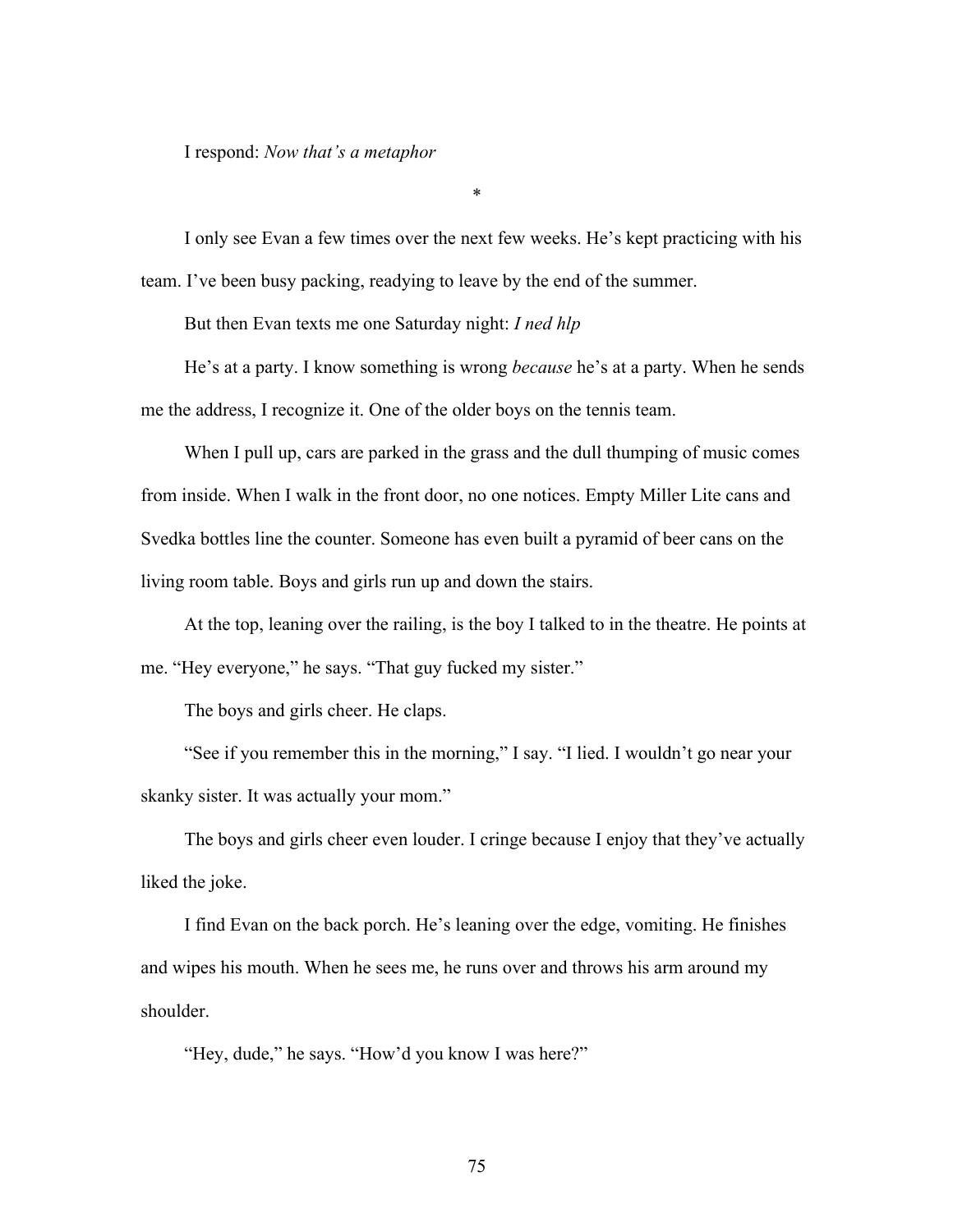"You're the one who texted me," I say.

He laughs. "Oh, yeah. I forgot."

"Jesus, Evan. You're wasted."

"First time for everything. I haven't even had that much. Isn't this an awesome place?" He spreads his arms and spins around, stopping with his back to me. He starts to fall backwards and I catch him.

"Why don't we sit down over here," I say, dragging him to some lawn chairs.

"I knew you'd catch me," he says. "I trusted you." He laughs some more, but it sounds different this time. There is something else in his voice. It's sad. I didn't know Evan could be sad.

"Let me take you home, Evan," I say. "I'll take you to my house so you can sober up. You can tell your mom you're staying here."

"No way." He shakes his head. A little too violently because he leans over and vomits some more. "These are my friends."

"You didn't even like these people a few months ago. You were scared of them. They made fun of you."

"That's not true. I just didn't really know them."

"I don't think they're good for you."

"Sure they are. Do you remember Katie?"

"The girl those boys wanted you to text?"

"Yeah. She's here and her name's Catherine."

I rub my hands through my hair. "Well," I say. "That's good to know."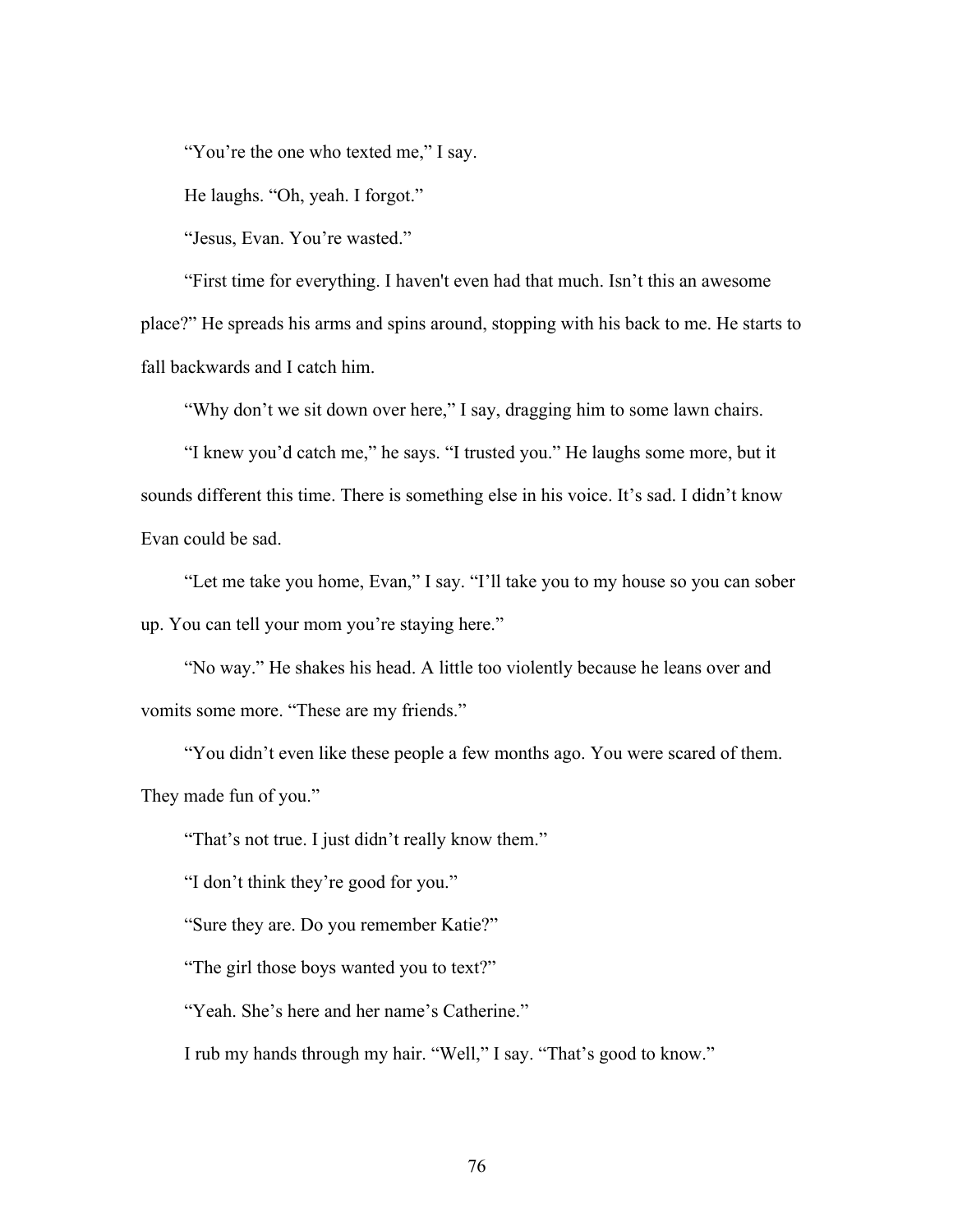"Yeah, I know," he says. "She took me upstairs and she kissed me. And I kissed her. And then she put her hand in places. But I made her keep her hand on the outside of my clothes." He wags his finger at me. "Because I'm a good boy."

"I know you are, Evan. Let's leave."

"No. But you can please get me another drink. I like that vodka stuff."

I stand up and reach my hand out towards him. "I think you've had enough. Now let's leave. This isn't the place for you."

He slaps my hand away. "How would you know? You don't know anything."

I kneel. I grab him by the shoulders. "Sure, I do. I know I've got to get you out of here. Why don't you tell me something I *really* don't know, ok?"

He stares right at me. His eyes shine brightly in the moonlight. "I know what you did on this team and I know you've been lying to me," he says. "And you don't know that." He presses his finger into my chest.

"About what?" I ask. "Tell me, Evan. Tell me what I've been lying about."

He starts breathing harder and harder. "You're just like them," he says.

I shake my head. "Not anymore."

"Yes, you are. And now you're leaving."

"I'm just transferring to another school, Evan."

"Why are you leaving me?"

My head drops. "I just have to," I say. "But Evan, I'm never leaving you. You'll always have me as your friend."

"Why didn't you tell me?" He sniffs. "Tell me something I don't know. Please."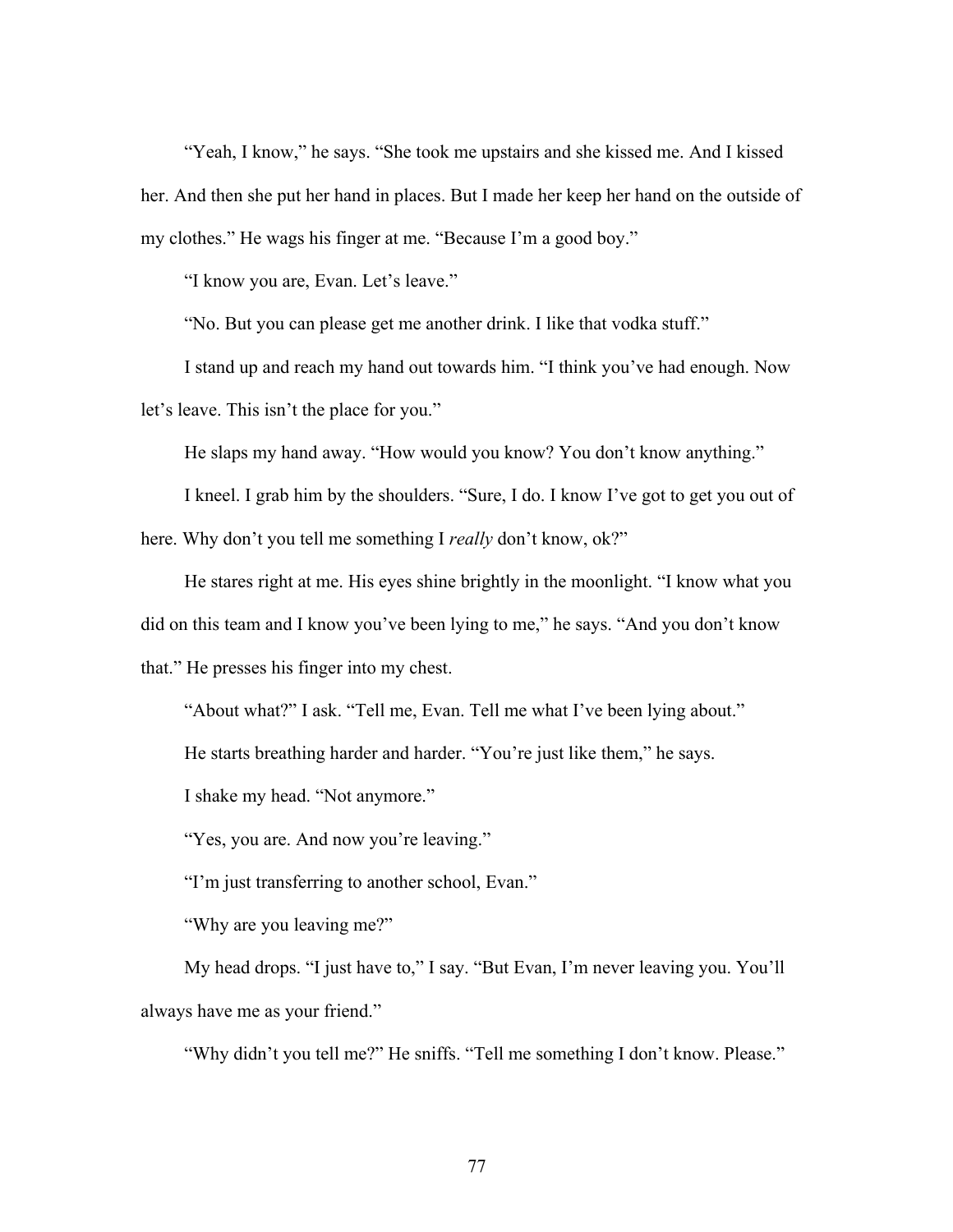I hear him say this. I know he's still in there. The Evan I know. That's something I know.

"Okay," I say. "Koalas have fingerprints that are so similar to humans, detectives can mistake them. Caused a shit show in Australia last year."

He laughs. "I bet. What else? Anything else."

So I keep going. If a drop of alcohol touches a scorpion, it'll sting itself to death. A doctor invented some device to tell a dog's mood by its wagging tail. Turns out they've been lying to us all these years. In World War II, we trained bats to drop bombs. But we got it wrong. Bats don't follow directions like we do. They dropped the bombs on their trainers.

"Oh," he says. "That's good."

"How about this? Did you know that when butterflies are about to break out of their chrysalis, their brains process the colors of their surroundings? That's how their wings turn out. Whatever they're thinking, that's what color their wings are."

"I don't believe you," he says. His eyes glisten.

"Why not?" I ask. "The biggest butterfly in the world, a Queen Alexandria or something like that, had wings that were a foot in diameter. You think the colors of those were random? Fuck no, they were by choice. Look it up. They were beautiful."

"Whether that's true or not," he says. "You're still lying."

I nod and look down. "I know," I say. "I know I'm lying to you, Evan. Their colors are just how they are. They have no say in them. I lied."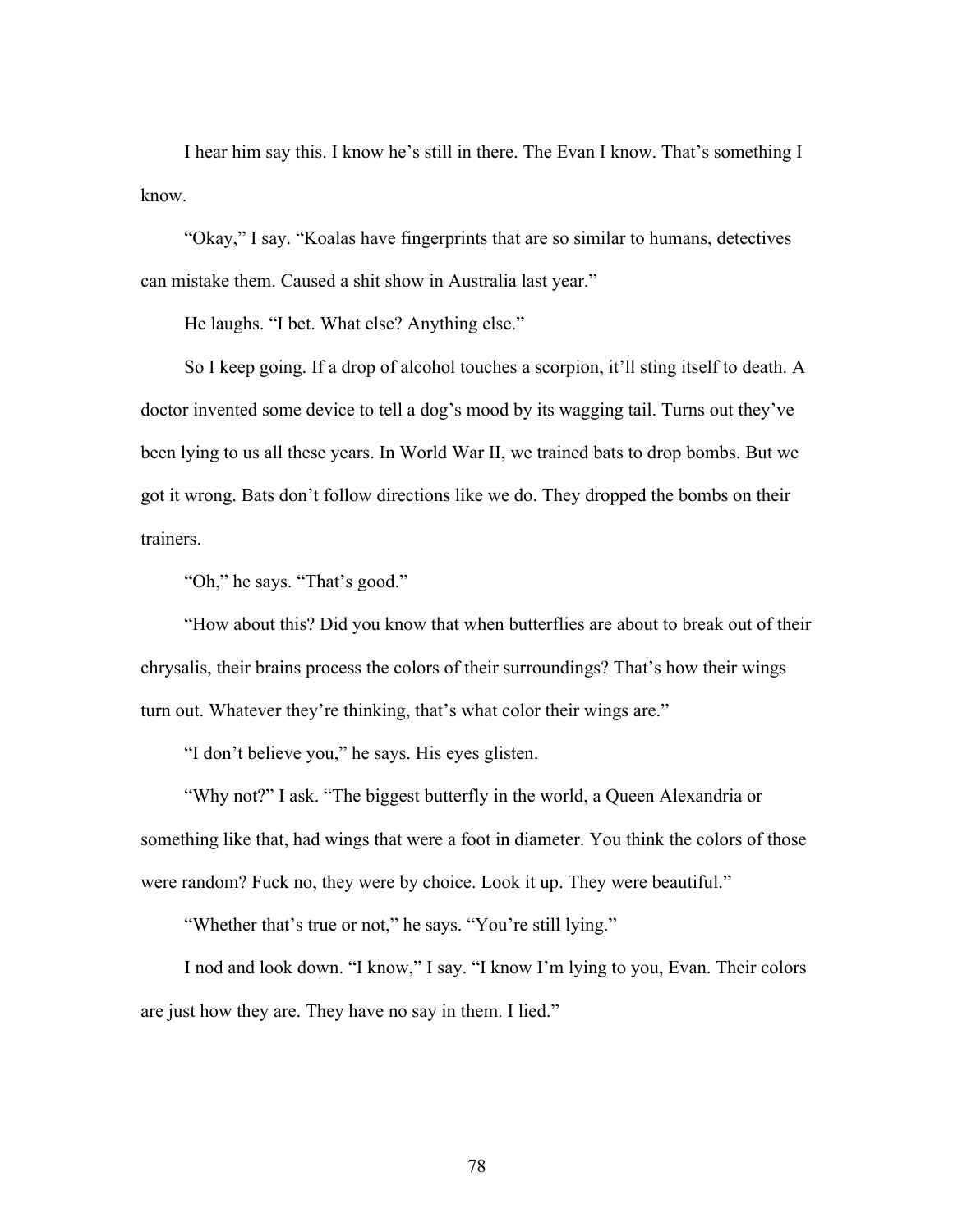"Then stop," he says. "Just stop." Tears form in his eyes. I watch as one drops down his cheek. It hangs off the edge before finally falling. I think about what's in that tear. I imagine there's a world in there, an entire world, mixed in with all the atoms. Evan and I don't know. There could be anything in there. We'll never know. I think how the entire world shatters as it hits the ground. It explodes. And Evan doesn't even realize it. Not yet.

"Ok," I say to him. "I won't lie to you anymore. Do you remember the uncle I told you about? The one with the runt?"

He wipes his nose. "Of course," he says. "The one that survived."

"He didn't live," I say.

His body slackens. "What do you mean?" he asks.

"I mean he died, Evan," I say. "My uncle found him the morning after he was born. He was buried underneath his mom and brothers and sisters. They were sleeping and he was dead underneath."

"That's not true."

I nod. "It is." And I'm sorry I've told him the truth. But I've told him.

His face crumples. "Please," he says. "Another drink."

I stand up. Evan's face has returned to his hands. His head moves up and down as he cries. Inside the house, boys and girls are dancing. They shimmer with sweat. Alive for the night.

At the counter, I grab two empty cups. I look into them. Into me. I open a bottle. Because Evan is a good boy. And I am too.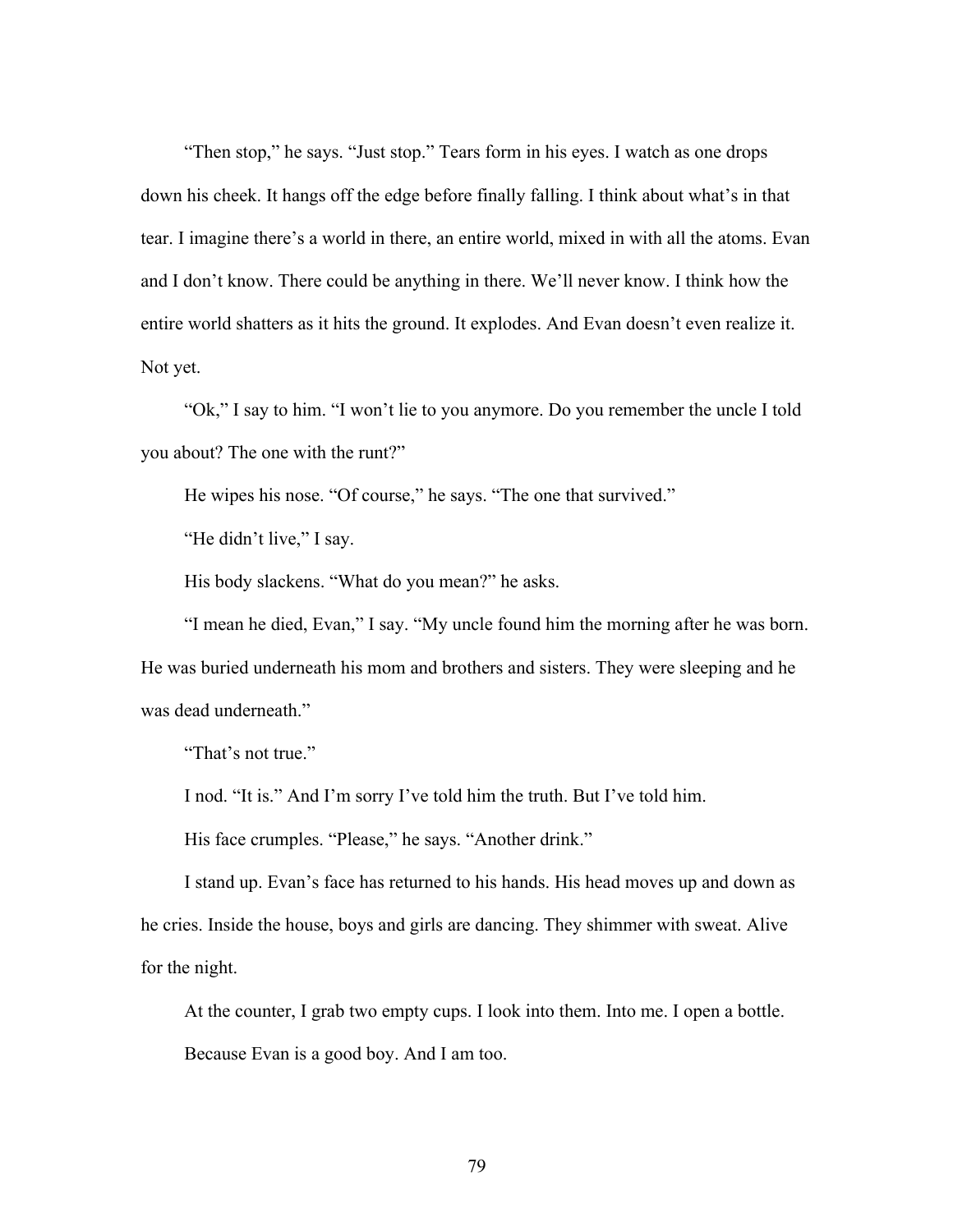## Works Cited

- Davidson, Willing. "The Week in Fiction: Karen Russell on Balancing Humor and Horror." *The New Yorker*. 13 June 2016, https://www.newyorker.com/books/ page-turner/fiction-this-week-karen-russell-2016-06-20. Accessed 21 March 2020.
- Hempel, Amy. "In the Cemetery Where Al Jolson is Buried." *Reasons to Live*, HarperCollins, 1985, pp. 39-51.
- Roupenian, Kristen. "Sardines." *You Know You Want This*, Scout, 2019, pp. 27-44.
- ---. "Scarred." *You Know You Want This*, Scout, 2019, pp. 169-180.
- Russell, Karen. "Bog Girl: A Romance." *Orange World and Other Stories*, Alfred A. Knopf, 2019, pp. 67-94.
- Sapp, Jo. "An Interview with Amy Hempel." *Missouri Review*, vol. 16, no. 1, 1993, pp. 75-95. *EBSCOhost*, search.ebscohost.com/login.aspx?direct=true&db=mzh&AN =1993060869. Accessed 9 March 2020.